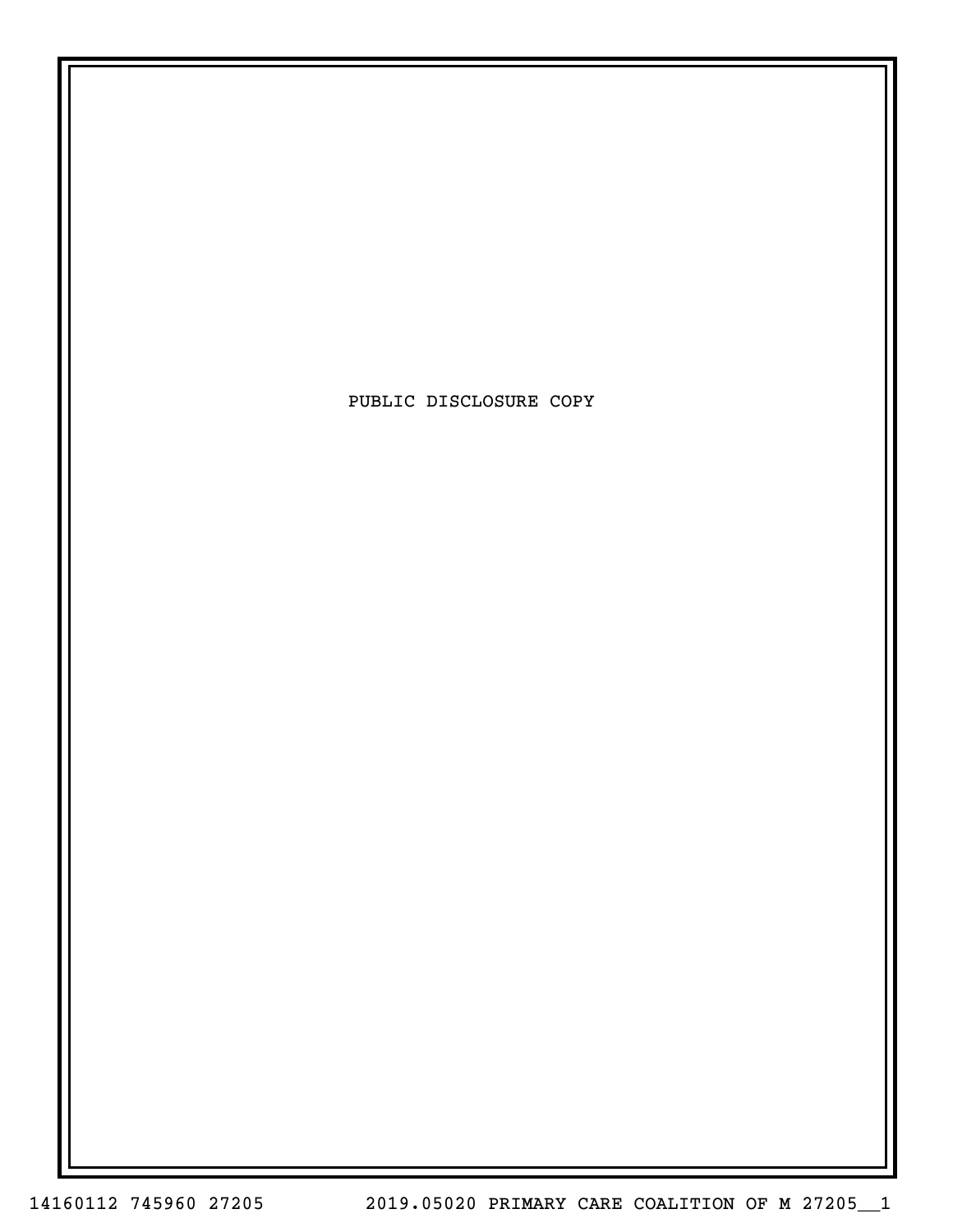|                         |                               |                                                        | ** PUBLIC DISCLOSURE COPY **                                                                                                                                               |            |                                                     |                                                           |
|-------------------------|-------------------------------|--------------------------------------------------------|----------------------------------------------------------------------------------------------------------------------------------------------------------------------------|------------|-----------------------------------------------------|-----------------------------------------------------------|
|                         |                               |                                                        | <b>Return of Organization Exempt From Income Tax</b>                                                                                                                       |            |                                                     | OMB No. 1545-0047                                         |
| Form                    |                               |                                                        | Under section 501(c), 527, or 4947(a)(1) of the Internal Revenue Code (except private foundations)                                                                         |            |                                                     |                                                           |
|                         |                               | (Rev. January 2020)                                    | Do not enter social security numbers on this form as it may be made public.                                                                                                |            |                                                     | <b>Open to Public</b>                                     |
|                         |                               | Department of the Treasury<br>Internal Revenue Service | Go to www.irs.gov/Form990 for instructions and the latest information.                                                                                                     |            |                                                     | Inspection                                                |
|                         |                               |                                                        | A For the 2019 calendar year, or tax year beginning $JUL$ 1, $2019$                                                                                                        |            | and ending $JUN$ 30, $2020$                         |                                                           |
|                         |                               |                                                        | <b>C</b> Name of organization                                                                                                                                              |            | D Employer identification number                    |                                                           |
|                         | <b>B</b> Check if applicable: |                                                        | PRIMARY CARE COALITION OF                                                                                                                                                  |            |                                                     |                                                           |
|                         | Address<br>change             |                                                        | MONTGOMERY COUNTY, MARYLAND, INC.                                                                                                                                          |            |                                                     |                                                           |
|                         | Name                          |                                                        | Doing business as                                                                                                                                                          |            | 52-1847976                                          |                                                           |
|                         | change<br>Initial             |                                                        | Number and street (or P.O. box if mail is not delivered to street address)                                                                                                 | Room/suite |                                                     |                                                           |
|                         | return<br>Final               |                                                        | 8757 GEORGIA AVENUE, 10TH FL                                                                                                                                               |            | E Telephone number<br>$(301)628 - 3405$             |                                                           |
|                         | return/<br>termin-            |                                                        |                                                                                                                                                                            |            | G Gross receipts \$                                 | 20, 545, 460.                                             |
|                         | ated<br>Amended               |                                                        | City or town, state or province, country, and ZIP or foreign postal code<br>20910-3741<br>SILVER SPRING, MD                                                                |            |                                                     |                                                           |
|                         | return<br>Applica-            |                                                        |                                                                                                                                                                            |            | H(a) Is this a group return                         |                                                           |
|                         | tion<br>pending               |                                                        | F Name and address of principal officer: LESLIE GRAHAM<br>SAME AS C ABOVE                                                                                                  |            | for subordinates?                                   | $ {\mathsf Y}\mathsf{es}^- \mathsf{X} $ No                |
|                         |                               |                                                        |                                                                                                                                                                            |            | $H(b)$ Are all subordinates included? $\Box$ Yes    | l No                                                      |
|                         |                               |                                                        | <b>I</b> Tax-exempt status: $X \overline{3}$ 501(c)(3)<br>$\vert$ 501(c) (<br>$4947(a)(1)$ or<br>$\sqrt{\frac{1}{1}}$ (insert no.)                                         | 527        |                                                     | If "No," attach a list. (see instructions)                |
|                         |                               |                                                        | J Website: WWW.PRIMARYCARECOALITION.ORG                                                                                                                                    |            | $H(c)$ Group exemption number $\blacktriangleright$ |                                                           |
|                         |                               |                                                        | K Form of organization: $X$ Corporation<br>Trust<br>Association<br>Other $\blacktriangleright$                                                                             |            |                                                     | L Year of formation: $1993$ M State of legal domicile: MD |
|                         | Part I                        | <b>Summary</b>                                         |                                                                                                                                                                            |            |                                                     |                                                           |
|                         | 1                             |                                                        | Briefly describe the organization's mission or most significant activities: SEE PART III, LINE 1.                                                                          |            |                                                     |                                                           |
| Activities & Governance |                               |                                                        |                                                                                                                                                                            |            |                                                     |                                                           |
|                         | 2                             |                                                        | Check this box $\blacktriangleright$ $\Box$ if the organization discontinued its operations or disposed of more than 25% of its net assets.                                |            |                                                     |                                                           |
|                         | 3                             |                                                        | Number of voting members of the governing body (Part VI, line 1a)                                                                                                          |            | 3                                                   | 18                                                        |
|                         | 4                             |                                                        |                                                                                                                                                                            |            | $\overline{\mathbf{4}}$                             | $\overline{17}$                                           |
|                         | 5                             |                                                        |                                                                                                                                                                            |            | 5                                                   | 91                                                        |
|                         | 6                             |                                                        |                                                                                                                                                                            |            | $6\phantom{a}$                                      | $\overline{25}$                                           |
|                         |                               |                                                        |                                                                                                                                                                            |            | 7a                                                  | σ.                                                        |
|                         |                               |                                                        |                                                                                                                                                                            |            | 7b                                                  | $\overline{0}$ .                                          |
|                         |                               |                                                        |                                                                                                                                                                            |            | <b>Prior Year</b>                                   | <b>Current Year</b>                                       |
|                         | 8                             |                                                        | Contributions and grants (Part VIII, line 1h)                                                                                                                              |            | 14,513,107.                                         | 15,556,070.                                               |
| Revenue                 | 9                             |                                                        | Program service revenue (Part VIII, line 2g)                                                                                                                               |            | 5,373,081.                                          | 4,987,934.                                                |
|                         | 10                            |                                                        |                                                                                                                                                                            |            | 3,774.                                              | 1,454.                                                    |
|                         | 11                            |                                                        |                                                                                                                                                                            |            | 62,674.                                             | 2.                                                        |
|                         | 12                            |                                                        | Total revenue - add lines 8 through 11 (must equal Part VIII, column (A), line 12)                                                                                         |            | 19,952,636.                                         | 20, 545, 460.                                             |
|                         | 13                            |                                                        | Grants and similar amounts paid (Part IX, column (A), lines 1-3)<br><u> 1986 - Jan Barbarat, martin a</u>                                                                  |            | 3, 291, 621.                                        | 9,312,314.                                                |
|                         |                               |                                                        | 14 Benefits paid to or for members (Part IX, column (A), line 4)                                                                                                           |            | 0.                                                  | 0.                                                        |
|                         |                               |                                                        | 15 Salaries, other compensation, employee benefits (Part IX, column (A), lines 5-10)                                                                                       |            | 5,737,726.                                          | 5,757,143.                                                |
| Expenses                |                               |                                                        |                                                                                                                                                                            |            | 0.                                                  | $\mathbf 0$ .                                             |
|                         |                               |                                                        | <b>b</b> Total fundraising expenses (Part IX, column (D), line 25)                                                                                                         | 0.         |                                                     |                                                           |
|                         |                               |                                                        |                                                                                                                                                                            |            | 10,934,748.                                         | 4,949,302.                                                |
|                         |                               |                                                        | Total expenses. Add lines 13-17 (must equal Part IX, column (A), line 25)                                                                                                  |            | 19,964,095.                                         | 20,018,759.                                               |
|                         | 18                            |                                                        |                                                                                                                                                                            |            | $-11,459.$                                          | 526,701.                                                  |
|                         | 19                            |                                                        |                                                                                                                                                                            |            | <b>Beginning of Current Year</b>                    |                                                           |
| Net Assets or           |                               |                                                        |                                                                                                                                                                            |            | 4,899,287.                                          | <b>End of Year</b><br>7,062,242.                          |
|                         | 20                            |                                                        | Total assets (Part X, line 16)                                                                                                                                             |            | 2,879,277.                                          | 4,515,531.                                                |
|                         | 21                            |                                                        | Total liabilities (Part X, line 26)                                                                                                                                        |            | 2,020,010.                                          | 2,546,711.                                                |
|                         | 22<br>Part II                 | <b>Signature Block</b>                                 |                                                                                                                                                                            |            |                                                     |                                                           |
|                         |                               |                                                        |                                                                                                                                                                            |            |                                                     |                                                           |
|                         |                               |                                                        | Under penalties of perjury, I declare that I have examined this return, including accompanying schedules and statements, and to the best of my knowledge and belief, it is |            |                                                     |                                                           |
|                         |                               |                                                        | true, correct, and complete. Declaration of preparer (other than officer) is based on all information of which preparer has any knowledge.                                 |            |                                                     |                                                           |
|                         |                               |                                                        | Signature of officer                                                                                                                                                       |            | Date                                                | 1/13/2021                                                 |
| Sign                    |                               |                                                        |                                                                                                                                                                            |            |                                                     |                                                           |
| Here                    |                               |                                                        | LESLIE GRAHAM, PRESIDENT & CEO                                                                                                                                             |            |                                                     |                                                           |
|                         |                               |                                                        | Type or print name and title                                                                                                                                               |            |                                                     |                                                           |
|                         |                               | Print/Type preparer's name                             | Preparer's signature                                                                                                                                                       |            | Date<br>Check                                       | PTIN                                                      |
| Paid                    |                               |                                                        | elan<br>RICHARD J. LOCASTRO, CPA $\mathcal{U}\mathcal{U}$ a                                                                                                                |            | 01/12/2021<br>self-employed                         | P00288314                                                 |
|                         | Preparer                      | Firm's name                                            | GELMAN, ROSENBERG & FREEDMAN                                                                                                                                               |            | Firm's $EIN$                                        | 52-1392008                                                |
|                         | Use Only                      |                                                        | Firm's address 4550 MONTGOMERY AVE SUITE 800N                                                                                                                              |            |                                                     |                                                           |
|                         |                               |                                                        | BETHESDA, MD 20814-2930                                                                                                                                                    |            |                                                     | Phone no. (301) 951-9090                                  |
|                         |                               |                                                        | May the IRS discuss this return with the preparer shown above? (see instructions)                                                                                          |            |                                                     | $\mathbf{X}$ $\mathsf{Yes}$<br>No                         |

932001 01-20-20 **For Paperwork Reduction Act Notice, see the separate instructions.** LHA Form (2019)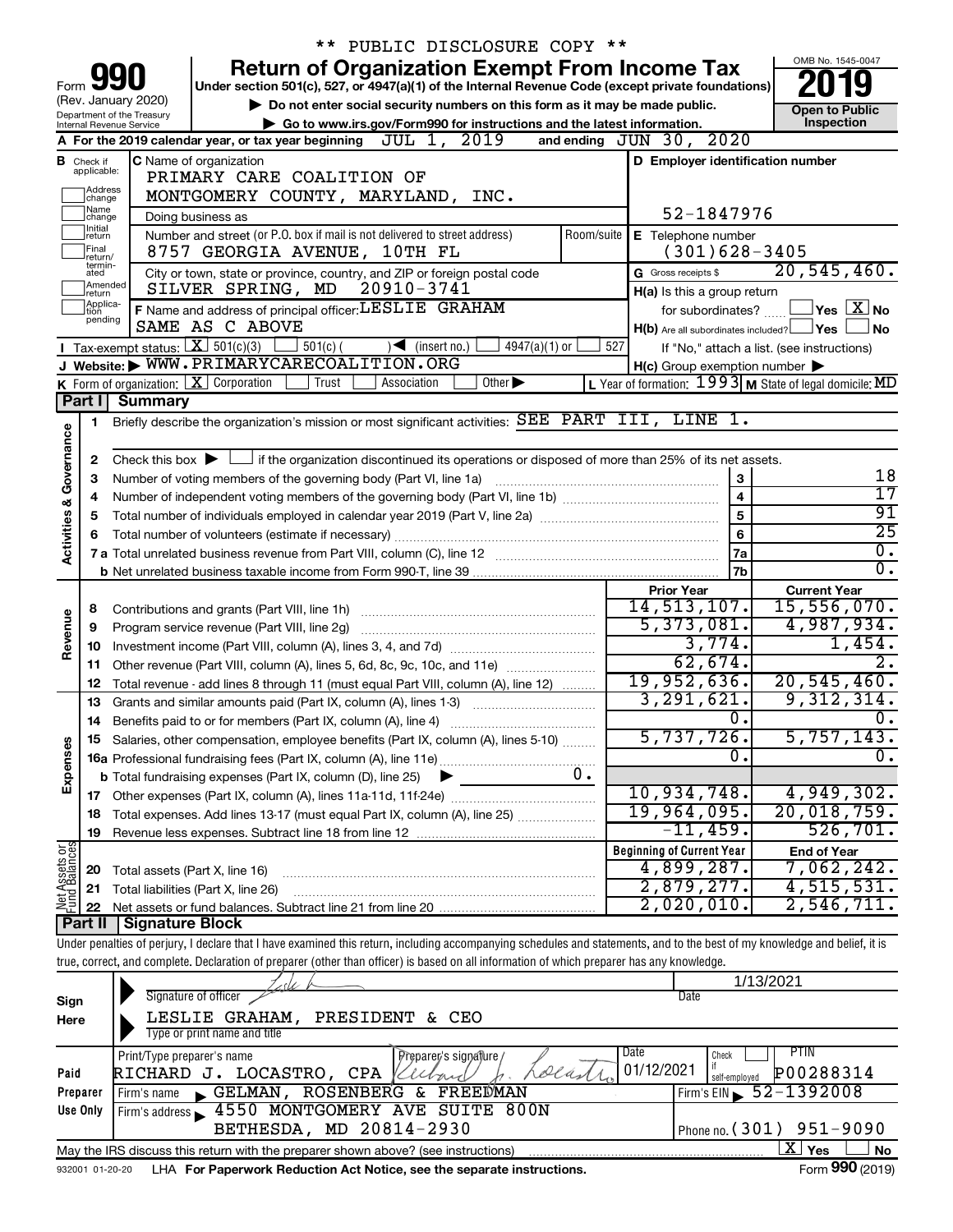|              | PRIMARY CARE COALITION OF                                                                                                                                         |            |                                                                                             |
|--------------|-------------------------------------------------------------------------------------------------------------------------------------------------------------------|------------|---------------------------------------------------------------------------------------------|
|              | MONTGOMERY COUNTY, MARYLAND, INC.<br>Form 990 (2019)                                                                                                              | 52-1847976 | Page 2                                                                                      |
|              | <b>Part III   Statement of Program Service Accomplishments</b>                                                                                                    |            |                                                                                             |
|              |                                                                                                                                                                   |            | $\overline{\mathbf{x}}$                                                                     |
| 1            | Briefly describe the organization's mission:                                                                                                                      |            |                                                                                             |
|              | THE PRIMARY CARE COALITION IS A 501(C)(3) ORGANIZATION THAT ENVISIONS                                                                                             |            |                                                                                             |
|              | A VIBRANT COMMUNITY THAT SUPPORTS ALL PEOPLE IN ACHIEVING HEALTHY                                                                                                 |            |                                                                                             |
|              | LIVES. OUR MISSION IS TO IMPROVE THE HEALTH OF VULNERABLE INDIVIDUALS                                                                                             |            |                                                                                             |
|              | AND FAMILIES BY BUILDING PARTNERSHIPS AND STRENGTHENING SYSTEMS.                                                                                                  |            |                                                                                             |
| $\mathbf{2}$ | Did the organization undertake any significant program services during the year which were not listed on the                                                      |            |                                                                                             |
|              | prior Form 990 or 990-EZ?                                                                                                                                         |            | $\left\vert \mathsf{Yes}\right\vert \overline{\mathsf{X}}\left\vert \mathsf{No}\right\vert$ |
|              | If "Yes." describe these new services on Schedule O.                                                                                                              |            |                                                                                             |
| 3            | Did the organization cease conducting, or make significant changes in how it conducts, any program services?                                                      |            | $\exists$ Yes $\boxed{\text{X}}$ No                                                         |
|              | If "Yes," describe these changes on Schedule O.                                                                                                                   |            |                                                                                             |
| 4            | Describe the organization's program service accomplishments for each of its three largest program services, as measured by expenses.                              |            |                                                                                             |
|              | Section 501(c)(3) and 501(c)(4) organizations are required to report the amount of grants and allocations to others, the total expenses, and                      |            |                                                                                             |
|              | revenue, if any, for each program service reported.<br>8,002,099. ) (Revenue \$<br>$\overline{10}$ , $\overline{915}$ , $\overline{219}$ . including grants of \$ |            | 163, 139.                                                                                   |
|              | ) (Expenses \$<br>4a (Code:<br>MONTGOMERY CARES PROVIDES HEALTH CARE TO ADULTS WHO LIVE IN MONTGOMERY                                                             |            |                                                                                             |
|              | COUNTY, MARYLAND AND HAVE INCOMES BELOW 250% OF THE FEDERAL POVERTY                                                                                               |            |                                                                                             |
|              | LEVEL. IN FISCAL YEAR 2020, MORE THAN 23,800 PATIENTS RECEIVED SERVICES                                                                                           |            |                                                                                             |
|              | THROUGH MONTGOMERY CARES INCLUDING PRIMARY AND PREVENTIVE HEALTH                                                                                                  |            |                                                                                             |
|              | VISITS, BEHAVIORAL HEALTH SERVICES, REFERRALS FOR SPECIALTY CARE, AND                                                                                             |            |                                                                                             |
|              | ACCESS TO MEDICATIONS. MONTGOMERY CARES IS A PUBLIC-PRIVATE PARTNERSHIP                                                                                           |            |                                                                                             |
|              | COMPOSED OF 10 INDEPENDENT SAFETY-NET PRIMARY CARE CLINICS, SIX                                                                                                   |            |                                                                                             |
|              | HOSPITALS, THE MONTGOMERY COUNTY DEPARTMENT OF HEALTH AND HUMAN                                                                                                   |            |                                                                                             |
|              | SERVICES, AND THE PRIMARY CARE COALITION, AS WELL AS VOLUNTEER HEALTH                                                                                             |            |                                                                                             |
|              | PRACTITIONERS AND OTHER COMMUNITY-BASED ORGANIZATIONS. THE PRIMARY CARE                                                                                           |            |                                                                                             |
|              | COALITION ADMINISTERS MONTGOMERY CARES AND IS RESPONSIBLE FOR                                                                                                     |            |                                                                                             |
|              | COORDINATING THE SERVICES OF THE PARTICIPATING HEALTH CARE PROVIDERS                                                                                              |            |                                                                                             |
| 4b           | $4,444,855$ $\cdot$ including grants of \$<br>$112, 773.$ (Revenue \$<br>) (Expenses \$<br>(Code:                                                                 | 4,824,795. |                                                                                             |
|              | NEXUS MONTGOMERY IS A HOSPITAL-LED COLLABORATIVE THAT AIMS TO REDUCE                                                                                              |            |                                                                                             |
|              | AVOIDABLE OR UNNECESSARY HOSPITAL USE (INCLUDING READMISSIONS) BY                                                                                                 |            |                                                                                             |
|              | CONNECTING PEOPLE TO TIMELY AND APPROPRIATE COMMUNITY-BASED CARE AND                                                                                              |            |                                                                                             |
|              | THE PRIMARY CARE COALITION HAS SERVED AS THE<br>SUPPORT SERVICES.                                                                                                 |            |                                                                                             |
|              | MANAGEMENT ENTITY FOR NEXUS MONTGOMERY SINCE ITS INCEPTION IN 2015,                                                                                               |            |                                                                                             |
|              | PROVIDING ORGANIZATIONAL INFRASTRUCTURE, STAFFING, DATA ANALYTICS AND                                                                                             |            |                                                                                             |
|              | EVALUATION. WITH OUR 25-YEAR HISTORY OF WORKING IN THE COMMUNITY, THE                                                                                             |            |                                                                                             |
|              | PRIMARY CARE COALITION HAS BROKERED RELATIONSHIPS AMONG HOSPITALS AND<br>COMMUNITY ORGANIZATIONS TO IMPLEMENT POPULATION HEALTH PROGRAMS ON A                     |            |                                                                                             |
|              | SCALE THAT NO SINGLE ORGANIZATION COULD ACCOMPLISH ON ITS OWN.                                                                                                    |            |                                                                                             |
|              |                                                                                                                                                                   |            |                                                                                             |
|              |                                                                                                                                                                   |            |                                                                                             |
|              | $851, 106.$ (Revenue \$)<br>$1,317$ , $268$ or including grants of \$<br>) (Expenses \$<br>4c (Code:                                                              |            |                                                                                             |
|              | CARE FOR KIDS PROVIDES AFFORDABLE PRIMARY, SPECIALTY, BEHAVIORAL                                                                                                  |            |                                                                                             |
|              | HEALTH, AND DENTAL CARE FOR CHILDREN OF LOW-INCOME FAMILIES IN                                                                                                    |            |                                                                                             |
|              | MONTGOMERY COUNTY WHO ARE NOT ELIGIBLE FOR OTHER STATE OR FEDERAL                                                                                                 |            |                                                                                             |
|              | HEALTH PROGRAMS. IN FISCAL YEAR 2020, MORE THAN 6,000 CHILDREN RECEIVED                                                                                           |            |                                                                                             |
|              | SERVICES RANGING FROM WELL CHILD VISITS TO CASE MANAGEMENT FOR CHILDREN                                                                                           |            |                                                                                             |
|              | WITH COMPLEX MEDICAL NEEDS. CARE FOR KIDS IS A PUBLIC-PRIVATE                                                                                                     |            |                                                                                             |
|              | PARTNERSHIP COMPOSED OF THE MONTGOMERY COUNTY DEPARTMENT OF HEALTH AND                                                                                            |            |                                                                                             |
|              | HUMAN SERVICES, MONTGOMERY COUNTY SCHOOL BASED HEALTH CENTERS, PRIVATE                                                                                            |            |                                                                                             |
|              | HEALTH CARE PROVIDERS AND SAFETY-NET CLINICS, KAISER PERMANENTE OF THE                                                                                            |            |                                                                                             |
|              | MID-ATLANTIC STATES AND THE PRIMARY CARE COALITION.                                                                                                               |            |                                                                                             |
|              |                                                                                                                                                                   |            |                                                                                             |
|              |                                                                                                                                                                   |            |                                                                                             |
|              | 4d Other program services (Describe on Schedule O.)                                                                                                               |            |                                                                                             |
|              | 346, 336.) (Revenue \$<br>1,807,915. including grants of \$<br>(Expenses \$                                                                                       |            |                                                                                             |
|              | 18,485,257.<br>4e Total program service expenses >                                                                                                                |            |                                                                                             |
|              |                                                                                                                                                                   |            | Form 990 (2019)                                                                             |

| 14160112 745960 27205 | 2019.05020 PRIMARY CARE COALITION OF M 27205 1 |
|-----------------------|------------------------------------------------|

SEE SCHEDULE O FOR CONTINUATION(S)

932002 01-20-20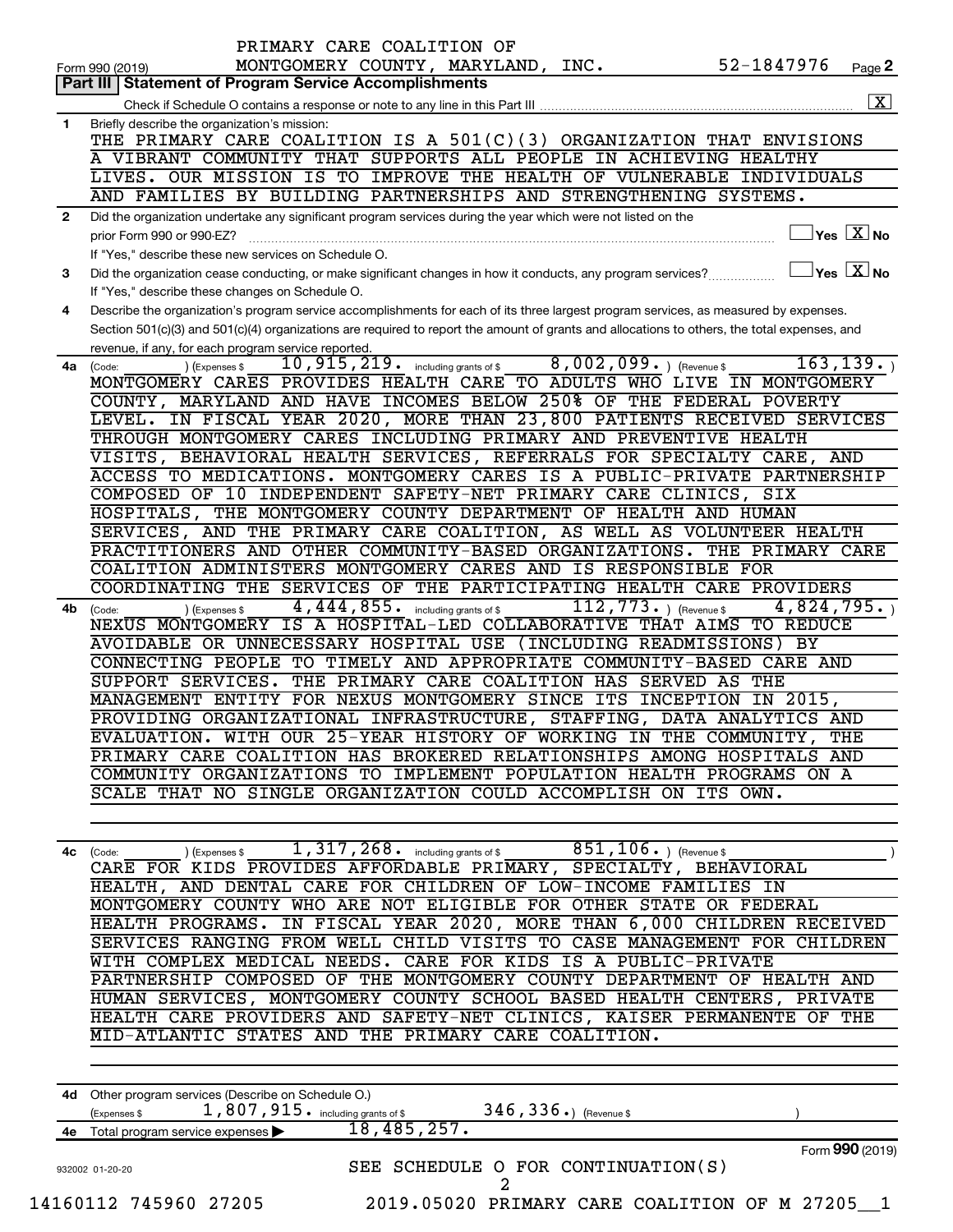|  | PRIMARY CARE COALITION OF |  |
|--|---------------------------|--|
|  |                           |  |

**Part IV Checklist of Required Schedules**

#### Form 990 (2019) Page MONTGOMERY COUNTY, MARYLAND, INC. 52-1847976 52-1847976 Page 3

|     |                                                                                                                                                                                                                                     |                       | Yes                     | No                      |
|-----|-------------------------------------------------------------------------------------------------------------------------------------------------------------------------------------------------------------------------------------|-----------------------|-------------------------|-------------------------|
| 1.  | Is the organization described in section $501(c)(3)$ or $4947(a)(1)$ (other than a private foundation)?                                                                                                                             |                       |                         |                         |
|     | If "Yes," complete Schedule A                                                                                                                                                                                                       | 1                     | х                       |                         |
| 2   | Is the organization required to complete Schedule B, Schedule of Contributors? [11] The organization required to complete Schedule B, Schedule of Contributors? [11] The organization required to complete Schedule B, Schedul      | $\overline{2}$        | $\overline{\textbf{x}}$ |                         |
| 3   | Did the organization engage in direct or indirect political campaign activities on behalf of or in opposition to candidates for                                                                                                     |                       |                         |                         |
|     | public office? If "Yes," complete Schedule C, Part I                                                                                                                                                                                | З                     |                         | x                       |
| 4   | Section 501(c)(3) organizations. Did the organization engage in lobbying activities, or have a section 501(h) election in effect                                                                                                    |                       |                         |                         |
|     |                                                                                                                                                                                                                                     | 4                     | x                       |                         |
| 5   | Is the organization a section 501(c)(4), 501(c)(5), or 501(c)(6) organization that receives membership dues, assessments, or                                                                                                        |                       |                         |                         |
|     |                                                                                                                                                                                                                                     | 5                     |                         | x                       |
| 6   | Did the organization maintain any donor advised funds or any similar funds or accounts for which donors have the right to                                                                                                           |                       |                         |                         |
|     | provide advice on the distribution or investment of amounts in such funds or accounts? If "Yes," complete Schedule D, Part I                                                                                                        | 6                     |                         | х                       |
| 7   | Did the organization receive or hold a conservation easement, including easements to preserve open space,                                                                                                                           |                       |                         |                         |
|     |                                                                                                                                                                                                                                     | $\overline{7}$        |                         | х                       |
| 8   | Did the organization maintain collections of works of art, historical treasures, or other similar assets? If "Yes," complete                                                                                                        |                       |                         | х                       |
|     | Schedule D, Part III <b>Marting Communities</b> and the contract of the contract of the contract of the contract of the contract of the contract of the contract of the contract of the contract of the contract of the contract of | 8                     |                         |                         |
| 9   | Did the organization report an amount in Part X, line 21, for escrow or custodial account liability, serve as a custodian for                                                                                                       |                       |                         |                         |
|     | amounts not listed in Part X; or provide credit counseling, debt management, credit repair, or debt negotiation services?                                                                                                           | 9                     |                         | х                       |
| 10  | Did the organization, directly or through a related organization, hold assets in donor-restricted endowments                                                                                                                        |                       |                         |                         |
|     |                                                                                                                                                                                                                                     | 10                    |                         | х                       |
| 11  | If the organization's answer to any of the following questions is "Yes," then complete Schedule D, Parts VI, VII, VIII, IX, or X                                                                                                    |                       |                         |                         |
|     | as applicable.                                                                                                                                                                                                                      |                       |                         |                         |
|     | a Did the organization report an amount for land, buildings, and equipment in Part X, line 10? If "Yes," complete Schedule D,                                                                                                       |                       |                         |                         |
|     | Part VI                                                                                                                                                                                                                             | 11a                   | х                       |                         |
|     | <b>b</b> Did the organization report an amount for investments - other securities in Part X, line 12, that is 5% or more of its total                                                                                               |                       |                         |                         |
|     |                                                                                                                                                                                                                                     | 11 <sub>b</sub>       |                         | х                       |
|     | c Did the organization report an amount for investments - program related in Part X, line 13, that is 5% or more of its total                                                                                                       |                       |                         |                         |
|     |                                                                                                                                                                                                                                     | 11c                   |                         | х                       |
|     | d Did the organization report an amount for other assets in Part X, line 15, that is 5% or more of its total assets reported in                                                                                                     |                       |                         |                         |
|     |                                                                                                                                                                                                                                     | <b>11d</b>            |                         | х                       |
|     |                                                                                                                                                                                                                                     | 11e                   |                         | $\overline{\texttt{x}}$ |
|     | f Did the organization's separate or consolidated financial statements for the tax year include a footnote that addresses                                                                                                           |                       |                         |                         |
|     | the organization's liability for uncertain tax positions under FIN 48 (ASC 740)? If "Yes," complete Schedule D, Part X                                                                                                              | 11f                   | x                       |                         |
|     | 12a Did the organization obtain separate, independent audited financial statements for the tax year? If "Yes," complete                                                                                                             |                       |                         |                         |
|     |                                                                                                                                                                                                                                     | 12a                   | х                       |                         |
|     | <b>b</b> Was the organization included in consolidated, independent audited financial statements for the tax year?                                                                                                                  |                       |                         | x                       |
|     | If "Yes," and if the organization answered "No" to line 12a, then completing Schedule D, Parts XI and XII is optional www.                                                                                                          | 12 <sub>b</sub><br>13 |                         | $\overline{\textbf{X}}$ |
| 13  | Is the organization a school described in section 170(b)(1)(A)(ii)? If "Yes," complete Schedule E                                                                                                                                   | 14a                   |                         | $\overline{\mathbf{x}}$ |
| 14a | <b>b</b> Did the organization have aggregate revenues or expenses of more than \$10,000 from grantmaking, fundraising, business,                                                                                                    |                       |                         |                         |
|     | investment, and program service activities outside the United States, or aggregate foreign investments valued at \$100,000                                                                                                          |                       |                         |                         |
|     |                                                                                                                                                                                                                                     | 14b                   |                         | x                       |
| 15  | Did the organization report on Part IX, column (A), line 3, more than \$5,000 of grants or other assistance to or for any                                                                                                           |                       |                         |                         |
|     | foreign organization? If "Yes," complete Schedule F, Parts II and IV                                                                                                                                                                | 15                    |                         | х                       |
| 16  | Did the organization report on Part IX, column (A), line 3, more than \$5,000 of aggregate grants or other assistance to                                                                                                            |                       |                         |                         |
|     |                                                                                                                                                                                                                                     | 16                    |                         | х                       |
| 17  | Did the organization report a total of more than \$15,000 of expenses for professional fundraising services on Part IX,                                                                                                             |                       |                         |                         |
|     |                                                                                                                                                                                                                                     | 17                    |                         | х                       |
| 18  | Did the organization report more than \$15,000 total of fundraising event gross income and contributions on Part VIII, lines                                                                                                        |                       |                         |                         |
|     |                                                                                                                                                                                                                                     | 18                    |                         | х                       |
| 19  | Did the organization report more than \$15,000 of gross income from gaming activities on Part VIII, line 9a? If "Yes,"                                                                                                              |                       |                         |                         |
|     |                                                                                                                                                                                                                                     | 19                    |                         | X                       |
|     |                                                                                                                                                                                                                                     | 20a                   |                         | $\overline{\mathbf{x}}$ |
|     |                                                                                                                                                                                                                                     | 20 <sub>b</sub>       |                         |                         |
| 21  | Did the organization report more than \$5,000 of grants or other assistance to any domestic organization or                                                                                                                         |                       | х                       |                         |
|     | domestic government on Part IX, column (A), line 1? If "Yes," complete Schedule I, Parts I and II                                                                                                                                   | 21                    |                         | Form 990 (2019)         |
|     | 932003 01-20-20<br>3                                                                                                                                                                                                                |                       |                         |                         |

14160112 745960 27205 2019.05020 PRIMARY CARE COALITION OF M 27205\_\_1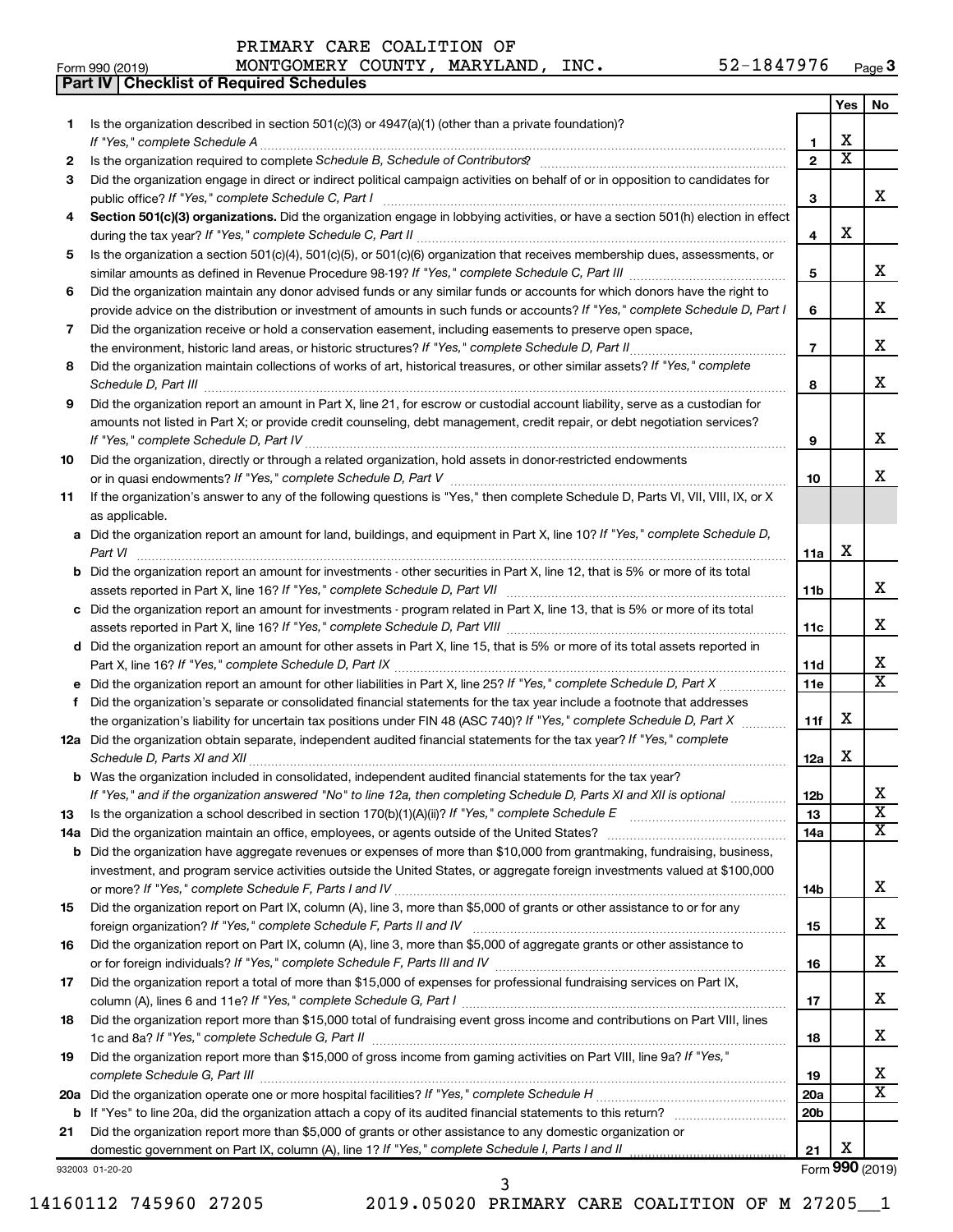Form 990 (2019) Page MONTGOMERY COUNTY, MARYLAND, INC. 52-1847976 PRIMARY CARE COALITION OF

52-1847976 Page 4

|               | <b>Part IV   Checklist of Required Schedules (continued)</b>                                                                                                                                                                     |                 |     |                              |
|---------------|----------------------------------------------------------------------------------------------------------------------------------------------------------------------------------------------------------------------------------|-----------------|-----|------------------------------|
|               |                                                                                                                                                                                                                                  |                 | Yes | No                           |
| 22            | Did the organization report more than \$5,000 of grants or other assistance to or for domestic individuals on                                                                                                                    |                 |     |                              |
|               |                                                                                                                                                                                                                                  | 22              | X   |                              |
| 23            | Did the organization answer "Yes" to Part VII, Section A, line 3, 4, or 5 about compensation of the organization's current                                                                                                       |                 |     |                              |
|               | and former officers, directors, trustees, key employees, and highest compensated employees? If "Yes," complete                                                                                                                   |                 |     |                              |
|               |                                                                                                                                                                                                                                  | 23              | X   |                              |
|               | Schedule J <b>Execute J Execute 2 Constant Constant Constant Constant Constant Constant Constant Constant Constant Constant Constant Constant Constant Constant Constant Constant Constant Constant Constant Constant Consta</b> |                 |     |                              |
|               | 24a Did the organization have a tax-exempt bond issue with an outstanding principal amount of more than \$100,000 as of the                                                                                                      |                 |     |                              |
|               | last day of the year, that was issued after December 31, 2002? If "Yes," answer lines 24b through 24d and complete                                                                                                               |                 |     |                              |
|               |                                                                                                                                                                                                                                  | 24a             |     | x                            |
|               |                                                                                                                                                                                                                                  | 24 <sub>b</sub> |     |                              |
|               | c Did the organization maintain an escrow account other than a refunding escrow at any time during the year to defease                                                                                                           |                 |     |                              |
|               |                                                                                                                                                                                                                                  | 24c             |     |                              |
|               |                                                                                                                                                                                                                                  | 24 <sub>d</sub> |     |                              |
|               | 25a Section 501(c)(3), 501(c)(4), and 501(c)(29) organizations. Did the organization engage in an excess benefit                                                                                                                 |                 |     |                              |
|               |                                                                                                                                                                                                                                  | 25a             |     | x                            |
|               | b Is the organization aware that it engaged in an excess benefit transaction with a disqualified person in a prior year, and                                                                                                     |                 |     |                              |
|               | that the transaction has not been reported on any of the organization's prior Forms 990 or 990-EZ? If "Yes," complete                                                                                                            |                 |     |                              |
|               | Schedule L, Part I                                                                                                                                                                                                               | 25b             |     | х                            |
| 26            | Did the organization report any amount on Part X, line 5 or 22, for receivables from or payables to any current                                                                                                                  |                 |     |                              |
|               | or former officer, director, trustee, key employee, creator or founder, substantial contributor, or 35%                                                                                                                          |                 |     |                              |
|               | controlled entity or family member of any of these persons? If "Yes," complete Schedule L, Part II                                                                                                                               | 26              |     | x                            |
|               |                                                                                                                                                                                                                                  |                 |     |                              |
| 27            | Did the organization provide a grant or other assistance to any current or former officer, director, trustee, key employee,                                                                                                      |                 |     |                              |
|               | creator or founder, substantial contributor or employee thereof, a grant selection committee member, or to a 35% controlled                                                                                                      |                 |     | x                            |
|               | entity (including an employee thereof) or family member of any of these persons? If "Yes," complete Schedule L, Part III                                                                                                         | 27              |     |                              |
| 28            | Was the organization a party to a business transaction with one of the following parties (see Schedule L, Part IV                                                                                                                |                 |     |                              |
|               | instructions, for applicable filing thresholds, conditions, and exceptions):                                                                                                                                                     |                 |     |                              |
|               | a A current or former officer, director, trustee, key employee, creator or founder, or substantial contributor? If                                                                                                               |                 |     |                              |
|               |                                                                                                                                                                                                                                  | 28a             |     | х                            |
|               |                                                                                                                                                                                                                                  | 28 <sub>b</sub> |     | $\overline{\text{X}}$        |
|               | c A 35% controlled entity of one or more individuals and/or organizations described in lines 28a or 28b?/f                                                                                                                       |                 |     |                              |
|               |                                                                                                                                                                                                                                  | 28c             |     | х                            |
| 29            |                                                                                                                                                                                                                                  | 29              |     | $\overline{\text{X}}$        |
| 30            | Did the organization receive contributions of art, historical treasures, or other similar assets, or qualified conservation                                                                                                      |                 |     |                              |
|               |                                                                                                                                                                                                                                  | 30              |     | x                            |
| 31            | Did the organization liquidate, terminate, or dissolve and cease operations? If "Yes," complete Schedule N, Part I                                                                                                               | 31              |     | X                            |
| 32            | Did the organization sell, exchange, dispose of, or transfer more than 25% of its net assets? If "Yes," complete                                                                                                                 |                 |     |                              |
|               | Schedule N, Part II                                                                                                                                                                                                              | 32              |     | ▵                            |
| 33            | Did the organization own 100% of an entity disregarded as separate from the organization under Regulations                                                                                                                       |                 |     |                              |
|               |                                                                                                                                                                                                                                  | 33              |     | х                            |
| 34            | Was the organization related to any tax-exempt or taxable entity? If "Yes," complete Schedule R, Part II, III, or IV, and                                                                                                        |                 |     |                              |
|               |                                                                                                                                                                                                                                  |                 |     |                              |
|               | Part V, line 1                                                                                                                                                                                                                   | 34              |     | х<br>$\overline{\textbf{x}}$ |
|               | 35a Did the organization have a controlled entity within the meaning of section 512(b)(13)?                                                                                                                                      | 35a             |     |                              |
|               | b If "Yes" to line 35a, did the organization receive any payment from or engage in any transaction with a controlled entity                                                                                                      |                 |     |                              |
|               |                                                                                                                                                                                                                                  | 35b             |     |                              |
| 36            | Section 501(c)(3) organizations. Did the organization make any transfers to an exempt non-charitable related organization?                                                                                                       |                 |     |                              |
|               |                                                                                                                                                                                                                                  | 36              |     | х                            |
| 37            | Did the organization conduct more than 5% of its activities through an entity that is not a related organization                                                                                                                 |                 |     |                              |
|               |                                                                                                                                                                                                                                  | 37              |     | х                            |
| 38            | Did the organization complete Schedule O and provide explanations in Schedule O for Part VI, lines 11b and 19?                                                                                                                   |                 |     |                              |
|               | Note: All Form 990 filers are required to complete Schedule O                                                                                                                                                                    | 38              | х   |                              |
| <b>Part V</b> | <b>Statements Regarding Other IRS Filings and Tax Compliance</b>                                                                                                                                                                 |                 |     |                              |
|               | Check if Schedule O contains a response or note to any line in this Part V [11] [12] Check if Schedule O contains a response or note to any line in this Part V                                                                  |                 |     |                              |
|               |                                                                                                                                                                                                                                  |                 | Yes | No                           |
|               | 61<br>1a                                                                                                                                                                                                                         |                 |     |                              |
|               | 0<br>Enter the number of Forms W-2G included in line 1a. Enter -0- if not applicable<br>1b                                                                                                                                       |                 |     |                              |
|               | c Did the organization comply with backup withholding rules for reportable payments to vendors and reportable gaming                                                                                                             |                 |     |                              |
|               |                                                                                                                                                                                                                                  | 1c              | х   |                              |
|               | 932004 01-20-20                                                                                                                                                                                                                  |                 |     | Form 990 (2019)              |
|               | 4                                                                                                                                                                                                                                |                 |     |                              |

14160112 745960 27205 2019.05020 PRIMARY CARE COALITION OF M 27205\_\_1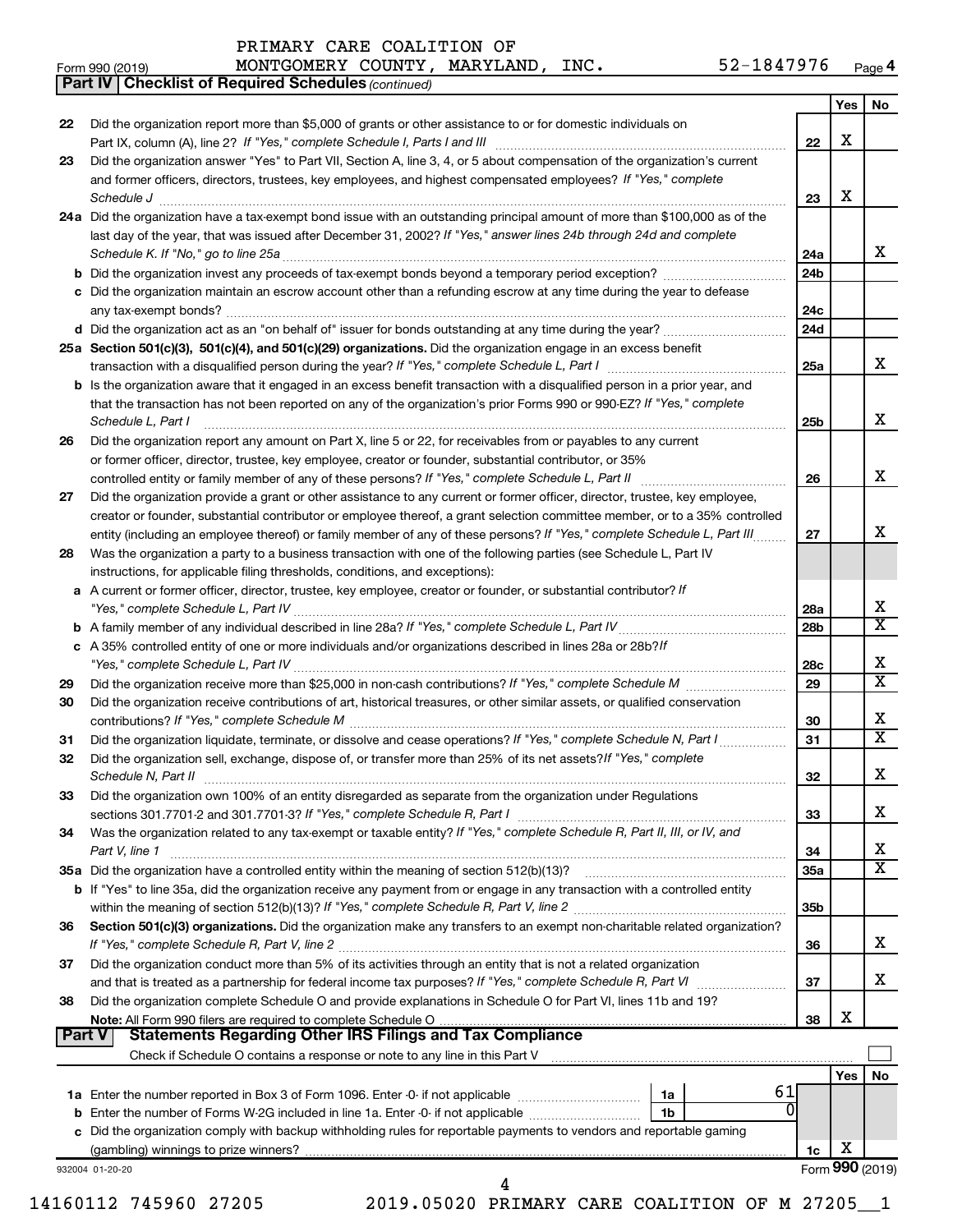|  | PRIMARY CARE COALITION OF |  |
|--|---------------------------|--|
|  |                           |  |

| Part V | Statements Regarding Other IRS Filings and Tax Compliance (continued)                                                                           |     |     |                         |  |  |  |  |  |  |
|--------|-------------------------------------------------------------------------------------------------------------------------------------------------|-----|-----|-------------------------|--|--|--|--|--|--|
|        |                                                                                                                                                 |     | Yes | No                      |  |  |  |  |  |  |
|        | 2a Enter the number of employees reported on Form W-3, Transmittal of Wage and Tax Statements,                                                  |     |     |                         |  |  |  |  |  |  |
|        | 91<br>filed for the calendar year ending with or within the year covered by this return<br>2a                                                   |     |     |                         |  |  |  |  |  |  |
|        |                                                                                                                                                 |     |     |                         |  |  |  |  |  |  |
|        | Note: If the sum of lines 1a and 2a is greater than 250, you may be required to e-file (see instructions) <i>managereroum</i>                   |     |     |                         |  |  |  |  |  |  |
|        | 3a Did the organization have unrelated business gross income of \$1,000 or more during the year?                                                |     |     |                         |  |  |  |  |  |  |
| b      |                                                                                                                                                 |     |     |                         |  |  |  |  |  |  |
|        | 4a At any time during the calendar year, did the organization have an interest in, or a signature or other authority over, a                    |     |     |                         |  |  |  |  |  |  |
|        | financial account in a foreign country (such as a bank account, securities account, or other financial account)?                                |     |     |                         |  |  |  |  |  |  |
|        | <b>b</b> If "Yes," enter the name of the foreign country $\blacktriangleright$                                                                  |     |     |                         |  |  |  |  |  |  |
|        | See instructions for filing requirements for FinCEN Form 114, Report of Foreign Bank and Financial Accounts (FBAR).                             |     |     |                         |  |  |  |  |  |  |
| 5a     |                                                                                                                                                 | 5a  |     | x                       |  |  |  |  |  |  |
| b      |                                                                                                                                                 | 5b  |     | $\overline{\texttt{x}}$ |  |  |  |  |  |  |
| с      |                                                                                                                                                 | 5c  |     |                         |  |  |  |  |  |  |
|        | 6a Does the organization have annual gross receipts that are normally greater than \$100,000, and did the organization solicit                  |     |     |                         |  |  |  |  |  |  |
|        |                                                                                                                                                 | 6a  |     | x                       |  |  |  |  |  |  |
|        | <b>b</b> If "Yes," did the organization include with every solicitation an express statement that such contributions or gifts                   |     |     |                         |  |  |  |  |  |  |
|        |                                                                                                                                                 | 6b  |     |                         |  |  |  |  |  |  |
| 7      | Organizations that may receive deductible contributions under section 170(c).                                                                   |     |     |                         |  |  |  |  |  |  |
| а      | Did the organization receive a payment in excess of \$75 made partly as a contribution and partly for goods and services provided to the payor? | 7a  |     | х                       |  |  |  |  |  |  |
| b      |                                                                                                                                                 | 7b  |     |                         |  |  |  |  |  |  |
|        | c Did the organization sell, exchange, or otherwise dispose of tangible personal property for which it was required                             |     |     |                         |  |  |  |  |  |  |
|        |                                                                                                                                                 | 7c  |     | х                       |  |  |  |  |  |  |
|        | 7d                                                                                                                                              |     |     |                         |  |  |  |  |  |  |
| е      |                                                                                                                                                 |     |     |                         |  |  |  |  |  |  |
| f.     |                                                                                                                                                 |     |     |                         |  |  |  |  |  |  |
| g      | If the organization received a contribution of qualified intellectual property, did the organization file Form 8899 as required?                | 7g  |     |                         |  |  |  |  |  |  |
| h      | If the organization received a contribution of cars, boats, airplanes, or other vehicles, did the organization file a Form 1098-C?              | 7h  |     |                         |  |  |  |  |  |  |
| 8      | Sponsoring organizations maintaining donor advised funds. Did a donor advised fund maintained by the                                            |     |     |                         |  |  |  |  |  |  |
|        | N/A                                                                                                                                             | 8   |     |                         |  |  |  |  |  |  |
| 9      | Sponsoring organizations maintaining donor advised funds.                                                                                       |     |     |                         |  |  |  |  |  |  |
| а      | N/A<br>Did the sponsoring organization make any taxable distributions under section 4966?                                                       | 9а  |     |                         |  |  |  |  |  |  |
| b      | N/A                                                                                                                                             | 9b  |     |                         |  |  |  |  |  |  |
| 10     | Section 501(c)(7) organizations. Enter:                                                                                                         |     |     |                         |  |  |  |  |  |  |
| а      | N/A<br>10a                                                                                                                                      |     |     |                         |  |  |  |  |  |  |
|        | 10 <sub>b</sub><br>b Gross receipts, included on Form 990, Part VIII, line 12, for public use of club facilities                                |     |     |                         |  |  |  |  |  |  |
| 11     | Section 501(c)(12) organizations. Enter:                                                                                                        |     |     |                         |  |  |  |  |  |  |
| а      | N/A<br>11a                                                                                                                                      |     |     |                         |  |  |  |  |  |  |
|        | b Gross income from other sources (Do not net amounts due or paid to other sources against                                                      |     |     |                         |  |  |  |  |  |  |
|        | 11b                                                                                                                                             |     |     |                         |  |  |  |  |  |  |
|        | 12a Section 4947(a)(1) non-exempt charitable trusts. Is the organization filing Form 990 in lieu of Form 1041?                                  | 12a |     |                         |  |  |  |  |  |  |
|        | <b>b</b> If "Yes," enter the amount of tax-exempt interest received or accrued during the year $\ldots$ $\mathbf{N}/\mathbf{A}$<br>12b          |     |     |                         |  |  |  |  |  |  |
| 13     | Section 501(c)(29) qualified nonprofit health insurance issuers.                                                                                |     |     |                         |  |  |  |  |  |  |
|        | N/A<br>a Is the organization licensed to issue qualified health plans in more than one state?                                                   | 1За |     |                         |  |  |  |  |  |  |
|        | <b>Note:</b> See the instructions for additional information the organization must report on Schedule O.                                        |     |     |                         |  |  |  |  |  |  |
|        | <b>b</b> Enter the amount of reserves the organization is required to maintain by the states in which the                                       |     |     |                         |  |  |  |  |  |  |
|        | 13 <sub>b</sub>                                                                                                                                 |     |     |                         |  |  |  |  |  |  |
| с      | 13с                                                                                                                                             |     |     | x                       |  |  |  |  |  |  |
| 14a    | Did the organization receive any payments for indoor tanning services during the tax year?                                                      | 14a |     |                         |  |  |  |  |  |  |
| b      | If "Yes," has it filed a Form 720 to report these payments? If "No," provide an explanation on Schedule O                                       | 14b |     |                         |  |  |  |  |  |  |
| 15     | Is the organization subject to the section 4960 tax on payment(s) of more than \$1,000,000 in remuneration or                                   |     |     |                         |  |  |  |  |  |  |
|        |                                                                                                                                                 | 15  |     | х                       |  |  |  |  |  |  |
|        | If "Yes," see instructions and file Form 4720, Schedule N.                                                                                      |     |     |                         |  |  |  |  |  |  |
| 16     | Is the organization an educational institution subject to the section 4968 excise tax on net investment income?                                 | 16  |     | x                       |  |  |  |  |  |  |
|        | If "Yes," complete Form 4720, Schedule O.                                                                                                       |     |     |                         |  |  |  |  |  |  |

Form (2019) **990**

932005 01-20-20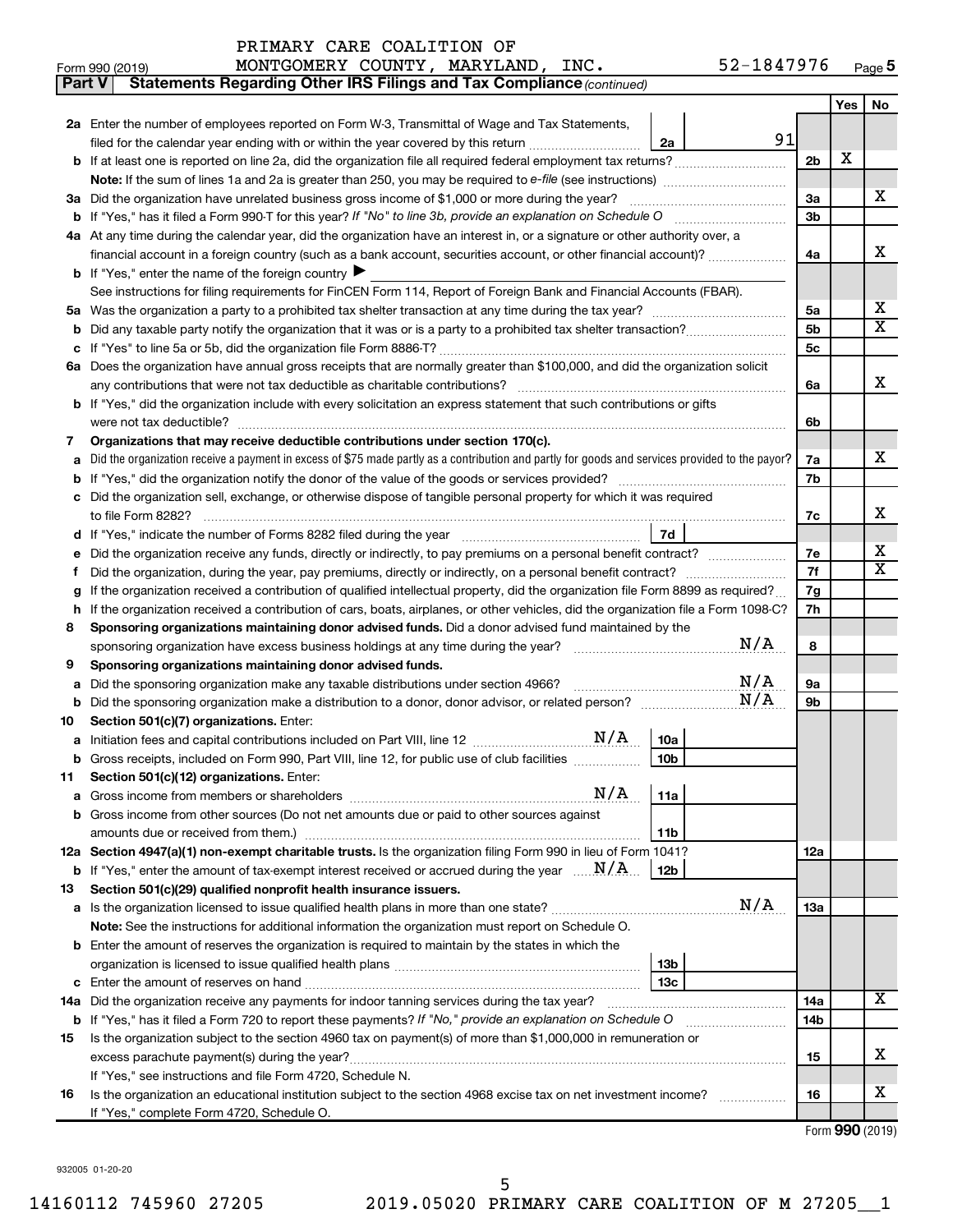|    | to line 8a, 8b, or 10b below, describe the circumstances, processes, or changes on Schedule O. See instructions.                                 |    |                |    |                 |                         | $\boxed{\textbf{X}}$    |
|----|--------------------------------------------------------------------------------------------------------------------------------------------------|----|----------------|----|-----------------|-------------------------|-------------------------|
|    | <b>Section A. Governing Body and Management</b>                                                                                                  |    |                |    |                 |                         |                         |
|    |                                                                                                                                                  |    |                |    |                 | Yes                     | No                      |
|    | 1a Enter the number of voting members of the governing body at the end of the tax year                                                           | 1a |                | 18 |                 |                         |                         |
|    | If there are material differences in voting rights among members of the governing body, or if the governing                                      |    |                |    |                 |                         |                         |
|    | body delegated broad authority to an executive committee or similar committee, explain on Schedule O.                                            |    |                |    |                 |                         |                         |
|    |                                                                                                                                                  |    |                | 17 |                 |                         |                         |
|    | <b>b</b> Enter the number of voting members included on line 1a, above, who are independent                                                      | 1b |                |    |                 |                         |                         |
| 2  | Did any officer, director, trustee, or key employee have a family relationship or a business relationship with any other                         |    |                |    |                 |                         |                         |
|    |                                                                                                                                                  |    |                |    | $\mathbf{2}$    |                         | х                       |
| 3  | Did the organization delegate control over management duties customarily performed by or under the direct supervision                            |    |                |    |                 |                         | X                       |
|    |                                                                                                                                                  |    |                |    | 3               |                         | $\overline{\mathbf{x}}$ |
| 4  | Did the organization make any significant changes to its governing documents since the prior Form 990 was filed?                                 |    |                |    | 4               |                         |                         |
| 5  |                                                                                                                                                  |    |                |    | 5               |                         | $\overline{\mathbf{X}}$ |
| 6  |                                                                                                                                                  |    |                |    | 6               |                         | $\overline{\mathbf{X}}$ |
|    | 7a Did the organization have members, stockholders, or other persons who had the power to elect or appoint one or                                |    |                |    |                 |                         |                         |
|    |                                                                                                                                                  |    |                |    | 7a              |                         | X                       |
|    | <b>b</b> Are any governance decisions of the organization reserved to (or subject to approval by) members, stockholders, or                      |    |                |    |                 |                         |                         |
|    | persons other than the governing body?                                                                                                           |    |                |    | 7b              |                         | X                       |
| 8  | Did the organization contemporaneously document the meetings held or written actions undertaken during the year by the following:                |    |                |    |                 |                         |                         |
|    |                                                                                                                                                  |    |                |    | 8a              | х                       |                         |
|    |                                                                                                                                                  |    |                |    | 8b              | $\overline{\textbf{x}}$ |                         |
| 9  | Is there any officer, director, trustee, or key employee listed in Part VII, Section A, who cannot be reached at the                             |    |                |    |                 |                         |                         |
|    |                                                                                                                                                  |    |                |    | 9               |                         | Χ                       |
|    | Section B. Policies (This Section B requests information about policies not required by the Internal Revenue Code.)                              |    |                |    |                 |                         |                         |
|    |                                                                                                                                                  |    |                |    |                 | Yes                     | No                      |
|    |                                                                                                                                                  |    |                |    | 10a             |                         | x                       |
|    | <b>b</b> If "Yes," did the organization have written policies and procedures governing the activities of such chapters, affiliates,              |    |                |    |                 |                         |                         |
|    |                                                                                                                                                  |    |                |    | 10 <sub>b</sub> |                         |                         |
|    | 11a Has the organization provided a complete copy of this Form 990 to all members of its governing body before filing the form?                  |    |                |    | 11a             | X                       |                         |
|    | <b>b</b> Describe in Schedule O the process, if any, used by the organization to review this Form 990.                                           |    |                |    |                 |                         |                         |
|    |                                                                                                                                                  |    |                |    | 12a             | х                       |                         |
|    |                                                                                                                                                  |    |                |    | 12 <sub>b</sub> | $\overline{\textbf{x}}$ |                         |
|    |                                                                                                                                                  |    |                |    |                 |                         |                         |
|    | c Did the organization regularly and consistently monitor and enforce compliance with the policy? If "Yes," describe                             |    |                |    |                 | х                       |                         |
|    | in Schedule O how this was done manufactured and continuum control of the state of the state of the state of t                                   |    |                |    | 12c             |                         |                         |
| 13 |                                                                                                                                                  |    |                |    | 13              | $\overline{\text{X}}$   |                         |
| 14 | Did the organization have a written document retention and destruction policy? [11] manufaction manufaction in                                   |    |                |    | 14              | $\overline{\textbf{x}}$ |                         |
| 15 | Did the process for determining compensation of the following persons include a review and approval by independent                               |    |                |    |                 |                         |                         |
|    | persons, comparability data, and contemporaneous substantiation of the deliberation and decision?                                                |    |                |    |                 |                         |                         |
|    |                                                                                                                                                  |    |                |    | 15a             | х                       |                         |
|    |                                                                                                                                                  |    |                |    | 15b             |                         | X                       |
|    | If "Yes" to line 15a or 15b, describe the process in Schedule O (see instructions).                                                              |    |                |    |                 |                         |                         |
|    | 16a Did the organization invest in, contribute assets to, or participate in a joint venture or similar arrangement with a                        |    |                |    |                 |                         |                         |
|    | taxable entity during the year?                                                                                                                  |    |                |    | 16a             |                         | х                       |
|    | <b>b</b> If "Yes," did the organization follow a written policy or procedure requiring the organization to evaluate its participation            |    |                |    |                 |                         |                         |
|    | in joint venture arrangements under applicable federal tax law, and take steps to safeguard the organization's                                   |    |                |    |                 |                         |                         |
|    |                                                                                                                                                  |    |                |    | 16b             |                         |                         |
|    | <b>Section C. Disclosure</b>                                                                                                                     |    |                |    |                 |                         |                         |
| 17 | List the states with which a copy of this Form 990 is required to be filed $\blacktriangleright\text{MD}$                                        |    |                |    |                 |                         |                         |
|    |                                                                                                                                                  |    |                |    |                 |                         |                         |
| 18 | Section 6104 requires an organization to make its Forms 1023 (1024 or 1024-A, if applicable), 990, and 990-T (Section 501(c)(3)s only) available |    |                |    |                 |                         |                         |
|    | for public inspection. Indicate how you made these available. Check all that apply.                                                              |    |                |    |                 |                         |                         |
|    | $X$ Own website<br>$\lfloor x \rfloor$ Upon request<br>Another's website<br>Other (explain on Schedule O)                                        |    |                |    |                 |                         |                         |
| 19 | Describe on Schedule O whether (and if so, how) the organization made its governing documents, conflict of interest policy, and financial        |    |                |    |                 |                         |                         |
|    | statements available to the public during the tax year.                                                                                          |    |                |    |                 |                         |                         |
| 20 | State the name, address, and telephone number of the person who possesses the organization's books and records                                   |    |                |    |                 |                         |                         |
|    | LESLIE GRAHAM - (301)628-3405                                                                                                                    |    |                |    |                 |                         |                         |
|    | 10TH FL, SILVER SPRING,<br>GEORGIA AVENUE,<br>MD<br>8757                                                                                         |    | $20910 - 3741$ |    |                 |                         |                         |
|    | 932006 01-20-20                                                                                                                                  |    |                |    |                 | Form 990 (2019)         |                         |
|    | 6                                                                                                                                                |    |                |    |                 |                         |                         |
|    | 14160112 745960 27205<br>2019.05020 PRIMARY CARE COALITION OF M 27205                                                                            |    |                |    |                 |                         |                         |
|    |                                                                                                                                                  |    |                |    |                 |                         |                         |

**Part VI** Governance, Management, and Disclosure For each "Yes" response to lines 2 through 7b below, and for a "No" response

Form 990 (2019) Page MONTGOMERY COUNTY, MARYLAND, INC. 52-1847976

PRIMARY CARE COALITION OF

**6**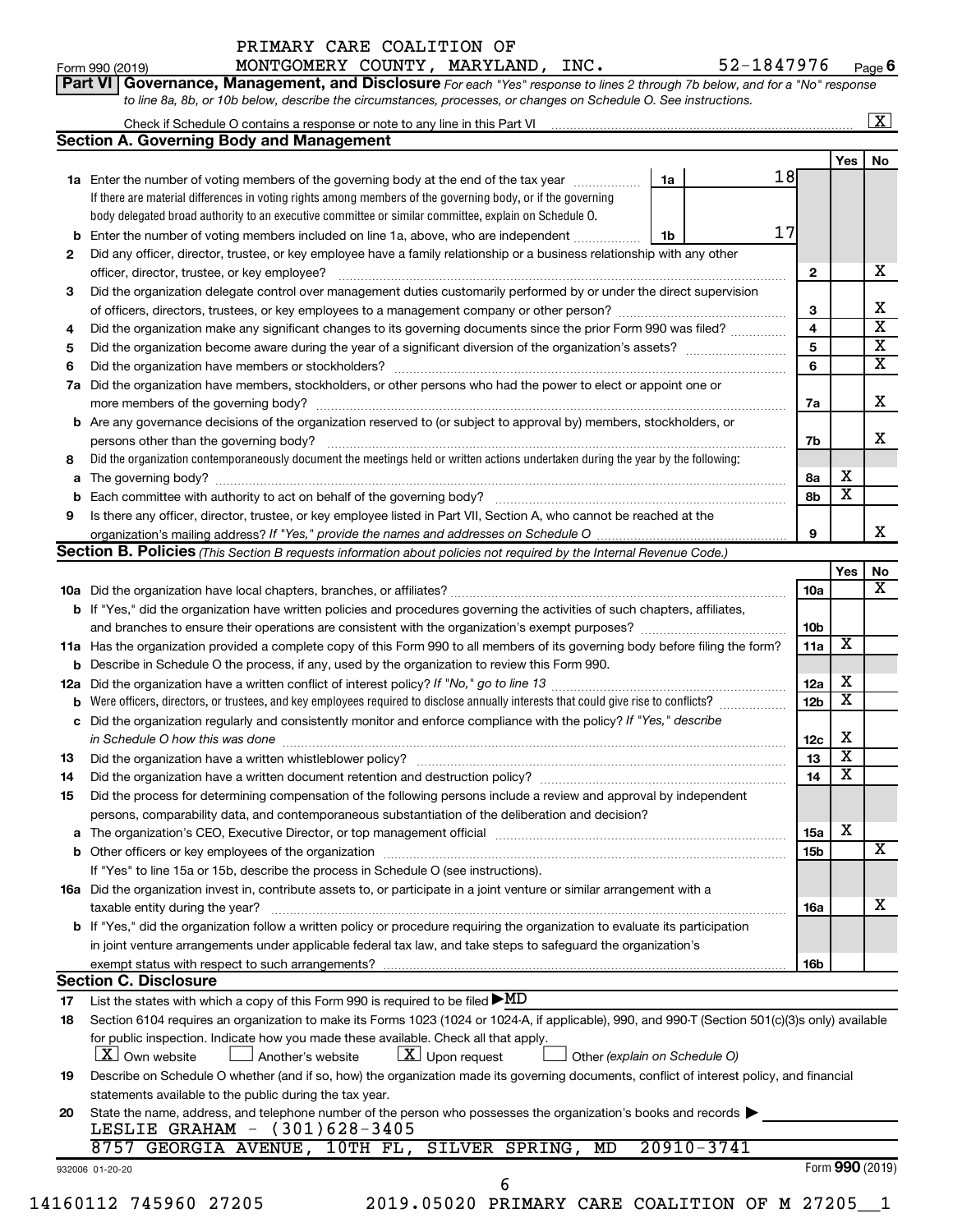| Form 990 (2019)                                                                            | MONTGOMERY COUNTY, MARYLAND, INC. |  |  |  | 52-1847976 | Page 7 |  |  |  |  |  |
|--------------------------------------------------------------------------------------------|-----------------------------------|--|--|--|------------|--------|--|--|--|--|--|
| Part VII Compensation of Officers, Directors, Trustees, Key Employees, Highest Compensated |                                   |  |  |  |            |        |  |  |  |  |  |
| <b>Employees, and Independent Contractors</b>                                              |                                   |  |  |  |            |        |  |  |  |  |  |
| Check if Schedule O contains a response or note to any line in this Part VII               |                                   |  |  |  |            |        |  |  |  |  |  |
| Section A. Officers, Directors, Trustees, Key Employees, and Highest Compensated Employees |                                   |  |  |  |            |        |  |  |  |  |  |
|                                                                                            |                                   |  |  |  |            |        |  |  |  |  |  |

**1a**  Complete this table for all persons required to be listed. Report compensation for the calendar year ending with or within the organization's tax year.  $\bullet$  List all of the organization's current officers, directors, trustees (whether individuals or organizations), regardless of amount of compensation.

Enter -0- in columns (D), (E), and (F) if no compensation was paid.

**•** List all of the organization's current key employees, if any. See instructions for definition of "key employee."

PRIMARY CARE COALITION OF

• List the organization's five *current* highest compensated employees (other than an officer, director, trustee, or key employee) who received reportable compensation (Box 5 of Form W-2 and/or Box 7 of Form 1099-MISC) of more than \$100,000 from the organization and any related organizations.

 $\bullet$  List all of the organization's former officers, key employees, and highest compensated employees who received more than \$100,000 of reportable compensation from the organization and any related organizations.

**•** List all of the organization's former directors or trustees that received, in the capacity as a former director or trustee of the organization, more than \$10,000 of reportable compensation from the organization and any related organizations.

See instructions for the order in which to list the persons above.

Check this box if neither the organization nor any related organization compensated any current officer, director, or trustee.  $\Box$ 

| (A)                             | (B)                      |                               |                      | (C)                                                                                             |              |                                   |        | (D)             | (E)             | (F)                         |  |  |
|---------------------------------|--------------------------|-------------------------------|----------------------|-------------------------------------------------------------------------------------------------|--------------|-----------------------------------|--------|-----------------|-----------------|-----------------------------|--|--|
| Name and title                  | Average                  |                               |                      | Position                                                                                        |              |                                   |        | Reportable      | Reportable      | Estimated                   |  |  |
|                                 | hours per                |                               |                      | (do not check more than one<br>box, unless person is both an<br>officer and a director/trustee) |              |                                   |        | compensation    | compensation    | amount of                   |  |  |
|                                 | week                     |                               |                      |                                                                                                 |              |                                   |        | from            | from related    | other                       |  |  |
|                                 | (list any                |                               |                      |                                                                                                 |              |                                   |        | the             | organizations   | compensation                |  |  |
|                                 | hours for                |                               |                      |                                                                                                 |              |                                   |        | organization    | (W-2/1099-MISC) | from the                    |  |  |
|                                 | related<br>organizations |                               |                      |                                                                                                 |              |                                   |        | (W-2/1099-MISC) |                 | organization<br>and related |  |  |
|                                 | below                    |                               |                      |                                                                                                 |              |                                   |        |                 |                 | organizations               |  |  |
|                                 | line)                    | ndividual trustee or director | nstitutional trustee | Officer                                                                                         | Key employee | Highest compensated<br>  employee | Former |                 |                 |                             |  |  |
| LESLIE GRAHAM<br>(1)            | 40.00                    |                               |                      |                                                                                                 |              |                                   |        |                 |                 |                             |  |  |
| PRESIDENT & CEO                 |                          | $\mathbf X$                   |                      | $\rm X$                                                                                         |              |                                   |        | 175,141.        | 0.              | 23,864.                     |  |  |
| SHAWN BARTLEY<br>(2)            | 1.00                     |                               |                      |                                                                                                 |              |                                   |        |                 |                 |                             |  |  |
| <b>CHAIR</b>                    |                          | X                             |                      | $\mathbf X$                                                                                     |              |                                   |        | $\mathbf 0$ .   | $\mathbf 0$ .   | $\mathbf 0$ .               |  |  |
| (3)<br>JONATHAN BLUM            | 1.00                     |                               |                      |                                                                                                 |              |                                   |        |                 |                 |                             |  |  |
| VICE CHAIR                      |                          | $\mathbf X$                   |                      | X                                                                                               |              |                                   |        | 0               | $\mathbf 0$     | 0.                          |  |  |
| STEVEN RAETZMAN<br>(4)          | 1.00                     |                               |                      |                                                                                                 |              |                                   |        |                 |                 |                             |  |  |
| SECRETARY                       |                          | X                             |                      | $\mathbf X$                                                                                     |              |                                   |        | $\mathbf 0$     | $\mathbf 0$ .   | $\mathbf 0$ .               |  |  |
| (5)<br>ROSE MARIE MARTINEZ      | 1.00                     |                               |                      |                                                                                                 |              |                                   |        |                 |                 |                             |  |  |
| TREASURER                       |                          | X                             |                      | X                                                                                               |              |                                   |        | 0               | 0.              | $\mathbf 0$ .               |  |  |
| <b>RON BIALEK</b><br>(6)        | 1.00                     |                               |                      |                                                                                                 |              |                                   |        |                 |                 |                             |  |  |
| <b>MEMBER</b>                   |                          | X                             |                      |                                                                                                 |              |                                   |        | 0               | $\mathbf 0$ .   | 0.                          |  |  |
| (7)<br>RICHARD BOHRER           | 1.00                     |                               |                      |                                                                                                 |              |                                   |        |                 |                 |                             |  |  |
| <b>MEMBER</b>                   |                          | X                             |                      |                                                                                                 |              |                                   |        | $\mathbf 0$     | $\mathbf 0$     | $\mathbf 0$ .               |  |  |
| LING CHIN<br>(8)                | 1.00                     |                               |                      |                                                                                                 |              |                                   |        |                 |                 |                             |  |  |
| <b>MEMBER</b>                   |                          | X                             |                      |                                                                                                 |              |                                   |        | 0               | $\mathbf 0$ .   | $\boldsymbol{0}$ .          |  |  |
| (9)<br><b>JULIA DOHERTY</b>     | 1.00                     |                               |                      |                                                                                                 |              |                                   |        |                 |                 |                             |  |  |
| <b>MEMBER</b>                   |                          | $\mathbf X$                   |                      |                                                                                                 |              |                                   |        | 0               | $\mathbf 0$ .   | $\mathbf 0$ .               |  |  |
| (10) JOSHUA FUNK                | 1.00                     |                               |                      |                                                                                                 |              |                                   |        |                 |                 |                             |  |  |
| <b>MEMBER</b>                   |                          | X                             |                      |                                                                                                 |              |                                   |        | 0               | $\mathbf 0$ .   | 0.                          |  |  |
| (11) MANSFIELD "KASEY" KASEMAN  | 1.00                     |                               |                      |                                                                                                 |              |                                   |        |                 |                 |                             |  |  |
| <b>MEMBER</b>                   |                          | $\mathbf X$                   |                      |                                                                                                 |              |                                   |        | 0               | $\mathbf 0$     | $\mathbf 0$ .               |  |  |
| (12) TRISTRAM KRUGER            | 1.00                     |                               |                      |                                                                                                 |              |                                   |        |                 |                 |                             |  |  |
| <b>MEMBER</b>                   |                          | X                             |                      |                                                                                                 |              |                                   |        | 0               | $\mathbf 0$ .   | 0.                          |  |  |
| (13) STEVE LIEBERMAN            | 1.00                     |                               |                      |                                                                                                 |              |                                   |        |                 |                 |                             |  |  |
| MEMBER - IMMEDIATE PAST CHAIR   |                          | X                             |                      |                                                                                                 |              |                                   |        | $\mathbf 0$     | $\mathbf 0$ .   | 0.                          |  |  |
| (14) PIERRE-MARIE LONGKENG      | 1.00                     |                               |                      |                                                                                                 |              |                                   |        |                 |                 |                             |  |  |
| <b>MEMBER</b>                   |                          | $\mathbf X$                   |                      |                                                                                                 |              |                                   |        | $\mathbf 0$ .   | $\mathbf 0$ .   | $\mathbf 0$ .               |  |  |
| (15) WILBUR MALLOY              | 1.00                     |                               |                      |                                                                                                 |              |                                   |        |                 |                 |                             |  |  |
| <b>MEMBER</b>                   |                          | X                             |                      |                                                                                                 |              |                                   |        | 0               | $\mathbf 0$     | $\boldsymbol{0}$ .          |  |  |
| (16) DONNA PERRY                | 1.00                     |                               |                      |                                                                                                 |              |                                   |        |                 |                 |                             |  |  |
| <b>MEMBER</b>                   |                          | X                             |                      |                                                                                                 |              |                                   |        | 0               | $\mathbf 0$ .   | $0$ .                       |  |  |
| (17) JENNIFER RODRIGUEZ PIPPINS | 1.00                     |                               |                      |                                                                                                 |              |                                   |        |                 |                 |                             |  |  |
| <b>MEMBER</b>                   |                          | $\mathbf X$                   |                      |                                                                                                 |              |                                   |        | $\mathbf 0$     | $\mathbf 0$ .   | $0$ .                       |  |  |
| 932007 01-20-20                 |                          |                               |                      |                                                                                                 |              |                                   |        |                 |                 | Form 990 (2019)             |  |  |

7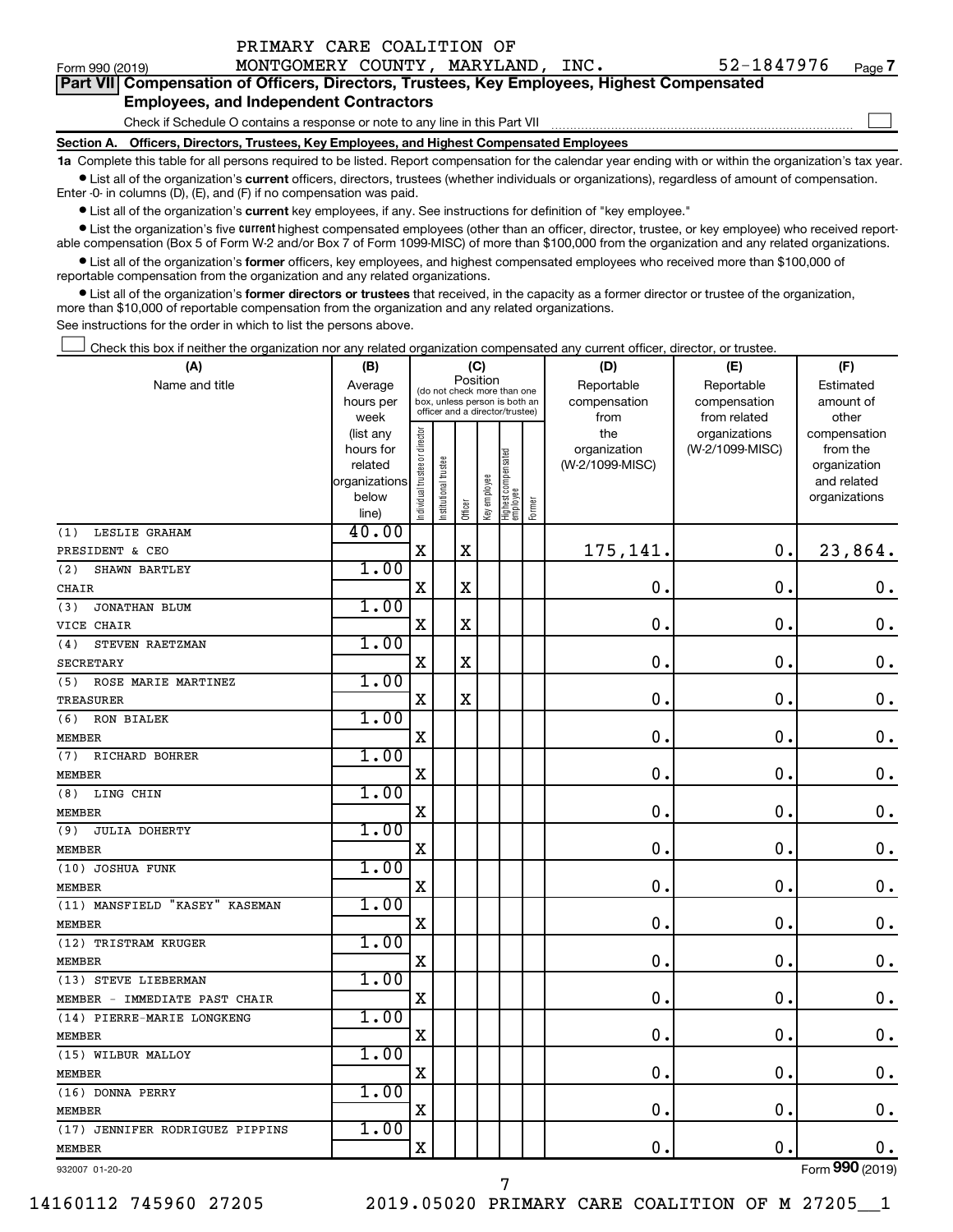| 52-1847976<br>MONTGOMERY COUNTY, MARYLAND, INC.<br>Form 990 (2019)                                                                           |                          |                                         |                       |                                 |              |                                   |        |                             |                 |                  |              | Page 8                       |                  |
|----------------------------------------------------------------------------------------------------------------------------------------------|--------------------------|-----------------------------------------|-----------------------|---------------------------------|--------------|-----------------------------------|--------|-----------------------------|-----------------|------------------|--------------|------------------------------|------------------|
| <b>Part VII</b><br>Section A. Officers, Directors, Trustees, Key Employees, and Highest Compensated Employees (continued)                    |                          |                                         |                       |                                 |              |                                   |        |                             |                 |                  |              |                              |                  |
| (A)                                                                                                                                          | (C)                      |                                         |                       |                                 |              |                                   | (D)    | (E)                         |                 | (F)              |              |                              |                  |
| Name and title                                                                                                                               | Average                  | Position<br>(do not check more than one |                       |                                 |              |                                   |        | Reportable<br>Reportable    |                 |                  | Estimated    |                              |                  |
|                                                                                                                                              | hours per                |                                         |                       | box, unless person is both an   |              |                                   |        | compensation                | compensation    |                  |              | amount of                    |                  |
|                                                                                                                                              | week                     |                                         |                       | officer and a director/trustee) |              |                                   |        | from                        | from related    |                  |              | other                        |                  |
|                                                                                                                                              | (list any                |                                         |                       |                                 |              |                                   |        | the                         | organizations   |                  |              | compensation                 |                  |
|                                                                                                                                              | hours for                |                                         |                       |                                 |              |                                   |        | organization                | (W-2/1099-MISC) |                  |              | from the                     |                  |
|                                                                                                                                              | related<br>organizations |                                         |                       |                                 |              |                                   |        | (W-2/1099-MISC)             |                 |                  |              | organization                 |                  |
|                                                                                                                                              | below                    |                                         |                       |                                 |              |                                   |        |                             |                 |                  |              | and related<br>organizations |                  |
|                                                                                                                                              | line)                    | Individual trustee or director          | Institutional trustee | Officer                         | Key employee | Highest compensated<br>  employee | Former |                             |                 |                  |              |                              |                  |
| (18) KEVIN SEXTON                                                                                                                            | 1.00                     |                                         |                       |                                 |              |                                   |        |                             |                 |                  |              |                              |                  |
| <b>MEMBER</b>                                                                                                                                |                          | $\mathbf X$                             |                       |                                 |              |                                   |        | 0.                          |                 | 0.               |              |                              | 0.               |
| (19) BETHANY SANDERS                                                                                                                         | 40.00                    |                                         |                       |                                 |              |                                   |        |                             |                 |                  |              |                              |                  |
| DIRECTOR, QUALITY AND OUTCOMES                                                                                                               |                          |                                         |                       |                                 |              | X                                 |        | 106,647.                    |                 | 0.               |              |                              | 24,439.          |
|                                                                                                                                              |                          |                                         |                       |                                 |              |                                   |        |                             |                 |                  |              |                              |                  |
|                                                                                                                                              |                          |                                         |                       |                                 |              |                                   |        |                             |                 |                  |              |                              |                  |
|                                                                                                                                              |                          |                                         |                       |                                 |              |                                   |        |                             |                 |                  |              |                              |                  |
|                                                                                                                                              |                          |                                         |                       |                                 |              |                                   |        |                             |                 |                  |              |                              |                  |
|                                                                                                                                              |                          |                                         |                       |                                 |              |                                   |        |                             |                 |                  |              |                              |                  |
|                                                                                                                                              |                          |                                         |                       |                                 |              |                                   |        |                             |                 |                  |              |                              |                  |
|                                                                                                                                              |                          |                                         |                       |                                 |              |                                   |        |                             |                 |                  |              |                              |                  |
|                                                                                                                                              |                          |                                         |                       |                                 |              |                                   |        |                             |                 |                  |              |                              |                  |
|                                                                                                                                              |                          |                                         |                       |                                 |              |                                   |        |                             |                 |                  |              |                              |                  |
|                                                                                                                                              |                          |                                         |                       |                                 |              |                                   |        |                             |                 |                  |              |                              |                  |
|                                                                                                                                              |                          |                                         |                       |                                 |              |                                   |        |                             |                 |                  |              |                              |                  |
|                                                                                                                                              |                          |                                         |                       |                                 |              |                                   |        |                             |                 |                  |              |                              |                  |
|                                                                                                                                              |                          |                                         |                       |                                 |              |                                   |        |                             |                 |                  |              |                              |                  |
|                                                                                                                                              |                          |                                         |                       |                                 |              |                                   |        |                             |                 |                  |              |                              |                  |
| 1b Subtotal                                                                                                                                  |                          |                                         |                       |                                 |              |                                   |        | 281,788.                    |                 | $\overline{0}$ . |              |                              | 48,303.          |
| c Total from continuation sheets to Part VII, Section A [11, 11, 11, 11]                                                                     |                          |                                         |                       |                                 |              |                                   |        | σ.                          |                 | $\overline{0}$ . |              |                              | $\overline{0}$ . |
|                                                                                                                                              |                          |                                         |                       |                                 |              |                                   |        | 281,788.                    |                 | σ.               |              |                              | 48,303.          |
| Total number of individuals (including but not limited to those listed above) who received more than \$100,000 of reportable<br>$\mathbf{2}$ |                          |                                         |                       |                                 |              |                                   |        |                             |                 |                  |              |                              |                  |
| compensation from the organization $\blacktriangleright$                                                                                     |                          |                                         |                       |                                 |              |                                   |        |                             |                 |                  |              |                              | $\boldsymbol{2}$ |
|                                                                                                                                              |                          |                                         |                       |                                 |              |                                   |        |                             |                 |                  |              | Yes                          | No               |
| Did the organization list any former officer, director, trustee, key employee, or highest compensated employee on<br>3                       |                          |                                         |                       |                                 |              |                                   |        |                             |                 |                  |              |                              |                  |
| line 1a? If "Yes," complete Schedule J for such individual [11] manufacture manufacture in the set of the set o                              |                          |                                         |                       |                                 |              |                                   |        |                             |                 |                  | 3            |                              | x                |
| 4<br>For any individual listed on line 1a, is the sum of reportable compensation and other compensation from the organization                |                          |                                         |                       |                                 |              |                                   |        |                             |                 |                  |              |                              |                  |
| and related organizations greater than \$150,000? If "Yes," complete Schedule J for such individual                                          |                          |                                         |                       |                                 |              |                                   |        |                             |                 |                  | 4            | х                            |                  |
| Did any person listed on line 1a receive or accrue compensation from any unrelated organization or individual for services<br>5              |                          |                                         |                       |                                 |              |                                   |        |                             |                 |                  |              |                              |                  |
|                                                                                                                                              |                          |                                         |                       |                                 |              |                                   |        |                             |                 |                  | 5            |                              | х                |
| <b>Section B. Independent Contractors</b>                                                                                                    |                          |                                         |                       |                                 |              |                                   |        |                             |                 |                  |              |                              |                  |
| Complete this table for your five highest compensated independent contractors that received more than \$100,000 of compensation from<br>1    |                          |                                         |                       |                                 |              |                                   |        |                             |                 |                  |              |                              |                  |
| the organization. Report compensation for the calendar year ending with or within the organization's tax year.                               |                          |                                         |                       |                                 |              |                                   |        |                             |                 |                  |              |                              |                  |
| (A)                                                                                                                                          |                          |                                         |                       |                                 |              |                                   |        | (B)                         |                 |                  | (C)          |                              |                  |
| Name and business address                                                                                                                    |                          |                                         |                       |                                 |              |                                   |        | Description of services     |                 |                  | Compensation |                              |                  |
| PHARMEDIX                                                                                                                                    |                          |                                         |                       |                                 |              |                                   |        | PHARMACEUTICAL              |                 |                  |              |                              |                  |
| 3281 WHIPPLE ROAD, UNION CITY, CA 94587                                                                                                      |                          |                                         |                       |                                 |              |                                   |        | SUPPLIES                    |                 |                  |              |                              | 869,062.         |
| ALFA SPECIALTY PHARMACY                                                                                                                      |                          |                                         |                       |                                 |              |                                   |        | PHARMACEUTICAL              |                 |                  |              |                              |                  |
| 8910 ROUTE 108, SUITE B, COLUMBIA, MD 21045 SUPPLIES                                                                                         |                          |                                         |                       |                                 |              |                                   |        |                             |                 |                  |              |                              | 268,950.         |
| POINTRIGHT INC, 150 CAMBRIDGE PARK DRIVE,                                                                                                    |                          |                                         |                       |                                 |              |                                   |        | NETWORK PERFORMANCE         |                 |                  |              |                              |                  |
| SUITE 301, CAMBRIDGE, MA 02140                                                                                                               |                          |                                         |                       |                                 |              |                                   |        | <b>MANAGEMENT SOLUTIONS</b> |                 |                  |              |                              | 201,600.         |
| SMART LIVING 360 LLC                                                                                                                         |                          |                                         |                       |                                 |              |                                   |        | STRATEGIC CONSULTING        |                 |                  |              |                              |                  |
| 9909 MIRA MESA BLVD., SAN DIEGO, CA 92131                                                                                                    |                          |                                         |                       |                                 |              |                                   |        | PROJECT MGMT.               |                 |                  |              |                              | 123,218.         |
| ALL STAR PEDIATRIC DENTISTRY, 451                                                                                                            |                          |                                         |                       |                                 |              |                                   |        |                             |                 |                  |              |                              |                  |
| HUNGERFORD DR SUITE #100, ROCKVILLE, MD                                                                                                      |                          |                                         |                       |                                 |              |                                   |        | DENTISTRY SERVICES          |                 |                  |              |                              | 119,184.         |
| Total number of independent contractors (including but not limited to those listed above) who received more than<br>$\mathbf{2}$             |                          |                                         |                       |                                 |              |                                   |        |                             |                 |                  |              |                              |                  |
| \$100,000 of compensation from the organization                                                                                              |                          |                                         |                       |                                 | 9            |                                   |        |                             |                 |                  |              | $000 \div 1$                 |                  |

932008 01-20-20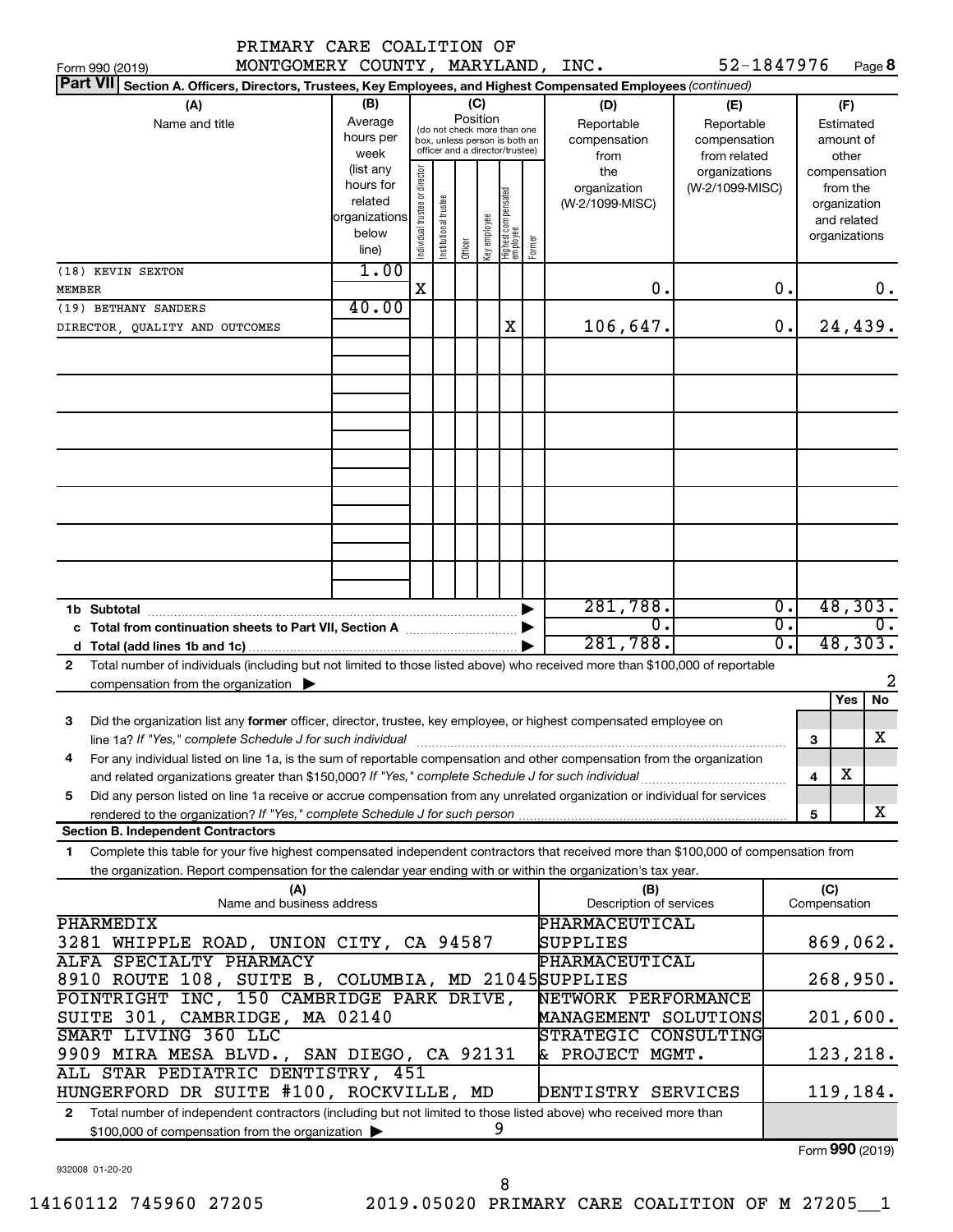**Part 990 (2019)**<br>**Part VIII** Statement of Revenue PRIMARY CARE COALITION OF

Form 990 (2019) MONTGOMERY COUNTY, MARYLAND, INC.  $52-1847976$  Page 52-1847976 Page 9

|                                                           | <b>Fait VIII</b> | <b>Slatement of Develop</b>                                   |                 |                      |                     |                                                          |           |                                                                 |
|-----------------------------------------------------------|------------------|---------------------------------------------------------------|-----------------|----------------------|---------------------|----------------------------------------------------------|-----------|-----------------------------------------------------------------|
|                                                           |                  |                                                               |                 |                      | Total revenue       | Related or exempt  <br>function revenue business revenue | Unrelated | (D)<br>Revenue excluded<br>from tax under<br>sections 512 - 514 |
|                                                           |                  | 1 a Federated campaigns                                       | 1a              |                      |                     |                                                          |           |                                                                 |
| Contributions, Gifts, Grants<br>and Other Similar Amounts |                  | <b>b</b> Membership dues                                      | 1 <sub>b</sub>  |                      |                     |                                                          |           |                                                                 |
|                                                           |                  | c Fundraising events                                          | 1 <sub>c</sub>  |                      |                     |                                                          |           |                                                                 |
|                                                           |                  | d Related organizations                                       | 1 <sub>d</sub>  |                      |                     |                                                          |           |                                                                 |
|                                                           |                  | e Government grants (contributions)                           | 1e              | 14,848,339.          |                     |                                                          |           |                                                                 |
|                                                           |                  | f All other contributions, gifts, grants, and                 |                 |                      |                     |                                                          |           |                                                                 |
|                                                           |                  | similar amounts not included above                            | 1f              | 707,731.             |                     |                                                          |           |                                                                 |
|                                                           | g                | Noncash contributions included in lines 1a-1f                 | 1g              |                      |                     |                                                          |           |                                                                 |
|                                                           |                  |                                                               |                 |                      | 15,556,070.         |                                                          |           |                                                                 |
|                                                           |                  |                                                               |                 | <b>Business Code</b> |                     |                                                          |           |                                                                 |
|                                                           | 2a               | HOSPITAL CONTRACTS                                            |                 | 900999               | 4,824,795.          | 4,824,795.                                               |           |                                                                 |
| Program Service<br>Revenue                                | b                | RECORDS MAINTENANCE FEES                                      |                 | 900999               | 106,652.            | 106,652.                                                 |           |                                                                 |
|                                                           | C                | SERVICE INCOME                                                |                 | 900999               | 56.487.             | 56,487.                                                  |           |                                                                 |
|                                                           | d                |                                                               |                 |                      |                     |                                                          |           |                                                                 |
|                                                           | е                |                                                               |                 |                      |                     |                                                          |           |                                                                 |
|                                                           |                  |                                                               |                 |                      |                     |                                                          |           |                                                                 |
|                                                           | q                |                                                               |                 |                      | 4,987,934.          |                                                          |           |                                                                 |
|                                                           | 3                | Investment income (including dividends, interest, and         |                 |                      |                     |                                                          |           |                                                                 |
|                                                           |                  |                                                               |                 | ▶                    | 1,454.              |                                                          |           | 1,454.                                                          |
|                                                           | 4                | Income from investment of tax-exempt bond proceeds            |                 |                      |                     |                                                          |           |                                                                 |
|                                                           | 5                |                                                               | (i) Real        |                      |                     |                                                          |           |                                                                 |
|                                                           |                  |                                                               |                 | (ii) Personal        |                     |                                                          |           |                                                                 |
|                                                           |                  | 6a<br>6 a Gross rents                                         |                 |                      |                     |                                                          |           |                                                                 |
|                                                           | b                | 6 <sub>b</sub><br>Less: rental expenses<br>6c                 |                 |                      |                     |                                                          |           |                                                                 |
|                                                           | c                | Rental income or (loss)                                       |                 |                      |                     |                                                          |           |                                                                 |
|                                                           | d                | Net rental income or (loss)<br>7 a Gross amount from sales of | (i) Securities  | (ii) Other           |                     |                                                          |           |                                                                 |
|                                                           |                  | assets other than inventory<br>7a                             |                 |                      |                     |                                                          |           |                                                                 |
|                                                           |                  | <b>b</b> Less: cost or other basis                            |                 |                      |                     |                                                          |           |                                                                 |
|                                                           |                  | and sales expenses<br>7b                                      |                 |                      |                     |                                                          |           |                                                                 |
|                                                           |                  | <b>7c</b><br>c Gain or (loss)                                 |                 |                      |                     |                                                          |           |                                                                 |
| Revenue                                                   |                  |                                                               |                 | ▶                    |                     |                                                          |           |                                                                 |
| φ                                                         |                  | 8 a Gross income from fundraising events (not                 |                 |                      |                     |                                                          |           |                                                                 |
| ᅗ                                                         |                  | including \$                                                  | οf              |                      |                     |                                                          |           |                                                                 |
|                                                           |                  | contributions reported on line 1c). See                       |                 |                      |                     |                                                          |           |                                                                 |
|                                                           |                  | Part IV, line 18                                              | 8a              |                      |                     |                                                          |           |                                                                 |
|                                                           | b                | Less: direct expenses                                         | 8b              |                      |                     |                                                          |           |                                                                 |
|                                                           |                  | Net income or (loss) from fundraising events                  |                 |                      |                     |                                                          |           |                                                                 |
|                                                           |                  | 9 a Gross income from gaming activities. See                  |                 |                      |                     |                                                          |           |                                                                 |
|                                                           |                  |                                                               | 9a              |                      |                     |                                                          |           |                                                                 |
|                                                           | b                |                                                               | 9b              |                      |                     |                                                          |           |                                                                 |
|                                                           |                  | c Net income or (loss) from gaming activities                 |                 |                      |                     |                                                          |           |                                                                 |
|                                                           |                  | 10 a Gross sales of inventory, less returns                   |                 |                      |                     |                                                          |           |                                                                 |
|                                                           |                  |                                                               | 10a             |                      |                     |                                                          |           |                                                                 |
|                                                           |                  | <b>b</b> Less: cost of goods sold                             | 10 <sub>b</sub> |                      |                     |                                                          |           |                                                                 |
|                                                           |                  | c Net income or (loss) from sales of inventory                |                 |                      |                     |                                                          |           |                                                                 |
|                                                           |                  |                                                               |                 | <b>Business Code</b> |                     |                                                          |           |                                                                 |
| Miscellaneous<br>Revenue                                  | 11 a             | OTHER REVENUE                                                 |                 | 900999               | 2.                  |                                                          |           | $^2$ .                                                          |
|                                                           | b                |                                                               |                 |                      |                     |                                                          |           |                                                                 |
|                                                           | с                |                                                               |                 |                      |                     |                                                          |           |                                                                 |
|                                                           |                  |                                                               |                 |                      |                     |                                                          |           |                                                                 |
|                                                           |                  |                                                               |                 |                      | 2.<br>20, 545, 460. |                                                          | 0.        | 1,456.                                                          |
|                                                           | 12               |                                                               |                 |                      |                     | 4,987,934.                                               |           | Form 990 (2019)                                                 |
|                                                           | 932009 01-20-20  |                                                               |                 |                      | 9                   |                                                          |           |                                                                 |

14160112 745960 27205 2019.05020 PRIMARY CARE COALITION OF M 27205\_\_1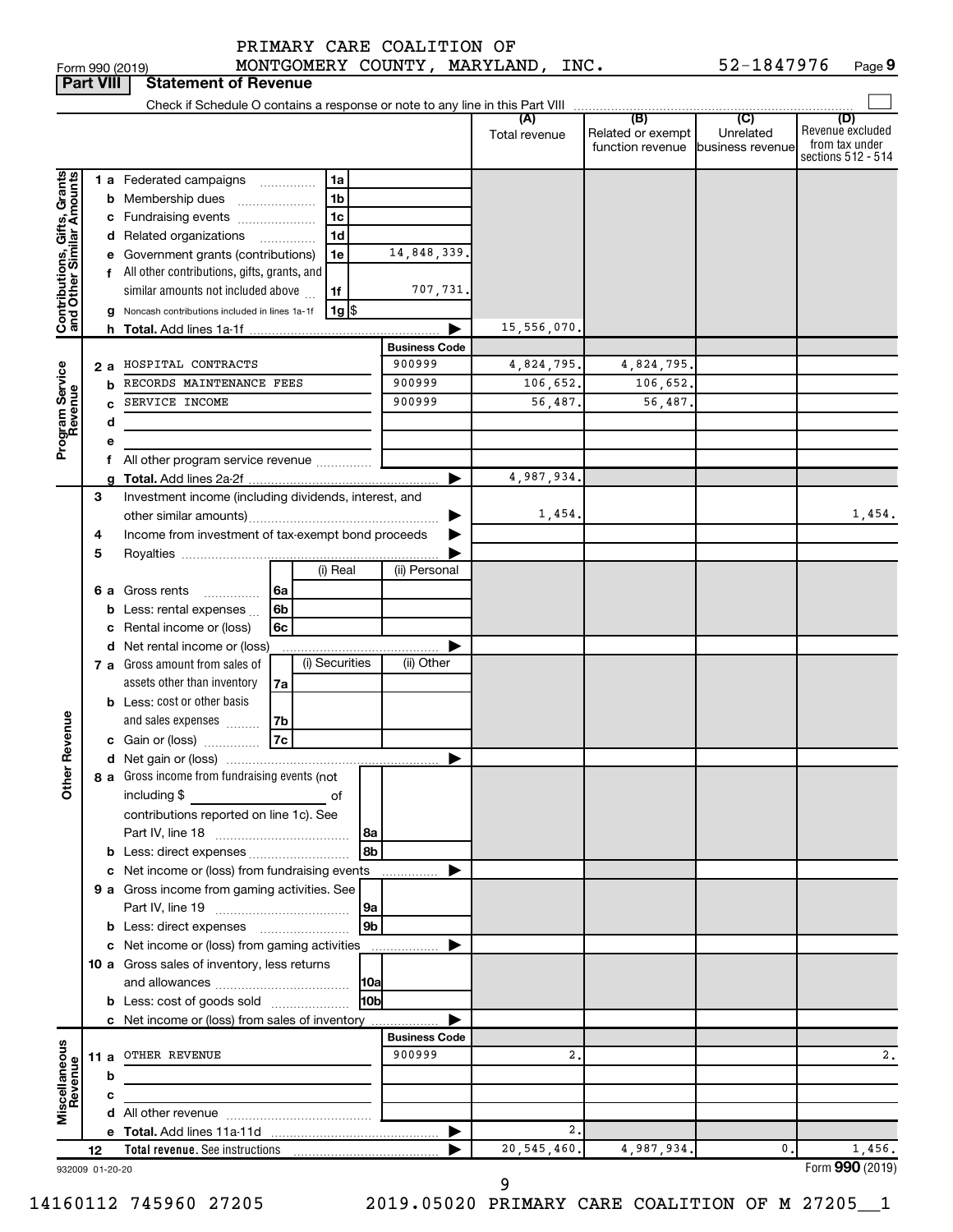#### $\blacksquare$ Form 990 (2019) MONTGOMERY COUNTY, MARYLAND, INC.  $52-1847976$  Page PRIMARY CARE COALITION OF MONTGOMERY COUNTY, MARYLAND, INC. 52-1847976

|              | <b>Part IX   Statement of Functional Expenses</b>                                                                                                                                                          |                       |                                    |                                           |                                |
|--------------|------------------------------------------------------------------------------------------------------------------------------------------------------------------------------------------------------------|-----------------------|------------------------------------|-------------------------------------------|--------------------------------|
|              | Section 501(c)(3) and 501(c)(4) organizations must complete all columns. All other organizations must complete column (A).                                                                                 |                       |                                    |                                           |                                |
|              | Check if Schedule O contains a response or note to any line in this Part IX                                                                                                                                |                       |                                    |                                           | - X I                          |
|              | Do not include amounts reported on lines 6b,<br>7b, 8b, 9b, and 10b of Part VIII.                                                                                                                          | (A)<br>Total expenses | (B)<br>Program service<br>expenses | (C)<br>Management and<br>general expenses | (D)<br>Fundraising<br>expenses |
| 1            | Grants and other assistance to domestic organizations                                                                                                                                                      |                       |                                    |                                           |                                |
|              | and domestic governments. See Part IV, line 21                                                                                                                                                             | 8,715,691.            | 8,715,691.                         |                                           |                                |
| $\mathbf{2}$ | Grants and other assistance to domestic                                                                                                                                                                    |                       |                                    |                                           |                                |
|              | individuals. See Part IV, line 22                                                                                                                                                                          | 596,623.              | 596,623.                           |                                           |                                |
| 3            | Grants and other assistance to foreign                                                                                                                                                                     |                       |                                    |                                           |                                |
|              | organizations, foreign governments, and foreign                                                                                                                                                            |                       |                                    |                                           |                                |
|              | individuals. See Part IV, lines 15 and 16                                                                                                                                                                  |                       |                                    |                                           |                                |
| 4            | Benefits paid to or for members                                                                                                                                                                            |                       |                                    |                                           |                                |
| 5            | Compensation of current officers, directors,                                                                                                                                                               |                       |                                    |                                           |                                |
|              | trustees, and key employees                                                                                                                                                                                | 227, 153.             |                                    | 227,153.                                  |                                |
| 6            | Compensation not included above to disqualified                                                                                                                                                            |                       |                                    |                                           |                                |
|              | persons (as defined under section 4958(f)(1)) and                                                                                                                                                          |                       |                                    |                                           |                                |
|              | persons described in section 4958(c)(3)(B)                                                                                                                                                                 |                       |                                    |                                           |                                |
| 7            |                                                                                                                                                                                                            | 4,250,447.            | 3,594,720.                         | 655, 727.                                 |                                |
| 8            | Pension plan accruals and contributions (include                                                                                                                                                           |                       |                                    |                                           |                                |
|              | section 401(k) and 403(b) employer contributions)                                                                                                                                                          | 101,694.              | 86,994.                            | 14,700.                                   |                                |
| 9            |                                                                                                                                                                                                            | 840,032.              | 657, 134.                          | 182,898.                                  |                                |
| 10           |                                                                                                                                                                                                            | 337,817.              | 259,867.                           | 77,950.                                   |                                |
| 11           | Fees for services (nonemployees):                                                                                                                                                                          |                       |                                    |                                           |                                |
| а            |                                                                                                                                                                                                            |                       |                                    |                                           |                                |
| b            |                                                                                                                                                                                                            | 4,347.<br>43,850.     | 4, 233.                            | 114.<br>43,850.                           |                                |
| с            |                                                                                                                                                                                                            |                       |                                    |                                           |                                |
| d            |                                                                                                                                                                                                            |                       |                                    |                                           |                                |
| е            | Professional fundraising services. See Part IV, line 17                                                                                                                                                    |                       |                                    |                                           |                                |
| f            | Investment management fees<br>Other. (If line 11g amount exceeds 10% of line 25,                                                                                                                           |                       |                                    |                                           |                                |
| g            | column (A) amount, list line 11g expenses on Sch O.)                                                                                                                                                       | 4, 116, 897.          | 4,045,568.                         | 71,329.                                   |                                |
|              |                                                                                                                                                                                                            | 17,788.               | 5,058.                             | 12,730.                                   |                                |
| 12<br>13     |                                                                                                                                                                                                            | 217,492.              | 184, 536.                          | 32,956.                                   |                                |
| 14           |                                                                                                                                                                                                            | 35,772.               | 3,799.                             | 31,973.                                   |                                |
| 15           |                                                                                                                                                                                                            |                       |                                    |                                           |                                |
| 16           |                                                                                                                                                                                                            | 352, 271.             | 260, 282.                          | 91,989.                                   |                                |
| 17           | Travel                                                                                                                                                                                                     | 15,541.               | 11,154.                            | 4,387.                                    |                                |
| 18           | Payments of travel or entertainment expenses                                                                                                                                                               |                       |                                    |                                           |                                |
|              | for any federal, state, or local public officials                                                                                                                                                          |                       |                                    |                                           |                                |
| 19           | Conferences, conventions, and meetings                                                                                                                                                                     | 22,889.               | 16,428.                            | 6,461.                                    |                                |
| 20           | Interest                                                                                                                                                                                                   |                       |                                    |                                           |                                |
| 21           |                                                                                                                                                                                                            |                       |                                    |                                           |                                |
| 22           | Depreciation, depletion, and amortization                                                                                                                                                                  | 2,560.                |                                    | 2,560.                                    |                                |
| 23           | Insurance                                                                                                                                                                                                  | 26,622.               |                                    | 26,622.                                   |                                |
| 24           | Other expenses. Itemize expenses not covered<br>above (List miscellaneous expenses on line 24e. If<br>line 24e amount exceeds 10% of line 25, column (A)<br>amount, list line 24e expenses on Schedule O.) |                       |                                    |                                           |                                |
| a            | EQUIPMENT & MAINTENANCE                                                                                                                                                                                    | 26,092.               | 581.                               | 25,511.                                   |                                |
| b            | PAYROLL PROCESSING FEES                                                                                                                                                                                    | 18,780.               | 14,447.                            | 4,333.                                    |                                |
| C            | <b>TRAINING</b>                                                                                                                                                                                            | 16, 230.              | 11,649.                            | 4,581.                                    |                                |
| d            | <b>RECRUITING</b>                                                                                                                                                                                          | 15, 148.<br>17,023.   | 8,281.<br>8,212.                   | 6,867.<br>8,811.                          |                                |
| е            | All other expenses                                                                                                                                                                                         | 20,018,759.           | 18,485,257.                        | 1,533,502.                                | $\overline{0}$ .               |
| 25           | Total functional expenses. Add lines 1 through 24e<br>Joint costs. Complete this line only if the organization                                                                                             |                       |                                    |                                           |                                |
| 26           | reported in column (B) joint costs from a combined                                                                                                                                                         |                       |                                    |                                           |                                |
|              | educational campaign and fundraising solicitation.                                                                                                                                                         |                       |                                    |                                           |                                |
|              | Check here $\blacktriangleright$<br>if following SOP 98-2 (ASC 958-720)                                                                                                                                    |                       |                                    |                                           |                                |

932010 01-20-20

Form (2019) **990**

14160112 745960 27205 2019.05020 PRIMARY CARE COALITION OF M 27205\_\_1 10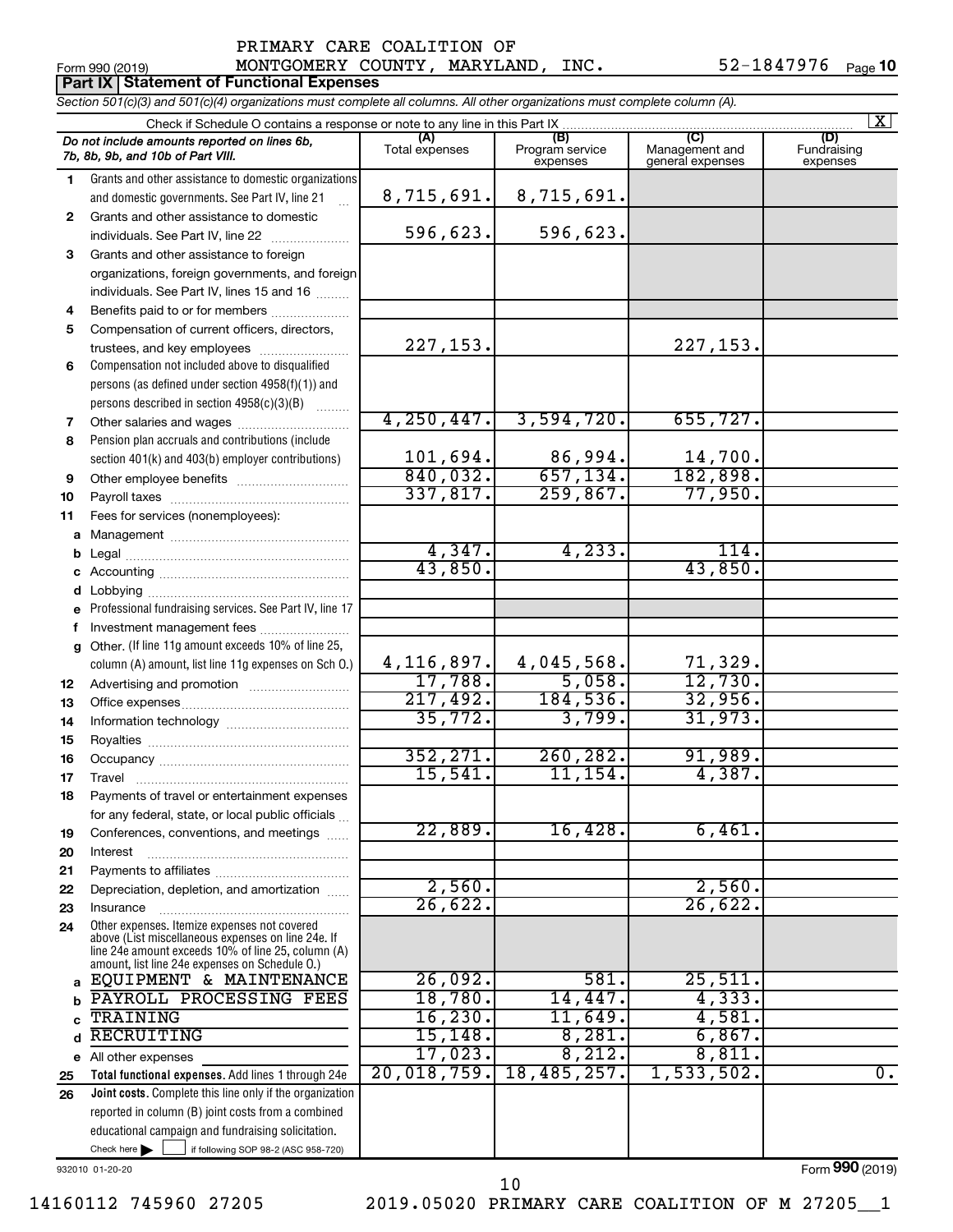| Form 990 (2019) |  |
|-----------------|--|
|-----------------|--|

### Form 990 (2019) MONTGOMERY COUNTY, MARYLAND, INC.  $52-1847976$  Page PRIMARY CARE COALITION OF

**Part X** Balance Sheet  $\perp$ Check if Schedule O contains a response or note to any line in this Part X **(A) (B)** Beginning of year | | End of year  $608,676.$  1 2,151,128. **1 1** Cash - non-interest-bearing ~~~~~~~~~~~~~~~~~~~~~~~~~  $289, 214. |2$  220,802. **2 2** Savings and temporary cash investments ~~~~~~~~~~~~~~~~~~ 87,196. 332,920. **3 3** Pledges and grants receivable, net ~~~~~~~~~~~~~~~~~~~~~ 3,875,295. 4,321,633. **4 4** Accounts receivable, net ~~~~~~~~~~~~~~~~~~~~~~~~~~ **5** Loans and other receivables from any current or former officer, director, trustee, key employee, creator or founder, substantial contributor, or 35% controlled entity or family member of any of these persons  $\ldots$ ........................ **5 6** Loans and other receivables from other disqualified persons (as defined under section 4958(f)(1)), and persons described in section  $4958(c)(3)(B)$  ...... **6 7 7** Notes and loans receivable, net ~~~~~~~~~~~~~~~~~~~~~~~ **Assets 8 8** Inventories for sale or use ~~~~~~~~~~~~~~~~~~~~~~~~~~ 34,954. 34,367. **9 9** Prepaid expenses and deferred charges ~~~~~~~~~~~~~~~~~~ **10 a** Land, buildings, and equipment: cost or other 62,328. basis. Complete Part VI of Schedule D  $\frac{1}{10}$  10a  $60,936.$  3,952.  $1_{10c}$  1,392. **10c b** Less: accumulated depreciation  $\ldots$  [10b **11 11** Investments - publicly traded securities ~~~~~~~~~~~~~~~~~~~ **12 12** Investments - other securities. See Part IV, line 11 ~~~~~~~~~~~~~~ **13 13** Investments - program-related. See Part IV, line 11 ~~~~~~~~~~~~~ **14 14** Intangible assets ~~~~~~~~~~~~~~~~~~~~~~~~~~~~~~ Other assets. See Part IV, line 11 ~~~~~~~~~~~~~~~~~~~~~~ **15 15**  $4,899,287.$   $16$  7,062,242. **16 16 Total assets.**  Add lines 1 through 15 (must equal line 33)  $2,879,277.$   $17$  3,427,531. **17 17** Accounts payable and accrued expenses ~~~~~~~~~~~~~~~~~~ **18 18** Grants payable ~~~~~~~~~~~~~~~~~~~~~~~~~~~~~~~ **19 19** Deferred revenue ~~~~~~~~~~~~~~~~~~~~~~~~~~~~~~ **20 20** Tax-exempt bond liabilities ~~~~~~~~~~~~~~~~~~~~~~~~~ **21 21** Escrow or custodial account liability. Complete Part IV of Schedule D ........... **22** Loans and other payables to any current or former officer, director, **Liabilities** trustee, key employee, creator or founder, substantial contributor, or 35% **22** controlled entity or family member of any of these persons ~~~~~~~~~ **23** Secured mortgages and notes payable to unrelated third parties  $\ldots$ ................. **23** 1,088,000. **24** Unsecured notes and loans payable to unrelated third parties **24 25** Other liabilities (including federal income tax, payables to related third parties, and other liabilities not included on lines 17-24). Complete Part X of Schedule D ~~~~~~~~~~~~~~~~~~~~~~~~~~~~~~~ **25 26**  $2,879,277.$   $26$   $4,515,531.$ **26 Total liabilities.**  Add lines 17 through 25 Organizations that follow FASB ASC 958, check here  $\blacktriangleright \boxed{\text{X}}$ Net Assets or Fund Balances **Net Assets or Fund Balances and complete lines 27, 28, 32, and 33.**  $1,622,724.$   $|z_7|$   $1,893,373.$ **27 27** Net assets without donor restrictions ~~~~~~~~~~~~~~~~~~~~ 397,286. 653,338. **28 28** Net assets with donor restrictions ~~~~~~~~~~~~~~~~~~~~~~ **Organizations that do not follow FASB ASC 958, check here** | † **and complete lines 29 through 33. 29 29** Capital stock or trust principal, or current funds ~~~~~~~~~~~~~~~ **30 30** Paid-in or capital surplus, or land, building, or equipment fund ....................... **31 31** Retained earnings, endowment, accumulated income, or other funds ............ Total net assets or fund balances ~~~~~~~~~~~~~~~~~~~~~~  $2,020,010$ .  $32$   $2,546,711$ . **32 32**  $4,899,287.$  33 7,062,242. **33** Total liabilities and net assets/fund balances **33**

Form (2019) **990**

932011 01-20-20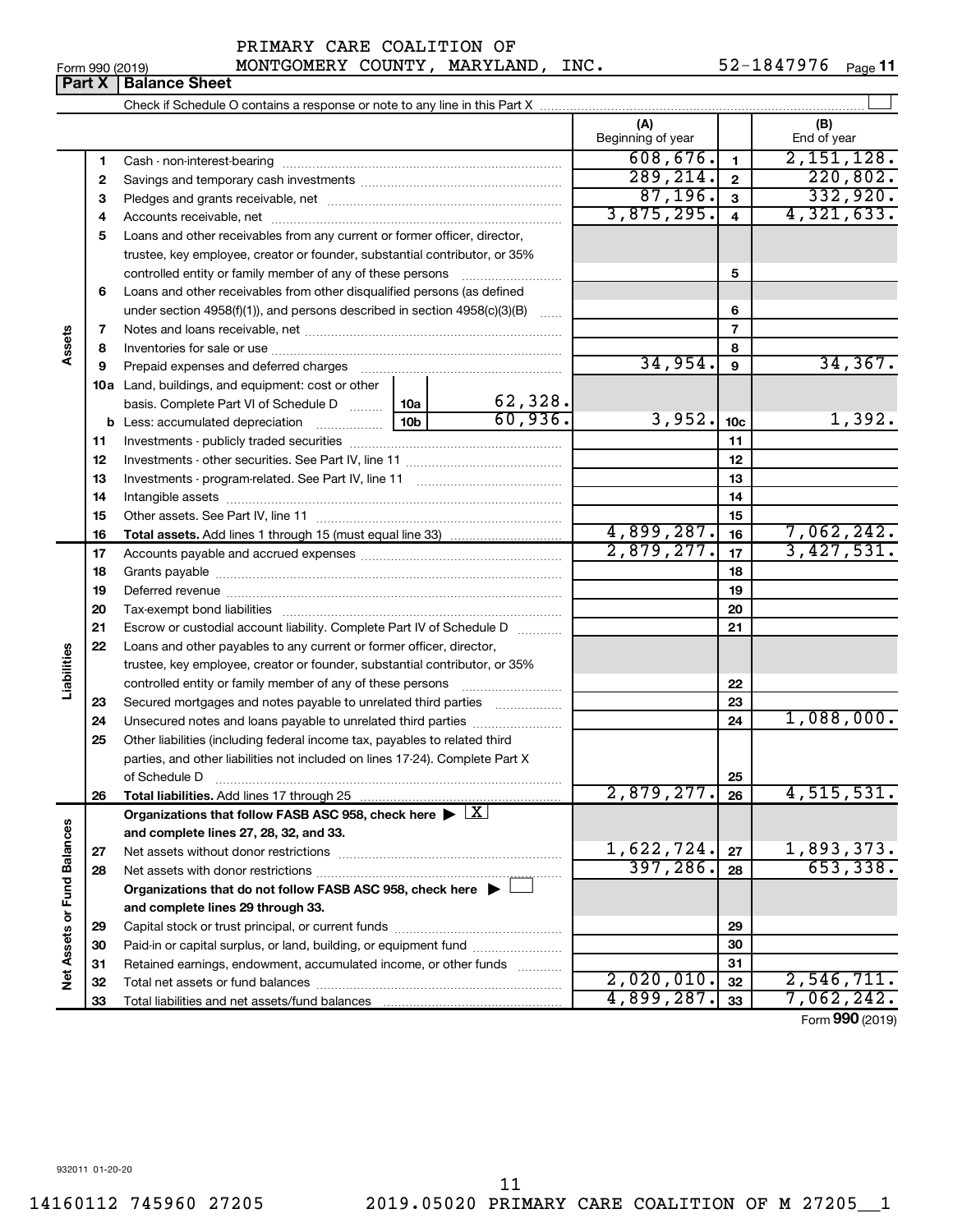|    | PRIMARY CARE COALITION OF                                                                                                                                                                                                      |                         |                |          |                  |
|----|--------------------------------------------------------------------------------------------------------------------------------------------------------------------------------------------------------------------------------|-------------------------|----------------|----------|------------------|
|    | MONTGOMERY COUNTY, MARYLAND, INC.<br>Form 990 (2019)                                                                                                                                                                           |                         | 52-1847976     |          | Page 12          |
|    | Part XI<br><b>Reconciliation of Net Assets</b>                                                                                                                                                                                 |                         |                |          |                  |
|    |                                                                                                                                                                                                                                |                         |                |          |                  |
|    |                                                                                                                                                                                                                                |                         |                |          |                  |
| 1  |                                                                                                                                                                                                                                | $\mathbf{1}$            | 20,545,460.    |          |                  |
| 2  |                                                                                                                                                                                                                                | $\overline{2}$          | 20,018,759.    |          |                  |
| 3  | Revenue less expenses. Subtract line 2 from line 1                                                                                                                                                                             | 3                       |                |          | 526, 701.        |
| 4  |                                                                                                                                                                                                                                | $\overline{\mathbf{4}}$ | 2,020,010.     |          |                  |
| 5  |                                                                                                                                                                                                                                | 5                       |                |          |                  |
| 6  |                                                                                                                                                                                                                                | 6                       |                |          |                  |
| 7  | Investment expenses www.communication.communication.com/www.communication.com/www.communication.com                                                                                                                            | $\overline{7}$          |                |          |                  |
| 8  | Prior period adjustments material contents and content of the content of the content of the content of the content of the content of the content of the content of the content of the content of the content of the content of | 8                       |                |          |                  |
| 9  | Other changes in net assets or fund balances (explain on Schedule O)                                                                                                                                                           | 9                       |                |          | $\overline{0}$ . |
| 10 | Net assets or fund balances at end of year. Combine lines 3 through 9 (must equal Part X, line 32,                                                                                                                             |                         |                |          |                  |
|    |                                                                                                                                                                                                                                | 10                      | 2,546,711.     |          |                  |
|    | <b>Part XII Financial Statements and Reporting</b>                                                                                                                                                                             |                         |                |          |                  |
|    |                                                                                                                                                                                                                                |                         |                |          |                  |
|    |                                                                                                                                                                                                                                |                         |                | Yes   No |                  |
| 1  | $\boxed{\text{X}}$ Accrual<br>Accounting method used to prepare the Form 990: $\Box$ Cash<br>Other                                                                                                                             |                         |                |          |                  |
|    | If the organization changed its method of accounting from a prior year or checked "Other," explain in Schedule O.                                                                                                              |                         |                |          |                  |
|    | 2a Were the organization's financial statements compiled or reviewed by an independent accountant?                                                                                                                             |                         | 2a             |          | х                |
|    | If "Yes," check a box below to indicate whether the financial statements for the year were compiled or reviewed on a                                                                                                           |                         |                |          |                  |
|    | separate basis, consolidated basis, or both:                                                                                                                                                                                   |                         |                |          |                  |
|    | <b>Consolidated basis</b><br>Both consolidated and separate basis<br>Separate basis                                                                                                                                            |                         |                |          |                  |
|    |                                                                                                                                                                                                                                |                         | 2 <sub>b</sub> | х        |                  |
|    | If "Yes," check a box below to indicate whether the financial statements for the year were audited on a separate basis,                                                                                                        |                         |                |          |                  |
|    | consolidated basis, or both:                                                                                                                                                                                                   |                         |                |          |                  |
|    | $\lfloor x \rfloor$ Separate basis<br>Consolidated basis<br>Both consolidated and separate basis                                                                                                                               |                         |                |          |                  |
|    | c If "Yes" to line 2a or 2b, does the organization have a committee that assumes responsibility for oversight of the audit,                                                                                                    |                         |                |          |                  |
|    |                                                                                                                                                                                                                                |                         | 2c             | х        |                  |
|    | If the organization changed either its oversight process or selection process during the tax year, explain on Schedule O.                                                                                                      |                         |                |          |                  |
|    | 3a As a result of a federal award, was the organization required to undergo an audit or audits as set forth in the Single Audit                                                                                                |                         |                |          |                  |
|    |                                                                                                                                                                                                                                |                         | 3a             |          | х                |
|    | b If "Yes," did the organization undergo the required audit or audits? If the organization did not undergo the required audit                                                                                                  |                         |                |          |                  |
|    |                                                                                                                                                                                                                                |                         | 3b             |          |                  |

Form (2019) **990**

932012 01-20-20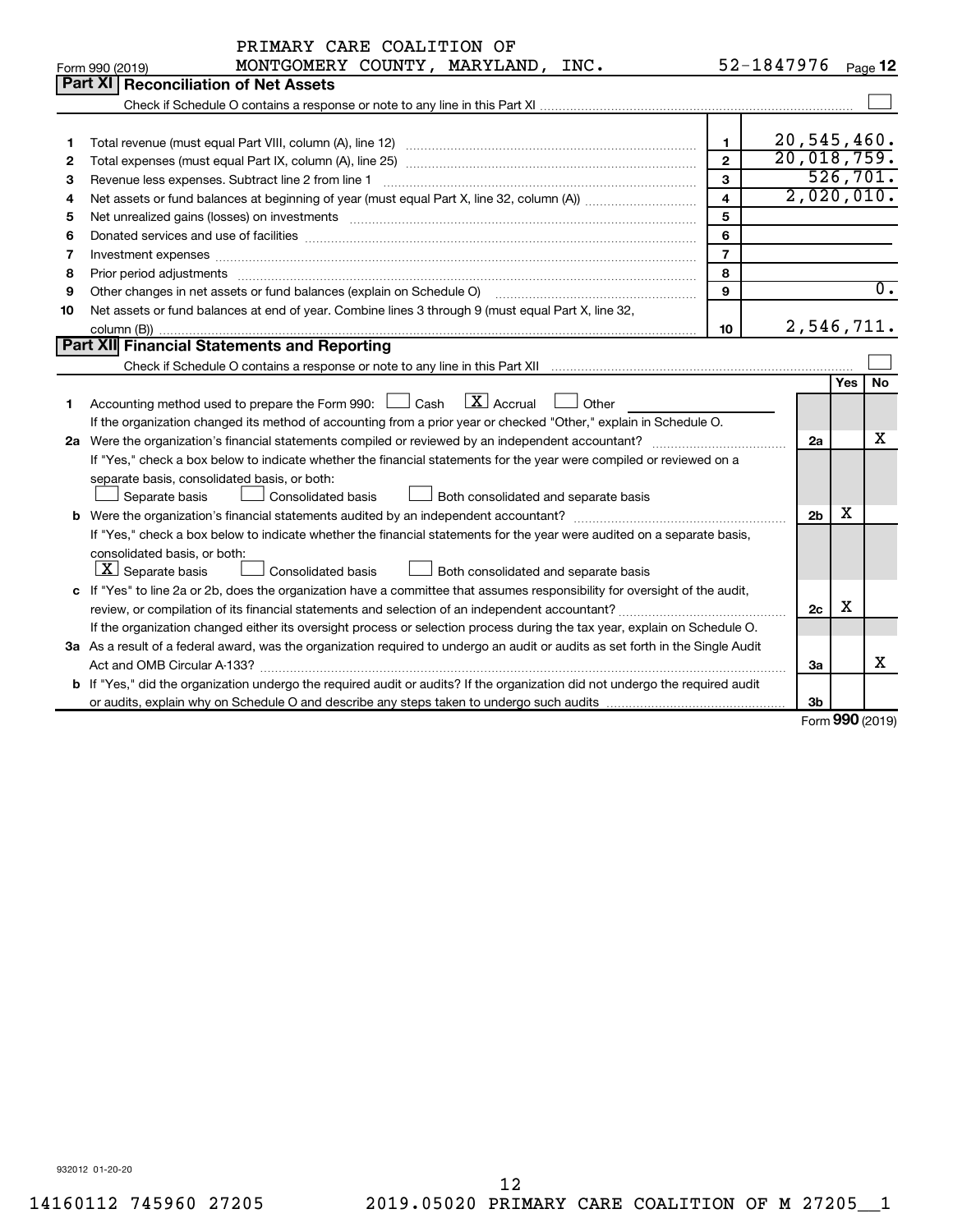| <b>SCHEDULE A</b>                                                                                         |                                                                        | <b>Public Charity Status and Public Support</b>                                                                                                                                                                                                           |     |                                                                |                            | OMB No. 1545-0047                     |
|-----------------------------------------------------------------------------------------------------------|------------------------------------------------------------------------|-----------------------------------------------------------------------------------------------------------------------------------------------------------------------------------------------------------------------------------------------------------|-----|----------------------------------------------------------------|----------------------------|---------------------------------------|
| (Form 990 or 990-EZ)                                                                                      |                                                                        | Complete if the organization is a section 501(c)(3) organization or a section                                                                                                                                                                             |     |                                                                |                            |                                       |
| Department of the Treasury                                                                                |                                                                        | 4947(a)(1) nonexempt charitable trust.<br>Attach to Form 990 or Form 990-EZ.                                                                                                                                                                              |     |                                                                |                            | <b>Open to Public</b>                 |
| Internal Revenue Service                                                                                  |                                                                        | Go to www.irs.gov/Form990 for instructions and the latest information.                                                                                                                                                                                    |     |                                                                |                            | Inspection                            |
| Name of the organization                                                                                  |                                                                        | PRIMARY CARE COALITION OF                                                                                                                                                                                                                                 |     |                                                                |                            | <b>Employer identification number</b> |
|                                                                                                           |                                                                        | MONTGOMERY COUNTY, MARYLAND, INC.                                                                                                                                                                                                                         |     |                                                                |                            | 52-1847976                            |
| Part I                                                                                                    |                                                                        | Reason for Public Charity Status (All organizations must complete this part.) See instructions.                                                                                                                                                           |     |                                                                |                            |                                       |
| The organization is not a private foundation because it is: (For lines 1 through 12, check only one box.) |                                                                        |                                                                                                                                                                                                                                                           |     |                                                                |                            |                                       |
| 1                                                                                                         |                                                                        | A church, convention of churches, or association of churches described in section 170(b)(1)(A)(i).                                                                                                                                                        |     |                                                                |                            |                                       |
| 2                                                                                                         |                                                                        | A school described in section 170(b)(1)(A)(ii). (Attach Schedule E (Form 990 or 990-EZ).)                                                                                                                                                                 |     |                                                                |                            |                                       |
| 3                                                                                                         |                                                                        | A hospital or a cooperative hospital service organization described in section 170(b)(1)(A)(iii).                                                                                                                                                         |     |                                                                |                            |                                       |
| 4                                                                                                         |                                                                        | A medical research organization operated in conjunction with a hospital described in section 170(b)(1)(A)(iii). Enter the hospital's name,                                                                                                                |     |                                                                |                            |                                       |
| city, and state:<br>5                                                                                     |                                                                        | An organization operated for the benefit of a college or university owned or operated by a governmental unit described in                                                                                                                                 |     |                                                                |                            |                                       |
|                                                                                                           | section 170(b)(1)(A)(iv). (Complete Part II.)                          |                                                                                                                                                                                                                                                           |     |                                                                |                            |                                       |
| 6                                                                                                         |                                                                        | A federal, state, or local government or governmental unit described in section 170(b)(1)(A)(v).                                                                                                                                                          |     |                                                                |                            |                                       |
| $\lfloor x \rfloor$<br>$\overline{7}$                                                                     |                                                                        | An organization that normally receives a substantial part of its support from a governmental unit or from the general public described in                                                                                                                 |     |                                                                |                            |                                       |
|                                                                                                           | section 170(b)(1)(A)(vi). (Complete Part II.)                          |                                                                                                                                                                                                                                                           |     |                                                                |                            |                                       |
| 8                                                                                                         |                                                                        | A community trust described in section 170(b)(1)(A)(vi). (Complete Part II.)                                                                                                                                                                              |     |                                                                |                            |                                       |
| 9                                                                                                         |                                                                        | An agricultural research organization described in section 170(b)(1)(A)(ix) operated in conjunction with a land-grant college                                                                                                                             |     |                                                                |                            |                                       |
|                                                                                                           |                                                                        | or university or a non-land-grant college of agriculture (see instructions). Enter the name, city, and state of the college or                                                                                                                            |     |                                                                |                            |                                       |
| university:                                                                                               |                                                                        |                                                                                                                                                                                                                                                           |     |                                                                |                            |                                       |
| 10                                                                                                        |                                                                        | An organization that normally receives: (1) more than 33 1/3% of its support from contributions, membership fees, and gross receipts from                                                                                                                 |     |                                                                |                            |                                       |
|                                                                                                           |                                                                        | activities related to its exempt functions - subject to certain exceptions, and (2) no more than 33 1/3% of its support from gross investment                                                                                                             |     |                                                                |                            |                                       |
|                                                                                                           |                                                                        | income and unrelated business taxable income (less section 511 tax) from businesses acquired by the organization after June 30, 1975.                                                                                                                     |     |                                                                |                            |                                       |
| 11                                                                                                        | See section 509(a)(2). (Complete Part III.)                            | An organization organized and operated exclusively to test for public safety. See section 509(a)(4).                                                                                                                                                      |     |                                                                |                            |                                       |
| 12                                                                                                        |                                                                        | An organization organized and operated exclusively for the benefit of, to perform the functions of, or to carry out the purposes of one or                                                                                                                |     |                                                                |                            |                                       |
|                                                                                                           |                                                                        | more publicly supported organizations described in section 509(a)(1) or section 509(a)(2). See section 509(a)(3). Check the box in                                                                                                                        |     |                                                                |                            |                                       |
|                                                                                                           |                                                                        | lines 12a through 12d that describes the type of supporting organization and complete lines 12e, 12f, and 12g.                                                                                                                                            |     |                                                                |                            |                                       |
| a                                                                                                         |                                                                        | Type I. A supporting organization operated, supervised, or controlled by its supported organization(s), typically by giving                                                                                                                               |     |                                                                |                            |                                       |
|                                                                                                           |                                                                        | the supported organization(s) the power to regularly appoint or elect a majority of the directors or trustees of the supporting                                                                                                                           |     |                                                                |                            |                                       |
|                                                                                                           | organization. You must complete Part IV, Sections A and B.             |                                                                                                                                                                                                                                                           |     |                                                                |                            |                                       |
| b                                                                                                         |                                                                        | Type II. A supporting organization supervised or controlled in connection with its supported organization(s), by having                                                                                                                                   |     |                                                                |                            |                                       |
|                                                                                                           |                                                                        | control or management of the supporting organization vested in the same persons that control or manage the supported                                                                                                                                      |     |                                                                |                            |                                       |
|                                                                                                           | organization(s). You must complete Part IV, Sections A and C.          |                                                                                                                                                                                                                                                           |     |                                                                |                            |                                       |
| с                                                                                                         |                                                                        | Type III functionally integrated. A supporting organization operated in connection with, and functionally integrated with,                                                                                                                                |     |                                                                |                            |                                       |
|                                                                                                           |                                                                        | its supported organization(s) (see instructions). You must complete Part IV, Sections A, D, and E.                                                                                                                                                        |     |                                                                |                            |                                       |
| d                                                                                                         |                                                                        | Type III non-functionally integrated. A supporting organization operated in connection with its supported organization(s)<br>that is not functionally integrated. The organization generally must satisfy a distribution requirement and an attentiveness |     |                                                                |                            |                                       |
|                                                                                                           |                                                                        | requirement (see instructions). You must complete Part IV, Sections A and D, and Part V.                                                                                                                                                                  |     |                                                                |                            |                                       |
| е                                                                                                         |                                                                        | Check this box if the organization received a written determination from the IRS that it is a Type I, Type II, Type III                                                                                                                                   |     |                                                                |                            |                                       |
|                                                                                                           |                                                                        | functionally integrated, or Type III non-functionally integrated supporting organization.                                                                                                                                                                 |     |                                                                |                            |                                       |
| f Enter the number of supported organizations                                                             |                                                                        |                                                                                                                                                                                                                                                           |     |                                                                |                            |                                       |
| g                                                                                                         | Provide the following information about the supported organization(s). |                                                                                                                                                                                                                                                           |     |                                                                |                            |                                       |
| (i) Name of supported                                                                                     | (ii) EIN                                                               | (iii) Type of organization<br>(described on lines 1-10                                                                                                                                                                                                    |     | (iv) Is the organization listed<br>in your governing document? | (v) Amount of monetary     | (vi) Amount of other                  |
| organization                                                                                              |                                                                        | above (see instructions))                                                                                                                                                                                                                                 | Yes | No                                                             | support (see instructions) | support (see instructions)            |
|                                                                                                           |                                                                        |                                                                                                                                                                                                                                                           |     |                                                                |                            |                                       |
|                                                                                                           |                                                                        |                                                                                                                                                                                                                                                           |     |                                                                |                            |                                       |
|                                                                                                           |                                                                        |                                                                                                                                                                                                                                                           |     |                                                                |                            |                                       |
|                                                                                                           |                                                                        |                                                                                                                                                                                                                                                           |     |                                                                |                            |                                       |
|                                                                                                           |                                                                        |                                                                                                                                                                                                                                                           |     |                                                                |                            |                                       |
|                                                                                                           |                                                                        |                                                                                                                                                                                                                                                           |     |                                                                |                            |                                       |
|                                                                                                           |                                                                        |                                                                                                                                                                                                                                                           |     |                                                                |                            |                                       |
|                                                                                                           |                                                                        |                                                                                                                                                                                                                                                           |     |                                                                |                            |                                       |
|                                                                                                           |                                                                        |                                                                                                                                                                                                                                                           |     |                                                                |                            |                                       |
| Total                                                                                                     |                                                                        |                                                                                                                                                                                                                                                           |     |                                                                |                            |                                       |
|                                                                                                           |                                                                        | LHA For Paperwork Reduction Act Notice, see the Instructions for Form 990 or 990-EZ. 932021 09-25-19 Schedule A (Form 990 or 990-EZ) 2019                                                                                                                 |     |                                                                |                            |                                       |

<sup>14160112 745960 27205 2019.05020</sup> PRIMARY CARE COALITION OF M 27205\_\_1 13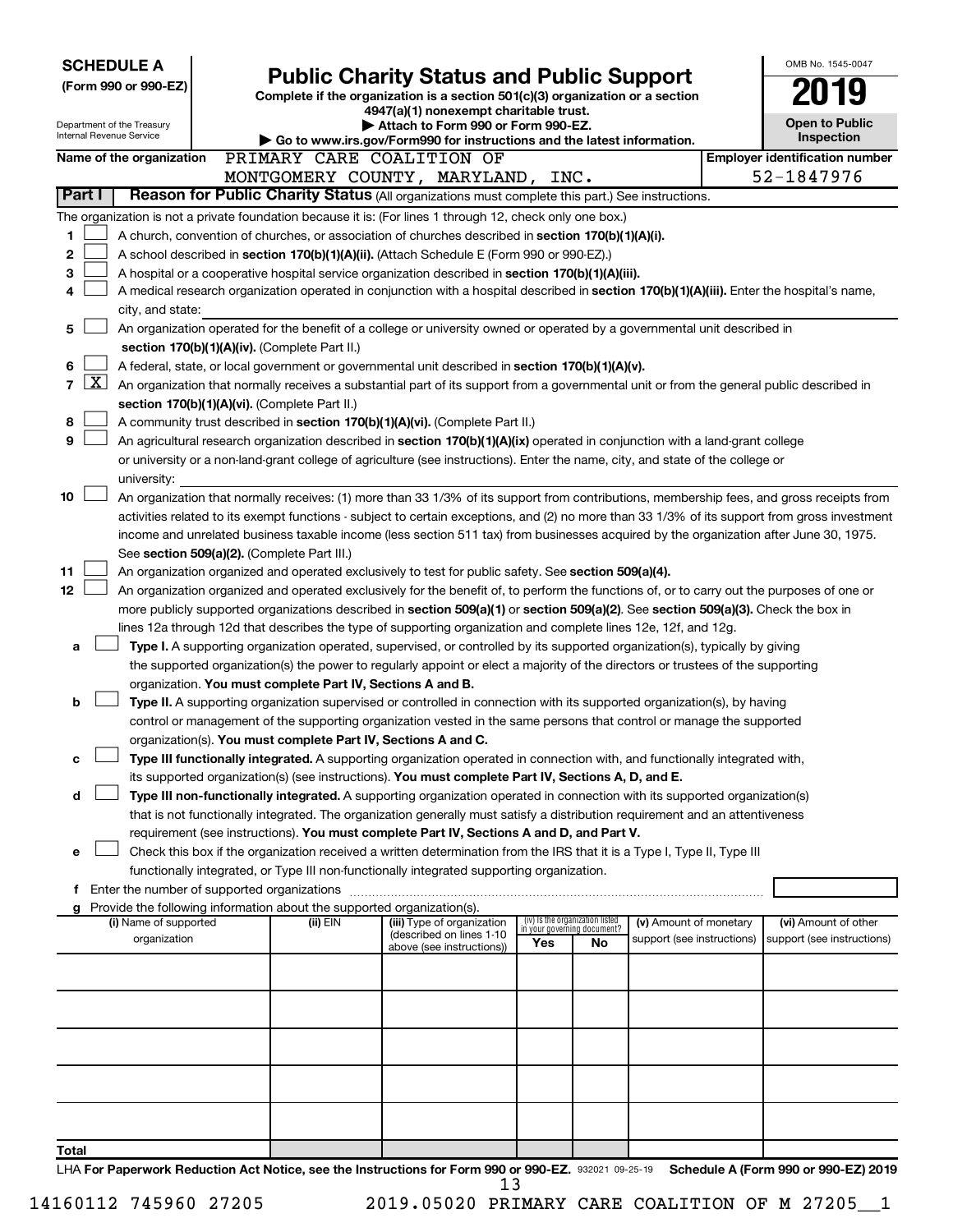#### Schedule A (Form 990 or 990-EZ) 2019 MONTGOMERY COUNTY, MARYLAND, INC.  $52\text{--}1847976$   $_\text{Page}$ **Part II Support Schedule for Organizations Described in Sections 170(b)(1)(A)(iv) and 170(b)(1)(A)(vi)**

52-1847976 Page 2

(Complete only if you checked the box on line 5, 7, or 8 of Part I or if the organization failed to qualify under Part III. If the organization fails to qualify under the tests listed below, please complete Part III.)

| Calendar year (or fiscal year beginning in)<br>(a) 2015<br>(b) 2016<br>$(d)$ 2018<br>(f) Total<br>$(c)$ 2017<br>(e) 2019<br>1 Gifts, grants, contributions, and<br>membership fees received. (Do not<br>15, 168, 596.<br>15, 350, 453.<br>14,740,241.<br>14, 513, 107.<br>15,556,070.<br>75, 328, 467.<br>include any "unusual grants.")<br>2 Tax revenues levied for the organ-<br>ization's benefit and either paid to<br>or expended on its behalf<br>3 The value of services or facilities<br>furnished by a governmental unit to<br>the organization without charge<br>15, 168, 596.<br>15, 350, 453.<br>14,740,241<br>14, 513, 107.<br>15,556,070<br>75, 328, 467.<br>4 Total. Add lines 1 through 3<br>5 The portion of total contributions<br>by each person (other than a<br>governmental unit or publicly<br>supported organization) included<br>on line 1 that exceeds 2% of the<br>amount shown on line 11,<br>column (f)<br>75, 328, 467.<br>6 Public support. Subtract line 5 from line 4.<br><b>Section B. Total Support</b><br>Calendar year (or fiscal year beginning in)<br>(a) 2015<br>(b) 2016<br>$(c)$ 2017<br>$(d)$ 2018<br>(e) 2019<br>(f) Total<br>15, 168, 596<br>15, 350, 453<br>14,740,241<br>14, 513, 107<br>15,556,070<br>75, 328, 467.<br><b>7</b> Amounts from line 4<br>8 Gross income from interest,<br>dividends, payments received on<br>securities loans, rents, royalties,<br>814.<br>8,765.<br>1,397.<br>1,326.<br>3,774.<br>1,454.<br>and income from similar sources<br>9 Net income from unrelated business<br>activities, whether or not the<br>business is regularly carried on<br>10 Other income. Do not include gain<br>or loss from the sale of capital<br>12,168.<br>62,674.<br>2.<br>2,986.<br>77,830.<br>assets (Explain in Part VI.)<br>75, 415, 062.<br>11 Total support. Add lines 7 through 10<br>18,952,094.<br>12<br><b>12</b> Gross receipts from related activities, etc. (see instructions)<br>13 First five years. If the Form 990 is for the organization's first, second, third, fourth, or fifth tax year as a section 501(c)(3)<br>organization, check this box and stop here<br><b>Section C. Computation of Public Support Percentage</b><br>99.89<br>14<br>%<br>99.87<br>15<br>$\%$<br>16a 33 1/3% support test - 2019. If the organization did not check the box on line 13, and line 14 is 33 1/3% or more, check this box and<br>$\lfloor x \rfloor$<br>stop here. The organization qualifies as a publicly supported organization manufaction manufacture or manufacture or the organization manufacture or the organization of the state of the state of the state of the state or m<br>b 33 1/3% support test - 2018. If the organization did not check a box on line 13 or 16a, and line 15 is 33 1/3% or more, check this box<br>and stop here. The organization qualifies as a publicly supported organization [11,111] and stop here. The organization [11] and stop here. The organization [11] and stop here. The organization [11] and stop here is a publ<br>17a 10% -facts-and-circumstances test - 2019. If the organization did not check a box on line 13, 16a, or 16b, and line 14 is 10% or more,<br>and if the organization meets the "facts-and-circumstances" test, check this box and stop here. Explain in Part VI how the organization<br>b 10% -facts-and-circumstances test - 2018. If the organization did not check a box on line 13, 16a, 16b, or 17a, and line 15 is 10% or<br>more, and if the organization meets the "facts-and-circumstances" test, check this box and stop here. Explain in Part VI how the<br>organization meets the "facts-and-circumstances" test. The organization qualifies as a publicly supported organization<br>18 Private foundation. If the organization did not check a box on line 13, 16a, 16b, 17a, or 17b, check this box and see instructions | <b>Section A. Public Support</b> |  |  |  |
|---------------------------------------------------------------------------------------------------------------------------------------------------------------------------------------------------------------------------------------------------------------------------------------------------------------------------------------------------------------------------------------------------------------------------------------------------------------------------------------------------------------------------------------------------------------------------------------------------------------------------------------------------------------------------------------------------------------------------------------------------------------------------------------------------------------------------------------------------------------------------------------------------------------------------------------------------------------------------------------------------------------------------------------------------------------------------------------------------------------------------------------------------------------------------------------------------------------------------------------------------------------------------------------------------------------------------------------------------------------------------------------------------------------------------------------------------------------------------------------------------------------------------------------------------------------------------------------------------------------------------------------------------------------------------------------------------------------------------------------------------------------------------------------------------------------------------------------------------------------------------------------------------------------------------------------------------------------------------------------------------------------------------------------------------------------------------------------------------------------------------------------------------------------------------------------------------------------------------------------------------------------------------------------------------------------------------------------------------------------------------------------------------------------------------------------------------------------------------------------------------------------------------------------------------------------------------------------------------------------------------------------------------------------------------------------------------------------------------------------------------------------------------------------------------------------------------------------------------------------------------------------------------------------------------------------------------------------------------------------------------------------------------------------------------------------------------------------------------------------------------------------------------------------------------------------------------------------------------------------------------------------------------------------------------------------------------------------------------------------------------------------------------------------------------------------------------------------------------------------------------------------------------------------------------------------------------------------------------------------------------------------------------------------------------------------------------------------------------------------------------------------------------------------------------------------------------------------------------------------------------------------|----------------------------------|--|--|--|
|                                                                                                                                                                                                                                                                                                                                                                                                                                                                                                                                                                                                                                                                                                                                                                                                                                                                                                                                                                                                                                                                                                                                                                                                                                                                                                                                                                                                                                                                                                                                                                                                                                                                                                                                                                                                                                                                                                                                                                                                                                                                                                                                                                                                                                                                                                                                                                                                                                                                                                                                                                                                                                                                                                                                                                                                                                                                                                                                                                                                                                                                                                                                                                                                                                                                                                                                                                                                                                                                                                                                                                                                                                                                                                                                                                                                                                                                                       |                                  |  |  |  |
|                                                                                                                                                                                                                                                                                                                                                                                                                                                                                                                                                                                                                                                                                                                                                                                                                                                                                                                                                                                                                                                                                                                                                                                                                                                                                                                                                                                                                                                                                                                                                                                                                                                                                                                                                                                                                                                                                                                                                                                                                                                                                                                                                                                                                                                                                                                                                                                                                                                                                                                                                                                                                                                                                                                                                                                                                                                                                                                                                                                                                                                                                                                                                                                                                                                                                                                                                                                                                                                                                                                                                                                                                                                                                                                                                                                                                                                                                       |                                  |  |  |  |
|                                                                                                                                                                                                                                                                                                                                                                                                                                                                                                                                                                                                                                                                                                                                                                                                                                                                                                                                                                                                                                                                                                                                                                                                                                                                                                                                                                                                                                                                                                                                                                                                                                                                                                                                                                                                                                                                                                                                                                                                                                                                                                                                                                                                                                                                                                                                                                                                                                                                                                                                                                                                                                                                                                                                                                                                                                                                                                                                                                                                                                                                                                                                                                                                                                                                                                                                                                                                                                                                                                                                                                                                                                                                                                                                                                                                                                                                                       |                                  |  |  |  |
|                                                                                                                                                                                                                                                                                                                                                                                                                                                                                                                                                                                                                                                                                                                                                                                                                                                                                                                                                                                                                                                                                                                                                                                                                                                                                                                                                                                                                                                                                                                                                                                                                                                                                                                                                                                                                                                                                                                                                                                                                                                                                                                                                                                                                                                                                                                                                                                                                                                                                                                                                                                                                                                                                                                                                                                                                                                                                                                                                                                                                                                                                                                                                                                                                                                                                                                                                                                                                                                                                                                                                                                                                                                                                                                                                                                                                                                                                       |                                  |  |  |  |
|                                                                                                                                                                                                                                                                                                                                                                                                                                                                                                                                                                                                                                                                                                                                                                                                                                                                                                                                                                                                                                                                                                                                                                                                                                                                                                                                                                                                                                                                                                                                                                                                                                                                                                                                                                                                                                                                                                                                                                                                                                                                                                                                                                                                                                                                                                                                                                                                                                                                                                                                                                                                                                                                                                                                                                                                                                                                                                                                                                                                                                                                                                                                                                                                                                                                                                                                                                                                                                                                                                                                                                                                                                                                                                                                                                                                                                                                                       |                                  |  |  |  |
|                                                                                                                                                                                                                                                                                                                                                                                                                                                                                                                                                                                                                                                                                                                                                                                                                                                                                                                                                                                                                                                                                                                                                                                                                                                                                                                                                                                                                                                                                                                                                                                                                                                                                                                                                                                                                                                                                                                                                                                                                                                                                                                                                                                                                                                                                                                                                                                                                                                                                                                                                                                                                                                                                                                                                                                                                                                                                                                                                                                                                                                                                                                                                                                                                                                                                                                                                                                                                                                                                                                                                                                                                                                                                                                                                                                                                                                                                       |                                  |  |  |  |
|                                                                                                                                                                                                                                                                                                                                                                                                                                                                                                                                                                                                                                                                                                                                                                                                                                                                                                                                                                                                                                                                                                                                                                                                                                                                                                                                                                                                                                                                                                                                                                                                                                                                                                                                                                                                                                                                                                                                                                                                                                                                                                                                                                                                                                                                                                                                                                                                                                                                                                                                                                                                                                                                                                                                                                                                                                                                                                                                                                                                                                                                                                                                                                                                                                                                                                                                                                                                                                                                                                                                                                                                                                                                                                                                                                                                                                                                                       |                                  |  |  |  |
|                                                                                                                                                                                                                                                                                                                                                                                                                                                                                                                                                                                                                                                                                                                                                                                                                                                                                                                                                                                                                                                                                                                                                                                                                                                                                                                                                                                                                                                                                                                                                                                                                                                                                                                                                                                                                                                                                                                                                                                                                                                                                                                                                                                                                                                                                                                                                                                                                                                                                                                                                                                                                                                                                                                                                                                                                                                                                                                                                                                                                                                                                                                                                                                                                                                                                                                                                                                                                                                                                                                                                                                                                                                                                                                                                                                                                                                                                       |                                  |  |  |  |
|                                                                                                                                                                                                                                                                                                                                                                                                                                                                                                                                                                                                                                                                                                                                                                                                                                                                                                                                                                                                                                                                                                                                                                                                                                                                                                                                                                                                                                                                                                                                                                                                                                                                                                                                                                                                                                                                                                                                                                                                                                                                                                                                                                                                                                                                                                                                                                                                                                                                                                                                                                                                                                                                                                                                                                                                                                                                                                                                                                                                                                                                                                                                                                                                                                                                                                                                                                                                                                                                                                                                                                                                                                                                                                                                                                                                                                                                                       |                                  |  |  |  |
|                                                                                                                                                                                                                                                                                                                                                                                                                                                                                                                                                                                                                                                                                                                                                                                                                                                                                                                                                                                                                                                                                                                                                                                                                                                                                                                                                                                                                                                                                                                                                                                                                                                                                                                                                                                                                                                                                                                                                                                                                                                                                                                                                                                                                                                                                                                                                                                                                                                                                                                                                                                                                                                                                                                                                                                                                                                                                                                                                                                                                                                                                                                                                                                                                                                                                                                                                                                                                                                                                                                                                                                                                                                                                                                                                                                                                                                                                       |                                  |  |  |  |
|                                                                                                                                                                                                                                                                                                                                                                                                                                                                                                                                                                                                                                                                                                                                                                                                                                                                                                                                                                                                                                                                                                                                                                                                                                                                                                                                                                                                                                                                                                                                                                                                                                                                                                                                                                                                                                                                                                                                                                                                                                                                                                                                                                                                                                                                                                                                                                                                                                                                                                                                                                                                                                                                                                                                                                                                                                                                                                                                                                                                                                                                                                                                                                                                                                                                                                                                                                                                                                                                                                                                                                                                                                                                                                                                                                                                                                                                                       |                                  |  |  |  |
|                                                                                                                                                                                                                                                                                                                                                                                                                                                                                                                                                                                                                                                                                                                                                                                                                                                                                                                                                                                                                                                                                                                                                                                                                                                                                                                                                                                                                                                                                                                                                                                                                                                                                                                                                                                                                                                                                                                                                                                                                                                                                                                                                                                                                                                                                                                                                                                                                                                                                                                                                                                                                                                                                                                                                                                                                                                                                                                                                                                                                                                                                                                                                                                                                                                                                                                                                                                                                                                                                                                                                                                                                                                                                                                                                                                                                                                                                       |                                  |  |  |  |
|                                                                                                                                                                                                                                                                                                                                                                                                                                                                                                                                                                                                                                                                                                                                                                                                                                                                                                                                                                                                                                                                                                                                                                                                                                                                                                                                                                                                                                                                                                                                                                                                                                                                                                                                                                                                                                                                                                                                                                                                                                                                                                                                                                                                                                                                                                                                                                                                                                                                                                                                                                                                                                                                                                                                                                                                                                                                                                                                                                                                                                                                                                                                                                                                                                                                                                                                                                                                                                                                                                                                                                                                                                                                                                                                                                                                                                                                                       |                                  |  |  |  |
|                                                                                                                                                                                                                                                                                                                                                                                                                                                                                                                                                                                                                                                                                                                                                                                                                                                                                                                                                                                                                                                                                                                                                                                                                                                                                                                                                                                                                                                                                                                                                                                                                                                                                                                                                                                                                                                                                                                                                                                                                                                                                                                                                                                                                                                                                                                                                                                                                                                                                                                                                                                                                                                                                                                                                                                                                                                                                                                                                                                                                                                                                                                                                                                                                                                                                                                                                                                                                                                                                                                                                                                                                                                                                                                                                                                                                                                                                       |                                  |  |  |  |
|                                                                                                                                                                                                                                                                                                                                                                                                                                                                                                                                                                                                                                                                                                                                                                                                                                                                                                                                                                                                                                                                                                                                                                                                                                                                                                                                                                                                                                                                                                                                                                                                                                                                                                                                                                                                                                                                                                                                                                                                                                                                                                                                                                                                                                                                                                                                                                                                                                                                                                                                                                                                                                                                                                                                                                                                                                                                                                                                                                                                                                                                                                                                                                                                                                                                                                                                                                                                                                                                                                                                                                                                                                                                                                                                                                                                                                                                                       |                                  |  |  |  |
|                                                                                                                                                                                                                                                                                                                                                                                                                                                                                                                                                                                                                                                                                                                                                                                                                                                                                                                                                                                                                                                                                                                                                                                                                                                                                                                                                                                                                                                                                                                                                                                                                                                                                                                                                                                                                                                                                                                                                                                                                                                                                                                                                                                                                                                                                                                                                                                                                                                                                                                                                                                                                                                                                                                                                                                                                                                                                                                                                                                                                                                                                                                                                                                                                                                                                                                                                                                                                                                                                                                                                                                                                                                                                                                                                                                                                                                                                       |                                  |  |  |  |
|                                                                                                                                                                                                                                                                                                                                                                                                                                                                                                                                                                                                                                                                                                                                                                                                                                                                                                                                                                                                                                                                                                                                                                                                                                                                                                                                                                                                                                                                                                                                                                                                                                                                                                                                                                                                                                                                                                                                                                                                                                                                                                                                                                                                                                                                                                                                                                                                                                                                                                                                                                                                                                                                                                                                                                                                                                                                                                                                                                                                                                                                                                                                                                                                                                                                                                                                                                                                                                                                                                                                                                                                                                                                                                                                                                                                                                                                                       |                                  |  |  |  |
|                                                                                                                                                                                                                                                                                                                                                                                                                                                                                                                                                                                                                                                                                                                                                                                                                                                                                                                                                                                                                                                                                                                                                                                                                                                                                                                                                                                                                                                                                                                                                                                                                                                                                                                                                                                                                                                                                                                                                                                                                                                                                                                                                                                                                                                                                                                                                                                                                                                                                                                                                                                                                                                                                                                                                                                                                                                                                                                                                                                                                                                                                                                                                                                                                                                                                                                                                                                                                                                                                                                                                                                                                                                                                                                                                                                                                                                                                       |                                  |  |  |  |
|                                                                                                                                                                                                                                                                                                                                                                                                                                                                                                                                                                                                                                                                                                                                                                                                                                                                                                                                                                                                                                                                                                                                                                                                                                                                                                                                                                                                                                                                                                                                                                                                                                                                                                                                                                                                                                                                                                                                                                                                                                                                                                                                                                                                                                                                                                                                                                                                                                                                                                                                                                                                                                                                                                                                                                                                                                                                                                                                                                                                                                                                                                                                                                                                                                                                                                                                                                                                                                                                                                                                                                                                                                                                                                                                                                                                                                                                                       |                                  |  |  |  |
|                                                                                                                                                                                                                                                                                                                                                                                                                                                                                                                                                                                                                                                                                                                                                                                                                                                                                                                                                                                                                                                                                                                                                                                                                                                                                                                                                                                                                                                                                                                                                                                                                                                                                                                                                                                                                                                                                                                                                                                                                                                                                                                                                                                                                                                                                                                                                                                                                                                                                                                                                                                                                                                                                                                                                                                                                                                                                                                                                                                                                                                                                                                                                                                                                                                                                                                                                                                                                                                                                                                                                                                                                                                                                                                                                                                                                                                                                       |                                  |  |  |  |
|                                                                                                                                                                                                                                                                                                                                                                                                                                                                                                                                                                                                                                                                                                                                                                                                                                                                                                                                                                                                                                                                                                                                                                                                                                                                                                                                                                                                                                                                                                                                                                                                                                                                                                                                                                                                                                                                                                                                                                                                                                                                                                                                                                                                                                                                                                                                                                                                                                                                                                                                                                                                                                                                                                                                                                                                                                                                                                                                                                                                                                                                                                                                                                                                                                                                                                                                                                                                                                                                                                                                                                                                                                                                                                                                                                                                                                                                                       |                                  |  |  |  |
|                                                                                                                                                                                                                                                                                                                                                                                                                                                                                                                                                                                                                                                                                                                                                                                                                                                                                                                                                                                                                                                                                                                                                                                                                                                                                                                                                                                                                                                                                                                                                                                                                                                                                                                                                                                                                                                                                                                                                                                                                                                                                                                                                                                                                                                                                                                                                                                                                                                                                                                                                                                                                                                                                                                                                                                                                                                                                                                                                                                                                                                                                                                                                                                                                                                                                                                                                                                                                                                                                                                                                                                                                                                                                                                                                                                                                                                                                       |                                  |  |  |  |
|                                                                                                                                                                                                                                                                                                                                                                                                                                                                                                                                                                                                                                                                                                                                                                                                                                                                                                                                                                                                                                                                                                                                                                                                                                                                                                                                                                                                                                                                                                                                                                                                                                                                                                                                                                                                                                                                                                                                                                                                                                                                                                                                                                                                                                                                                                                                                                                                                                                                                                                                                                                                                                                                                                                                                                                                                                                                                                                                                                                                                                                                                                                                                                                                                                                                                                                                                                                                                                                                                                                                                                                                                                                                                                                                                                                                                                                                                       |                                  |  |  |  |
|                                                                                                                                                                                                                                                                                                                                                                                                                                                                                                                                                                                                                                                                                                                                                                                                                                                                                                                                                                                                                                                                                                                                                                                                                                                                                                                                                                                                                                                                                                                                                                                                                                                                                                                                                                                                                                                                                                                                                                                                                                                                                                                                                                                                                                                                                                                                                                                                                                                                                                                                                                                                                                                                                                                                                                                                                                                                                                                                                                                                                                                                                                                                                                                                                                                                                                                                                                                                                                                                                                                                                                                                                                                                                                                                                                                                                                                                                       |                                  |  |  |  |
|                                                                                                                                                                                                                                                                                                                                                                                                                                                                                                                                                                                                                                                                                                                                                                                                                                                                                                                                                                                                                                                                                                                                                                                                                                                                                                                                                                                                                                                                                                                                                                                                                                                                                                                                                                                                                                                                                                                                                                                                                                                                                                                                                                                                                                                                                                                                                                                                                                                                                                                                                                                                                                                                                                                                                                                                                                                                                                                                                                                                                                                                                                                                                                                                                                                                                                                                                                                                                                                                                                                                                                                                                                                                                                                                                                                                                                                                                       |                                  |  |  |  |
|                                                                                                                                                                                                                                                                                                                                                                                                                                                                                                                                                                                                                                                                                                                                                                                                                                                                                                                                                                                                                                                                                                                                                                                                                                                                                                                                                                                                                                                                                                                                                                                                                                                                                                                                                                                                                                                                                                                                                                                                                                                                                                                                                                                                                                                                                                                                                                                                                                                                                                                                                                                                                                                                                                                                                                                                                                                                                                                                                                                                                                                                                                                                                                                                                                                                                                                                                                                                                                                                                                                                                                                                                                                                                                                                                                                                                                                                                       |                                  |  |  |  |
|                                                                                                                                                                                                                                                                                                                                                                                                                                                                                                                                                                                                                                                                                                                                                                                                                                                                                                                                                                                                                                                                                                                                                                                                                                                                                                                                                                                                                                                                                                                                                                                                                                                                                                                                                                                                                                                                                                                                                                                                                                                                                                                                                                                                                                                                                                                                                                                                                                                                                                                                                                                                                                                                                                                                                                                                                                                                                                                                                                                                                                                                                                                                                                                                                                                                                                                                                                                                                                                                                                                                                                                                                                                                                                                                                                                                                                                                                       |                                  |  |  |  |
|                                                                                                                                                                                                                                                                                                                                                                                                                                                                                                                                                                                                                                                                                                                                                                                                                                                                                                                                                                                                                                                                                                                                                                                                                                                                                                                                                                                                                                                                                                                                                                                                                                                                                                                                                                                                                                                                                                                                                                                                                                                                                                                                                                                                                                                                                                                                                                                                                                                                                                                                                                                                                                                                                                                                                                                                                                                                                                                                                                                                                                                                                                                                                                                                                                                                                                                                                                                                                                                                                                                                                                                                                                                                                                                                                                                                                                                                                       |                                  |  |  |  |
|                                                                                                                                                                                                                                                                                                                                                                                                                                                                                                                                                                                                                                                                                                                                                                                                                                                                                                                                                                                                                                                                                                                                                                                                                                                                                                                                                                                                                                                                                                                                                                                                                                                                                                                                                                                                                                                                                                                                                                                                                                                                                                                                                                                                                                                                                                                                                                                                                                                                                                                                                                                                                                                                                                                                                                                                                                                                                                                                                                                                                                                                                                                                                                                                                                                                                                                                                                                                                                                                                                                                                                                                                                                                                                                                                                                                                                                                                       |                                  |  |  |  |
|                                                                                                                                                                                                                                                                                                                                                                                                                                                                                                                                                                                                                                                                                                                                                                                                                                                                                                                                                                                                                                                                                                                                                                                                                                                                                                                                                                                                                                                                                                                                                                                                                                                                                                                                                                                                                                                                                                                                                                                                                                                                                                                                                                                                                                                                                                                                                                                                                                                                                                                                                                                                                                                                                                                                                                                                                                                                                                                                                                                                                                                                                                                                                                                                                                                                                                                                                                                                                                                                                                                                                                                                                                                                                                                                                                                                                                                                                       |                                  |  |  |  |
|                                                                                                                                                                                                                                                                                                                                                                                                                                                                                                                                                                                                                                                                                                                                                                                                                                                                                                                                                                                                                                                                                                                                                                                                                                                                                                                                                                                                                                                                                                                                                                                                                                                                                                                                                                                                                                                                                                                                                                                                                                                                                                                                                                                                                                                                                                                                                                                                                                                                                                                                                                                                                                                                                                                                                                                                                                                                                                                                                                                                                                                                                                                                                                                                                                                                                                                                                                                                                                                                                                                                                                                                                                                                                                                                                                                                                                                                                       |                                  |  |  |  |
|                                                                                                                                                                                                                                                                                                                                                                                                                                                                                                                                                                                                                                                                                                                                                                                                                                                                                                                                                                                                                                                                                                                                                                                                                                                                                                                                                                                                                                                                                                                                                                                                                                                                                                                                                                                                                                                                                                                                                                                                                                                                                                                                                                                                                                                                                                                                                                                                                                                                                                                                                                                                                                                                                                                                                                                                                                                                                                                                                                                                                                                                                                                                                                                                                                                                                                                                                                                                                                                                                                                                                                                                                                                                                                                                                                                                                                                                                       |                                  |  |  |  |
|                                                                                                                                                                                                                                                                                                                                                                                                                                                                                                                                                                                                                                                                                                                                                                                                                                                                                                                                                                                                                                                                                                                                                                                                                                                                                                                                                                                                                                                                                                                                                                                                                                                                                                                                                                                                                                                                                                                                                                                                                                                                                                                                                                                                                                                                                                                                                                                                                                                                                                                                                                                                                                                                                                                                                                                                                                                                                                                                                                                                                                                                                                                                                                                                                                                                                                                                                                                                                                                                                                                                                                                                                                                                                                                                                                                                                                                                                       |                                  |  |  |  |
|                                                                                                                                                                                                                                                                                                                                                                                                                                                                                                                                                                                                                                                                                                                                                                                                                                                                                                                                                                                                                                                                                                                                                                                                                                                                                                                                                                                                                                                                                                                                                                                                                                                                                                                                                                                                                                                                                                                                                                                                                                                                                                                                                                                                                                                                                                                                                                                                                                                                                                                                                                                                                                                                                                                                                                                                                                                                                                                                                                                                                                                                                                                                                                                                                                                                                                                                                                                                                                                                                                                                                                                                                                                                                                                                                                                                                                                                                       |                                  |  |  |  |
|                                                                                                                                                                                                                                                                                                                                                                                                                                                                                                                                                                                                                                                                                                                                                                                                                                                                                                                                                                                                                                                                                                                                                                                                                                                                                                                                                                                                                                                                                                                                                                                                                                                                                                                                                                                                                                                                                                                                                                                                                                                                                                                                                                                                                                                                                                                                                                                                                                                                                                                                                                                                                                                                                                                                                                                                                                                                                                                                                                                                                                                                                                                                                                                                                                                                                                                                                                                                                                                                                                                                                                                                                                                                                                                                                                                                                                                                                       |                                  |  |  |  |
|                                                                                                                                                                                                                                                                                                                                                                                                                                                                                                                                                                                                                                                                                                                                                                                                                                                                                                                                                                                                                                                                                                                                                                                                                                                                                                                                                                                                                                                                                                                                                                                                                                                                                                                                                                                                                                                                                                                                                                                                                                                                                                                                                                                                                                                                                                                                                                                                                                                                                                                                                                                                                                                                                                                                                                                                                                                                                                                                                                                                                                                                                                                                                                                                                                                                                                                                                                                                                                                                                                                                                                                                                                                                                                                                                                                                                                                                                       |                                  |  |  |  |
|                                                                                                                                                                                                                                                                                                                                                                                                                                                                                                                                                                                                                                                                                                                                                                                                                                                                                                                                                                                                                                                                                                                                                                                                                                                                                                                                                                                                                                                                                                                                                                                                                                                                                                                                                                                                                                                                                                                                                                                                                                                                                                                                                                                                                                                                                                                                                                                                                                                                                                                                                                                                                                                                                                                                                                                                                                                                                                                                                                                                                                                                                                                                                                                                                                                                                                                                                                                                                                                                                                                                                                                                                                                                                                                                                                                                                                                                                       |                                  |  |  |  |
|                                                                                                                                                                                                                                                                                                                                                                                                                                                                                                                                                                                                                                                                                                                                                                                                                                                                                                                                                                                                                                                                                                                                                                                                                                                                                                                                                                                                                                                                                                                                                                                                                                                                                                                                                                                                                                                                                                                                                                                                                                                                                                                                                                                                                                                                                                                                                                                                                                                                                                                                                                                                                                                                                                                                                                                                                                                                                                                                                                                                                                                                                                                                                                                                                                                                                                                                                                                                                                                                                                                                                                                                                                                                                                                                                                                                                                                                                       |                                  |  |  |  |
|                                                                                                                                                                                                                                                                                                                                                                                                                                                                                                                                                                                                                                                                                                                                                                                                                                                                                                                                                                                                                                                                                                                                                                                                                                                                                                                                                                                                                                                                                                                                                                                                                                                                                                                                                                                                                                                                                                                                                                                                                                                                                                                                                                                                                                                                                                                                                                                                                                                                                                                                                                                                                                                                                                                                                                                                                                                                                                                                                                                                                                                                                                                                                                                                                                                                                                                                                                                                                                                                                                                                                                                                                                                                                                                                                                                                                                                                                       |                                  |  |  |  |
|                                                                                                                                                                                                                                                                                                                                                                                                                                                                                                                                                                                                                                                                                                                                                                                                                                                                                                                                                                                                                                                                                                                                                                                                                                                                                                                                                                                                                                                                                                                                                                                                                                                                                                                                                                                                                                                                                                                                                                                                                                                                                                                                                                                                                                                                                                                                                                                                                                                                                                                                                                                                                                                                                                                                                                                                                                                                                                                                                                                                                                                                                                                                                                                                                                                                                                                                                                                                                                                                                                                                                                                                                                                                                                                                                                                                                                                                                       |                                  |  |  |  |
|                                                                                                                                                                                                                                                                                                                                                                                                                                                                                                                                                                                                                                                                                                                                                                                                                                                                                                                                                                                                                                                                                                                                                                                                                                                                                                                                                                                                                                                                                                                                                                                                                                                                                                                                                                                                                                                                                                                                                                                                                                                                                                                                                                                                                                                                                                                                                                                                                                                                                                                                                                                                                                                                                                                                                                                                                                                                                                                                                                                                                                                                                                                                                                                                                                                                                                                                                                                                                                                                                                                                                                                                                                                                                                                                                                                                                                                                                       |                                  |  |  |  |
|                                                                                                                                                                                                                                                                                                                                                                                                                                                                                                                                                                                                                                                                                                                                                                                                                                                                                                                                                                                                                                                                                                                                                                                                                                                                                                                                                                                                                                                                                                                                                                                                                                                                                                                                                                                                                                                                                                                                                                                                                                                                                                                                                                                                                                                                                                                                                                                                                                                                                                                                                                                                                                                                                                                                                                                                                                                                                                                                                                                                                                                                                                                                                                                                                                                                                                                                                                                                                                                                                                                                                                                                                                                                                                                                                                                                                                                                                       |                                  |  |  |  |
|                                                                                                                                                                                                                                                                                                                                                                                                                                                                                                                                                                                                                                                                                                                                                                                                                                                                                                                                                                                                                                                                                                                                                                                                                                                                                                                                                                                                                                                                                                                                                                                                                                                                                                                                                                                                                                                                                                                                                                                                                                                                                                                                                                                                                                                                                                                                                                                                                                                                                                                                                                                                                                                                                                                                                                                                                                                                                                                                                                                                                                                                                                                                                                                                                                                                                                                                                                                                                                                                                                                                                                                                                                                                                                                                                                                                                                                                                       |                                  |  |  |  |
|                                                                                                                                                                                                                                                                                                                                                                                                                                                                                                                                                                                                                                                                                                                                                                                                                                                                                                                                                                                                                                                                                                                                                                                                                                                                                                                                                                                                                                                                                                                                                                                                                                                                                                                                                                                                                                                                                                                                                                                                                                                                                                                                                                                                                                                                                                                                                                                                                                                                                                                                                                                                                                                                                                                                                                                                                                                                                                                                                                                                                                                                                                                                                                                                                                                                                                                                                                                                                                                                                                                                                                                                                                                                                                                                                                                                                                                                                       |                                  |  |  |  |
|                                                                                                                                                                                                                                                                                                                                                                                                                                                                                                                                                                                                                                                                                                                                                                                                                                                                                                                                                                                                                                                                                                                                                                                                                                                                                                                                                                                                                                                                                                                                                                                                                                                                                                                                                                                                                                                                                                                                                                                                                                                                                                                                                                                                                                                                                                                                                                                                                                                                                                                                                                                                                                                                                                                                                                                                                                                                                                                                                                                                                                                                                                                                                                                                                                                                                                                                                                                                                                                                                                                                                                                                                                                                                                                                                                                                                                                                                       |                                  |  |  |  |
|                                                                                                                                                                                                                                                                                                                                                                                                                                                                                                                                                                                                                                                                                                                                                                                                                                                                                                                                                                                                                                                                                                                                                                                                                                                                                                                                                                                                                                                                                                                                                                                                                                                                                                                                                                                                                                                                                                                                                                                                                                                                                                                                                                                                                                                                                                                                                                                                                                                                                                                                                                                                                                                                                                                                                                                                                                                                                                                                                                                                                                                                                                                                                                                                                                                                                                                                                                                                                                                                                                                                                                                                                                                                                                                                                                                                                                                                                       |                                  |  |  |  |
|                                                                                                                                                                                                                                                                                                                                                                                                                                                                                                                                                                                                                                                                                                                                                                                                                                                                                                                                                                                                                                                                                                                                                                                                                                                                                                                                                                                                                                                                                                                                                                                                                                                                                                                                                                                                                                                                                                                                                                                                                                                                                                                                                                                                                                                                                                                                                                                                                                                                                                                                                                                                                                                                                                                                                                                                                                                                                                                                                                                                                                                                                                                                                                                                                                                                                                                                                                                                                                                                                                                                                                                                                                                                                                                                                                                                                                                                                       |                                  |  |  |  |
|                                                                                                                                                                                                                                                                                                                                                                                                                                                                                                                                                                                                                                                                                                                                                                                                                                                                                                                                                                                                                                                                                                                                                                                                                                                                                                                                                                                                                                                                                                                                                                                                                                                                                                                                                                                                                                                                                                                                                                                                                                                                                                                                                                                                                                                                                                                                                                                                                                                                                                                                                                                                                                                                                                                                                                                                                                                                                                                                                                                                                                                                                                                                                                                                                                                                                                                                                                                                                                                                                                                                                                                                                                                                                                                                                                                                                                                                                       |                                  |  |  |  |
|                                                                                                                                                                                                                                                                                                                                                                                                                                                                                                                                                                                                                                                                                                                                                                                                                                                                                                                                                                                                                                                                                                                                                                                                                                                                                                                                                                                                                                                                                                                                                                                                                                                                                                                                                                                                                                                                                                                                                                                                                                                                                                                                                                                                                                                                                                                                                                                                                                                                                                                                                                                                                                                                                                                                                                                                                                                                                                                                                                                                                                                                                                                                                                                                                                                                                                                                                                                                                                                                                                                                                                                                                                                                                                                                                                                                                                                                                       |                                  |  |  |  |
| Schedule A (Form 990 or 990-F7) 2019                                                                                                                                                                                                                                                                                                                                                                                                                                                                                                                                                                                                                                                                                                                                                                                                                                                                                                                                                                                                                                                                                                                                                                                                                                                                                                                                                                                                                                                                                                                                                                                                                                                                                                                                                                                                                                                                                                                                                                                                                                                                                                                                                                                                                                                                                                                                                                                                                                                                                                                                                                                                                                                                                                                                                                                                                                                                                                                                                                                                                                                                                                                                                                                                                                                                                                                                                                                                                                                                                                                                                                                                                                                                                                                                                                                                                                                  |                                  |  |  |  |

**Schedule A (Form 990 or 990-EZ) 2019**

932022 09-25-19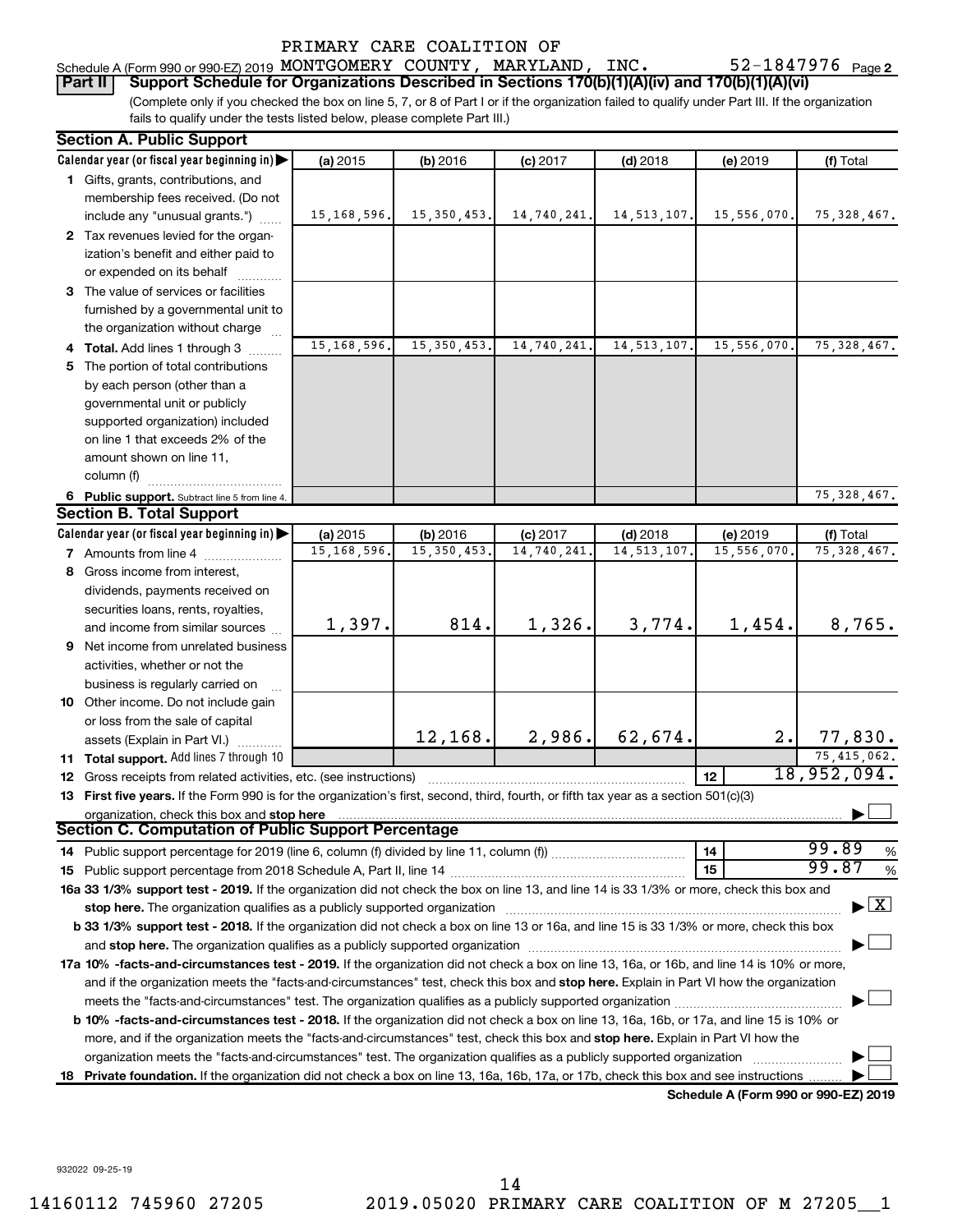| PRIMARY CARE COALITION OF |  |
|---------------------------|--|
|---------------------------|--|

#### Schedule A (Form 990 or 990-EZ) 2019 MONTGOMERY COUNTY, MARYLAND, INC.  $52\text{--}1847976$   $_\text{Page}$ **Part III Support Schedule for Organizations Described in Section 509(a)(2)**

(Complete only if you checked the box on line 10 of Part I or if the organization failed to qualify under Part II. If the organization fails to qualify under the tests listed below, please complete Part II.)

|    | Calendar year (or fiscal year beginning in)                                                                                                         | (a) 2015 | (b) 2016 | $(c)$ 2017 | $(d)$ 2018 |    | (e) 2019 | (f) Total                            |   |
|----|-----------------------------------------------------------------------------------------------------------------------------------------------------|----------|----------|------------|------------|----|----------|--------------------------------------|---|
|    | 1 Gifts, grants, contributions, and                                                                                                                 |          |          |            |            |    |          |                                      |   |
|    | membership fees received. (Do not                                                                                                                   |          |          |            |            |    |          |                                      |   |
|    | include any "unusual grants.")                                                                                                                      |          |          |            |            |    |          |                                      |   |
|    | 2 Gross receipts from admissions,<br>merchandise sold or services per-<br>formed, or facilities furnished in                                        |          |          |            |            |    |          |                                      |   |
|    | any activity that is related to the<br>organization's tax-exempt purpose                                                                            |          |          |            |            |    |          |                                      |   |
| 3. | Gross receipts from activities that                                                                                                                 |          |          |            |            |    |          |                                      |   |
|    | are not an unrelated trade or bus-<br>iness under section 513                                                                                       |          |          |            |            |    |          |                                      |   |
| 4  | Tax revenues levied for the organ-                                                                                                                  |          |          |            |            |    |          |                                      |   |
|    | ization's benefit and either paid to<br>or expended on its behalf<br>.                                                                              |          |          |            |            |    |          |                                      |   |
| 5. | The value of services or facilities                                                                                                                 |          |          |            |            |    |          |                                      |   |
|    | furnished by a governmental unit to<br>the organization without charge                                                                              |          |          |            |            |    |          |                                      |   |
|    |                                                                                                                                                     |          |          |            |            |    |          |                                      |   |
| 6  | Total. Add lines 1 through 5                                                                                                                        |          |          |            |            |    |          |                                      |   |
|    | 7a Amounts included on lines 1, 2, and                                                                                                              |          |          |            |            |    |          |                                      |   |
|    | 3 received from disqualified persons<br><b>b</b> Amounts included on lines 2 and 3 received                                                         |          |          |            |            |    |          |                                      |   |
|    | from other than disqualified persons that<br>exceed the greater of \$5,000 or 1% of the<br>amount on line 13 for the year                           |          |          |            |            |    |          |                                      |   |
|    | c Add lines 7a and 7b                                                                                                                               |          |          |            |            |    |          |                                      |   |
|    | 8 Public support. (Subtract line 7c from line 6.)                                                                                                   |          |          |            |            |    |          |                                      |   |
|    | <b>Section B. Total Support</b>                                                                                                                     |          |          |            |            |    |          |                                      |   |
|    | Calendar year (or fiscal year beginning in)                                                                                                         | (a) 2015 | (b) 2016 | $(c)$ 2017 | $(d)$ 2018 |    | (e) 2019 | (f) Total                            |   |
|    | <b>9</b> Amounts from line 6                                                                                                                        |          |          |            |            |    |          |                                      |   |
|    | <b>10a</b> Gross income from interest,<br>dividends, payments received on<br>securities loans, rents, royalties,<br>and income from similar sources |          |          |            |            |    |          |                                      |   |
|    | <b>b</b> Unrelated business taxable income                                                                                                          |          |          |            |            |    |          |                                      |   |
|    | (less section 511 taxes) from businesses<br>acquired after June 30, 1975 [[11, 11, 11, 11]                                                          |          |          |            |            |    |          |                                      |   |
|    | c Add lines 10a and 10b                                                                                                                             |          |          |            |            |    |          |                                      |   |
| 11 | Net income from unrelated business<br>activities not included in line 10b.<br>whether or not the business is<br>regularly carried on                |          |          |            |            |    |          |                                      |   |
|    | <b>12</b> Other income. Do not include gain<br>or loss from the sale of capital<br>assets (Explain in Part VI.)                                     |          |          |            |            |    |          |                                      |   |
|    | <b>13</b> Total support. (Add lines 9, 10c, 11, and 12.)                                                                                            |          |          |            |            |    |          |                                      |   |
|    | 14 First five years. If the Form 990 is for the organization's first, second, third, fourth, or fifth tax year as a section 501(c)(3) organization, |          |          |            |            |    |          |                                      |   |
|    | check this box and stop here measurements and contain the contract of the state of the state of the contract of                                     |          |          |            |            |    |          |                                      |   |
|    | <b>Section C. Computation of Public Support Percentage</b>                                                                                          |          |          |            |            |    |          |                                      |   |
|    |                                                                                                                                                     |          |          |            |            | 15 |          |                                      | % |
|    |                                                                                                                                                     |          |          |            |            | 16 |          |                                      | % |
|    | Section D. Computation of Investment Income Percentage                                                                                              |          |          |            |            |    |          |                                      |   |
|    |                                                                                                                                                     |          |          |            |            | 17 |          |                                      | % |
|    | 18 Investment income percentage from 2018 Schedule A, Part III, line 17                                                                             |          |          |            |            | 18 |          |                                      | % |
|    | 19a 33 1/3% support tests - 2019. If the organization did not check the box on line 14, and line 15 is more than 33 1/3%, and line 17 is not        |          |          |            |            |    |          |                                      |   |
|    | more than 33 1/3%, check this box and stop here. The organization qualifies as a publicly supported organization                                    |          |          |            |            |    |          |                                      |   |
|    | <b>b 33 1/3% support tests - 2018.</b> If the organization did not check a box on line 14 or line 19a, and line 16 is more than 33 1/3%, and        |          |          |            |            |    |          |                                      |   |
|    |                                                                                                                                                     |          |          |            |            |    |          |                                      |   |
|    | line 18 is not more than 33 1/3%, check this box and stop here. The organization qualifies as a publicly supported organization                     |          |          |            |            |    |          |                                      |   |
|    |                                                                                                                                                     |          |          |            |            |    |          |                                      |   |
|    | 932023 09-25-19                                                                                                                                     |          |          |            |            |    |          | Schedule A (Form 990 or 990-EZ) 2019 |   |
|    |                                                                                                                                                     |          |          | 15         |            |    |          |                                      |   |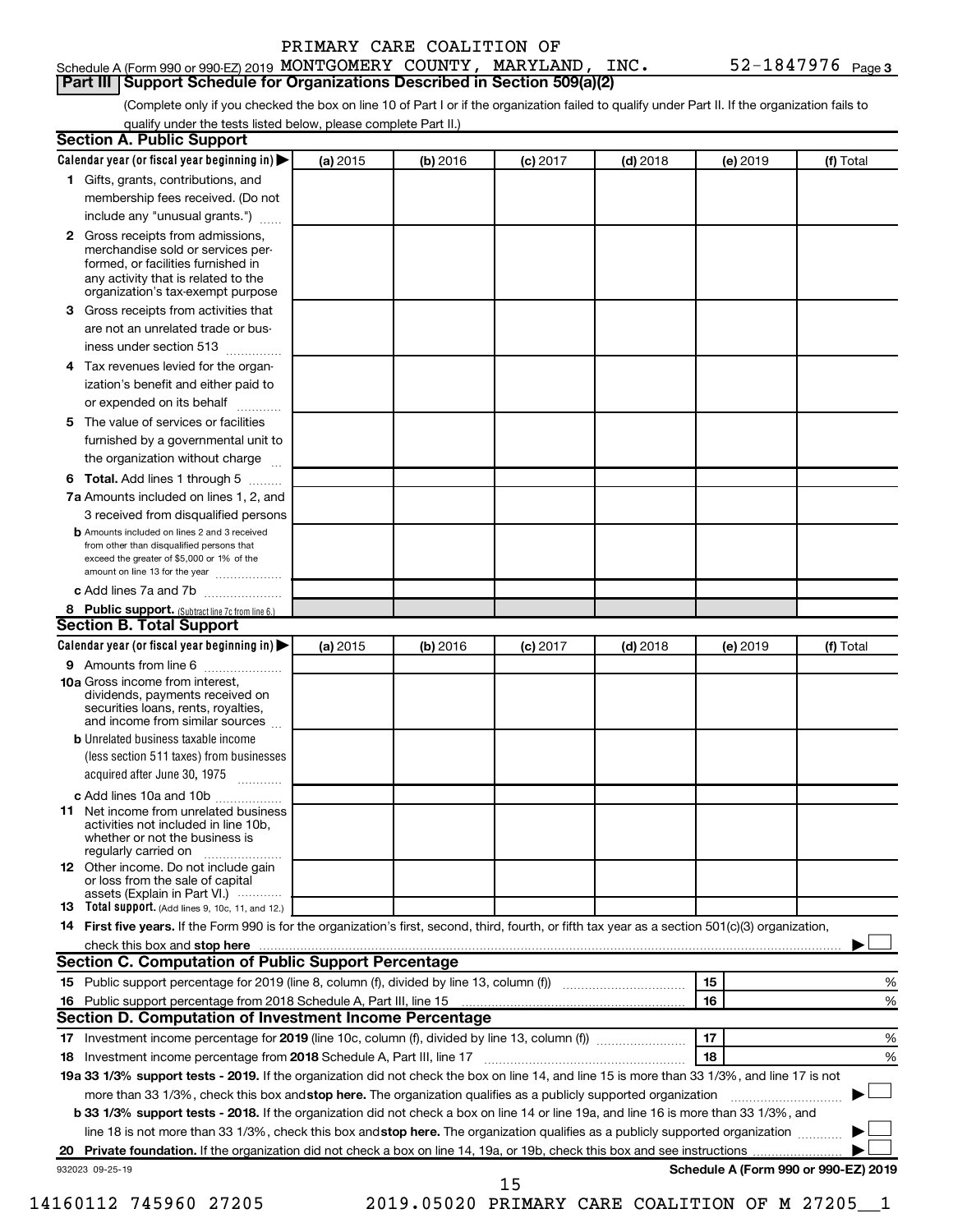### Schedule A (Form 990 or 990-EZ) 2019 MONTGOMERY COUNTY, MARYLAND, INC.  $52\text{--}1847976$   $_\text{Page}$

**1**

**2**

**3a**

**3b**

**3c**

**4a**

**4b**

**4c**

**5a**

**5b 5c**

**6**

**7**

**8**

**9a**

**9b**

**9c**

**10a**

**10b**

**Yes No**

### **Part IV Supporting Organizations**

(Complete only if you checked a box in line 12 on Part I. If you checked 12a of Part I, complete Sections A and B. If you checked 12b of Part I, complete Sections A and C. If you checked 12c of Part I, complete Sections A, D, and E. If you checked 12d of Part I, complete Sections A and D, and complete Part V.)

#### **Section A. All Supporting Organizations**

- **1** Are all of the organization's supported organizations listed by name in the organization's governing documents? If "No," describe in Part VI how the supported organizations are designated. If designated by *class or purpose, describe the designation. If historic and continuing relationship, explain.*
- **2** Did the organization have any supported organization that does not have an IRS determination of status under section 509(a)(1) or (2)? If "Yes," explain in Part **VI** how the organization determined that the supported *organization was described in section 509(a)(1) or (2).*
- **3a** Did the organization have a supported organization described in section 501(c)(4), (5), or (6)? If "Yes," answer *(b) and (c) below.*
- **b** Did the organization confirm that each supported organization qualified under section 501(c)(4), (5), or (6) and satisfied the public support tests under section 509(a)(2)? If "Yes," describe in Part VI when and how the *organization made the determination.*
- **c** Did the organization ensure that all support to such organizations was used exclusively for section 170(c)(2)(B) purposes? If "Yes," explain in Part VI what controls the organization put in place to ensure such use.
- **4 a** *If* Was any supported organization not organized in the United States ("foreign supported organization")? *"Yes," and if you checked 12a or 12b in Part I, answer (b) and (c) below.*
- **b** Did the organization have ultimate control and discretion in deciding whether to make grants to the foreign supported organization? If "Yes," describe in Part VI how the organization had such control and discretion *despite being controlled or supervised by or in connection with its supported organizations.*
- **c** Did the organization support any foreign supported organization that does not have an IRS determination under sections 501(c)(3) and 509(a)(1) or (2)? If "Yes," explain in Part VI what controls the organization used *to ensure that all support to the foreign supported organization was used exclusively for section 170(c)(2)(B) purposes.*
- **5a** Did the organization add, substitute, or remove any supported organizations during the tax year? If "Yes," answer (b) and (c) below (if applicable). Also, provide detail in **Part VI,** including (i) the names and EIN *numbers of the supported organizations added, substituted, or removed; (ii) the reasons for each such action; (iii) the authority under the organization's organizing document authorizing such action; and (iv) how the action was accomplished (such as by amendment to the organizing document).*
- **b** Type I or Type II only. Was any added or substituted supported organization part of a class already designated in the organization's organizing document?
- **c Substitutions only.**  Was the substitution the result of an event beyond the organization's control?
- **6** Did the organization provide support (whether in the form of grants or the provision of services or facilities) to **Part VI.** support or benefit one or more of the filing organization's supported organizations? If "Yes," provide detail in anyone other than (i) its supported organizations, (ii) individuals that are part of the charitable class benefited by one or more of its supported organizations, or (iii) other supporting organizations that also
- **7** Did the organization provide a grant, loan, compensation, or other similar payment to a substantial contributor regard to a substantial contributor? If "Yes," complete Part I of Schedule L (Form 990 or 990-EZ). (as defined in section 4958(c)(3)(C)), a family member of a substantial contributor, or a 35% controlled entity with
- **8** Did the organization make a loan to a disqualified person (as defined in section 4958) not described in line 7? *If "Yes," complete Part I of Schedule L (Form 990 or 990-EZ).*
- **9 a** Was the organization controlled directly or indirectly at any time during the tax year by one or more in section 509(a)(1) or (2))? If "Yes," provide detail in **Part VI.** disqualified persons as defined in section 4946 (other than foundation managers and organizations described
- **b** Did one or more disqualified persons (as defined in line 9a) hold a controlling interest in any entity in which the supporting organization had an interest? If "Yes," provide detail in Part VI.
- **c** Did a disqualified person (as defined in line 9a) have an ownership interest in, or derive any personal benefit from, assets in which the supporting organization also had an interest? If "Yes," provide detail in Part VI.
- **10 a** Was the organization subject to the excess business holdings rules of section 4943 because of section supporting organizations)? If "Yes," answer 10b below. 4943(f) (regarding certain Type II supporting organizations, and all Type III non-functionally integrated
	- **b** Did the organization have any excess business holdings in the tax year? (Use Schedule C, Form 4720, to *determine whether the organization had excess business holdings.)*

932024 09-25-19

**Schedule A (Form 990 or 990-EZ) 2019**

16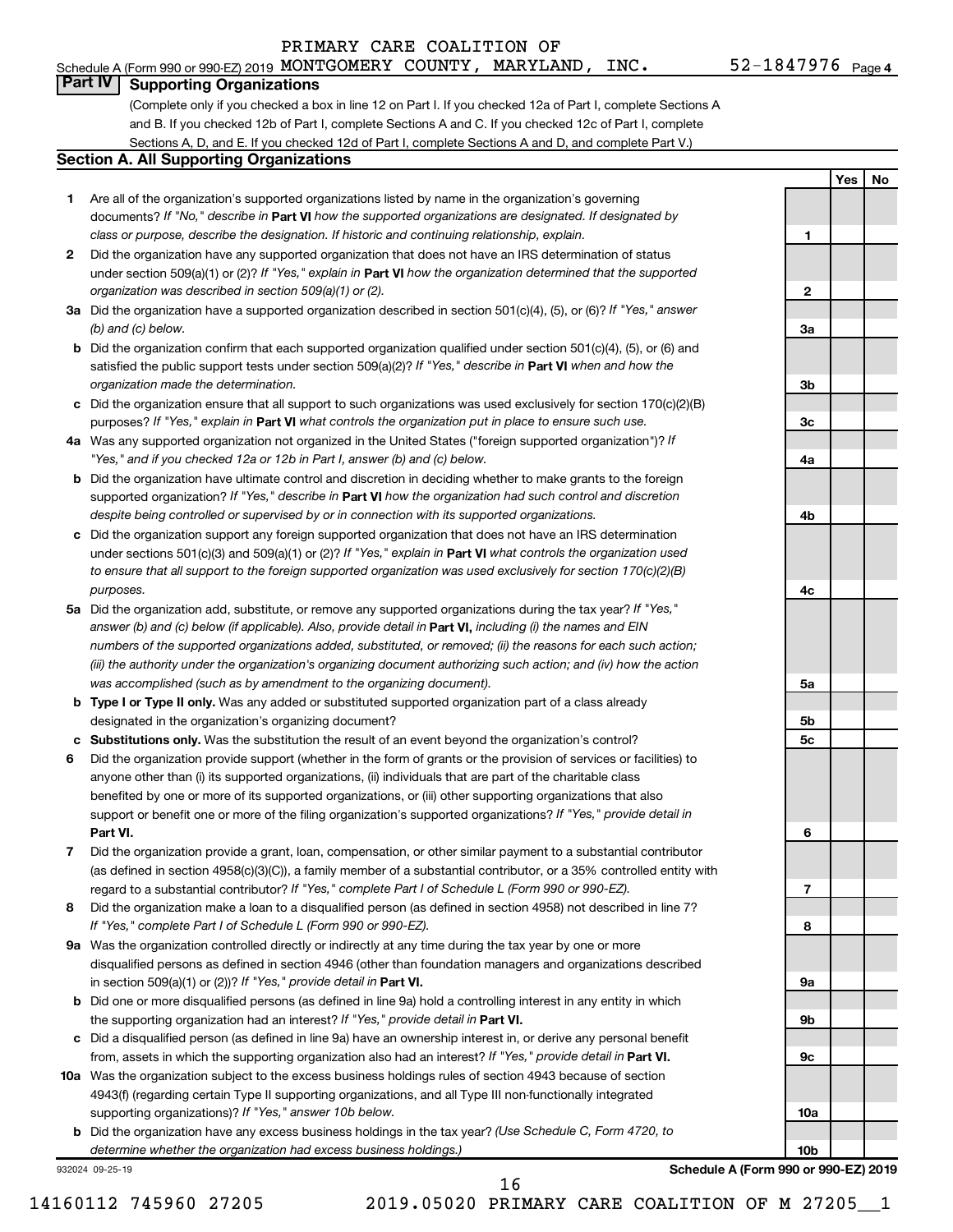52-1847976 Page 5 Schedule A (Form 990 or 990-EZ) 2019 MONTGOMERY COUNTY, MARYLAND, INC.  $52\text{--}1847976$   $_\text{Page}$ 

|    | Part IV<br><b>Supporting Organizations (continued)</b>                                                                                                                                                                           |                 |     |    |
|----|----------------------------------------------------------------------------------------------------------------------------------------------------------------------------------------------------------------------------------|-----------------|-----|----|
|    |                                                                                                                                                                                                                                  |                 | Yes | No |
| 11 | Has the organization accepted a gift or contribution from any of the following persons?                                                                                                                                          |                 |     |    |
|    | a A person who directly or indirectly controls, either alone or together with persons described in (b) and (c)                                                                                                                   |                 |     |    |
|    | below, the governing body of a supported organization?                                                                                                                                                                           | 11a             |     |    |
|    | <b>b</b> A family member of a person described in (a) above?                                                                                                                                                                     | 11 <sub>b</sub> |     |    |
|    | c A 35% controlled entity of a person described in (a) or (b) above? If "Yes" to a, b, or c, provide detail in Part VI.                                                                                                          | 11c             |     |    |
|    | <b>Section B. Type I Supporting Organizations</b>                                                                                                                                                                                |                 |     |    |
|    |                                                                                                                                                                                                                                  |                 | Yes | No |
| 1  | Did the directors, trustees, or membership of one or more supported organizations have the power to                                                                                                                              |                 |     |    |
|    | regularly appoint or elect at least a majority of the organization's directors or trustees at all times during the                                                                                                               |                 |     |    |
|    | tax year? If "No," describe in Part VI how the supported organization(s) effectively operated, supervised, or                                                                                                                    |                 |     |    |
|    | controlled the organization's activities. If the organization had more than one supported organization,                                                                                                                          |                 |     |    |
|    | describe how the powers to appoint and/or remove directors or trustees were allocated among the supported                                                                                                                        |                 |     |    |
|    | organizations and what conditions or restrictions, if any, applied to such powers during the tax year.                                                                                                                           | 1               |     |    |
| 2  | Did the organization operate for the benefit of any supported organization other than the supported                                                                                                                              |                 |     |    |
|    | organization(s) that operated, supervised, or controlled the supporting organization? If "Yes," explain in                                                                                                                       |                 |     |    |
|    | Part VI how providing such benefit carried out the purposes of the supported organization(s) that operated,                                                                                                                      |                 |     |    |
|    | supervised, or controlled the supporting organization.                                                                                                                                                                           | 2               |     |    |
|    | <b>Section C. Type II Supporting Organizations</b>                                                                                                                                                                               |                 |     |    |
|    |                                                                                                                                                                                                                                  |                 | Yes | No |
| 1  | Were a majority of the organization's directors or trustees during the tax year also a majority of the directors                                                                                                                 |                 |     |    |
|    | or trustees of each of the organization's supported organization(s)? If "No," describe in Part VI how control                                                                                                                    |                 |     |    |
|    | or management of the supporting organization was vested in the same persons that controlled or managed                                                                                                                           |                 |     |    |
|    | the supported organization(s).                                                                                                                                                                                                   | 1               |     |    |
|    | <b>Section D. All Type III Supporting Organizations</b>                                                                                                                                                                          |                 |     |    |
|    |                                                                                                                                                                                                                                  |                 | Yes | No |
| 1  | Did the organization provide to each of its supported organizations, by the last day of the fifth month of the                                                                                                                   |                 |     |    |
|    | organization's tax year, (i) a written notice describing the type and amount of support provided during the prior tax                                                                                                            |                 |     |    |
|    | year, (ii) a copy of the Form 990 that was most recently filed as of the date of notification, and (iii) copies of the                                                                                                           |                 |     |    |
|    | organization's governing documents in effect on the date of notification, to the extent not previously provided?                                                                                                                 | 1               |     |    |
| 2  | Were any of the organization's officers, directors, or trustees either (i) appointed or elected by the supported                                                                                                                 |                 |     |    |
|    | organization(s) or (ii) serving on the governing body of a supported organization? If "No," explain in Part VI how                                                                                                               |                 |     |    |
|    | the organization maintained a close and continuous working relationship with the supported organization(s).                                                                                                                      | 2               |     |    |
| 3  | By reason of the relationship described in (2), did the organization's supported organizations have a                                                                                                                            |                 |     |    |
|    | significant voice in the organization's investment policies and in directing the use of the organization's                                                                                                                       |                 |     |    |
|    | income or assets at all times during the tax year? If "Yes," describe in Part VI the role the organization's                                                                                                                     |                 |     |    |
|    | supported organizations played in this regard.                                                                                                                                                                                   | з               |     |    |
|    | Section E. Type III Functionally Integrated Supporting Organizations                                                                                                                                                             |                 |     |    |
| 1  | Check the box next to the method that the organization used to satisfy the Integral Part Test during the yealsee instructions).                                                                                                  |                 |     |    |
| a  | The organization satisfied the Activities Test. Complete line 2 below.                                                                                                                                                           |                 |     |    |
| b  | The organization is the parent of each of its supported organizations. Complete line 3 below.                                                                                                                                    |                 |     |    |
| c  | The organization supported a governmental entity. Describe in Part VI how you supported a government entity (see instructions).                                                                                                  |                 |     |    |
| 2  | Activities Test. Answer (a) and (b) below.                                                                                                                                                                                       |                 | Yes | No |
| а  | Did substantially all of the organization's activities during the tax year directly further the exempt purposes of<br>the supported organization(s) to which the organization was responsive? If "Yes," then in Part VI identify |                 |     |    |
|    | those supported organizations and explain how these activities directly furthered their exempt purposes,                                                                                                                         |                 |     |    |
|    |                                                                                                                                                                                                                                  |                 |     |    |
|    | how the organization was responsive to those supported organizations, and how the organization determined<br>that these activities constituted substantially all of its activities.                                              | 2a              |     |    |
| b  | Did the activities described in (a) constitute activities that, but for the organization's involvement, one or more                                                                                                              |                 |     |    |
|    | of the organization's supported organization(s) would have been engaged in? If "Yes," explain in Part VI the                                                                                                                     |                 |     |    |
|    | reasons for the organization's position that its supported organization(s) would have engaged in these                                                                                                                           |                 |     |    |
|    | activities but for the organization's involvement.                                                                                                                                                                               | 2b              |     |    |
| з  | Parent of Supported Organizations. Answer (a) and (b) below.                                                                                                                                                                     |                 |     |    |
| а  | Did the organization have the power to regularly appoint or elect a majority of the officers, directors, or                                                                                                                      |                 |     |    |
|    | trustees of each of the supported organizations? Provide details in Part VI.                                                                                                                                                     | За              |     |    |
|    | <b>b</b> Did the organization exercise a substantial degree of direction over the policies, programs, and activities of each                                                                                                     |                 |     |    |
|    | of its supported organizations? If "Yes," describe in Part VI the role played by the organization in this regard.                                                                                                                | 3b              |     |    |
|    | Schedule A (Form 990 or 990-EZ) 2019<br>932025 09-25-19                                                                                                                                                                          |                 |     |    |
|    | 17                                                                                                                                                                                                                               |                 |     |    |

14160112 745960 27205 2019.05020 PRIMARY CARE COALITION OF M 27205\_\_1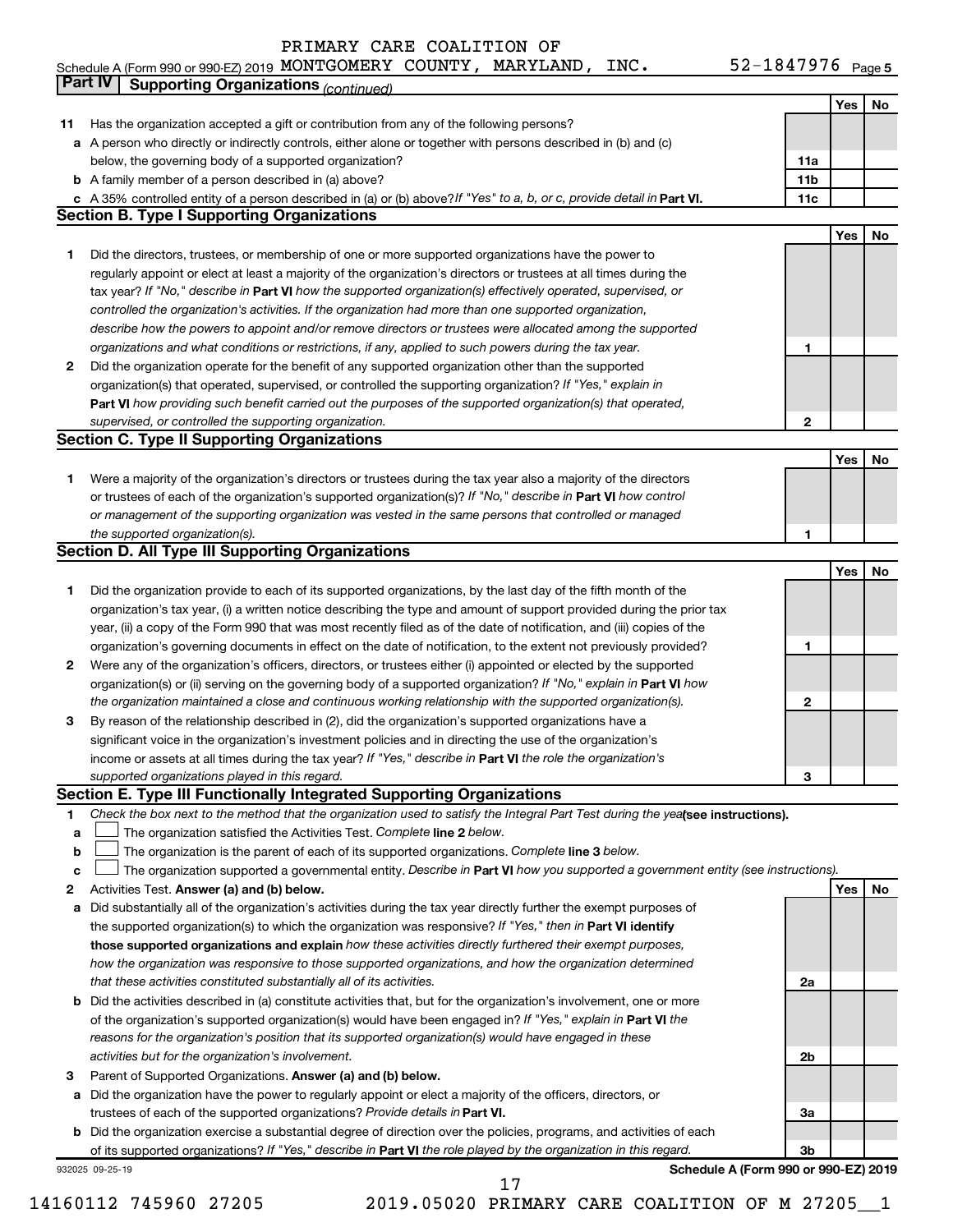## 1 **Letter See instructions.** All Check here if the organization satisfied the Integral Part Test as a qualifying trust on Nov. 20, 1970 (explain in Part VI). See instructions. All **Part V Type III Non-Functionally Integrated 509(a)(3) Supporting Organizations**

other Type III non-functionally integrated supporting organizations must complete Sections A through E.

|              | Section A - Adjusted Net Income                                                  |                | (A) Prior Year | (B) Current Year<br>(optional) |
|--------------|----------------------------------------------------------------------------------|----------------|----------------|--------------------------------|
| 1.           | Net short-term capital gain                                                      | 1              |                |                                |
| 2            | Recoveries of prior-year distributions                                           | $\overline{2}$ |                |                                |
| 3            | Other gross income (see instructions)                                            | 3              |                |                                |
| 4            | Add lines 1 through 3.                                                           | 4              |                |                                |
| 5            | Depreciation and depletion                                                       | 5              |                |                                |
| 6            | Portion of operating expenses paid or incurred for production or                 |                |                |                                |
|              | collection of gross income or for management, conservation, or                   |                |                |                                |
|              | maintenance of property held for production of income (see instructions)         | 6              |                |                                |
| 7            | Other expenses (see instructions)                                                | $\overline{7}$ |                |                                |
| 8            | Adjusted Net Income (subtract lines 5, 6, and 7 from line 4)                     | 8              |                |                                |
|              | <b>Section B - Minimum Asset Amount</b>                                          |                | (A) Prior Year | (B) Current Year<br>(optional) |
| 1.           | Aggregate fair market value of all non-exempt-use assets (see                    |                |                |                                |
|              | instructions for short tax year or assets held for part of year):                |                |                |                                |
|              | a Average monthly value of securities                                            | 1a             |                |                                |
|              | <b>b</b> Average monthly cash balances                                           | 1b             |                |                                |
|              | <b>c</b> Fair market value of other non-exempt-use assets                        | 1c             |                |                                |
|              | d Total (add lines 1a, 1b, and 1c)                                               | 1d             |                |                                |
|              | e Discount claimed for blockage or other                                         |                |                |                                |
|              | factors (explain in detail in <b>Part VI</b> ):                                  |                |                |                                |
| 2            | Acquisition indebtedness applicable to non-exempt-use assets                     | $\mathbf{2}$   |                |                                |
| 3            | Subtract line 2 from line 1d.                                                    | 3              |                |                                |
| 4            | Cash deemed held for exempt use. Enter 1-1/2% of line 3 (for greater amount,     |                |                |                                |
|              | see instructions).                                                               | 4              |                |                                |
| 5            | Net value of non-exempt-use assets (subtract line 4 from line 3)                 | 5              |                |                                |
| 6            | Multiply line 5 by .035.                                                         | 6              |                |                                |
| 7            | Recoveries of prior-year distributions                                           | 7              |                |                                |
| 8            | Minimum Asset Amount (add line 7 to line 6)                                      | 8              |                |                                |
|              | <b>Section C - Distributable Amount</b>                                          |                |                | <b>Current Year</b>            |
| 1            | Adjusted net income for prior year (from Section A, line 8, Column A)            | 1              |                |                                |
| $\mathbf{2}$ | Enter 85% of line 1.                                                             | 2              |                |                                |
| З            | Minimum asset amount for prior year (from Section B, line 8, Column A)           | з              |                |                                |
| 4            | Enter greater of line 2 or line 3.                                               | 4              |                |                                |
| 5            | Income tax imposed in prior year                                                 | 5              |                |                                |
| 6            | <b>Distributable Amount.</b> Subtract line 5 from line 4, unless subject to      |                |                |                                |
|              | emergency temporary reduction (see instructions).                                | 6              |                |                                |
| –            | Observation of the contract of the co-<br>and a said of the north and<br>$-11.1$ |                |                |                                |

**7** Check here if the current year is the organization's first as a non-functionally integrated Type III supporting organization (see † instructions).

**Schedule A (Form 990 or 990-EZ) 2019**

932026 09-25-19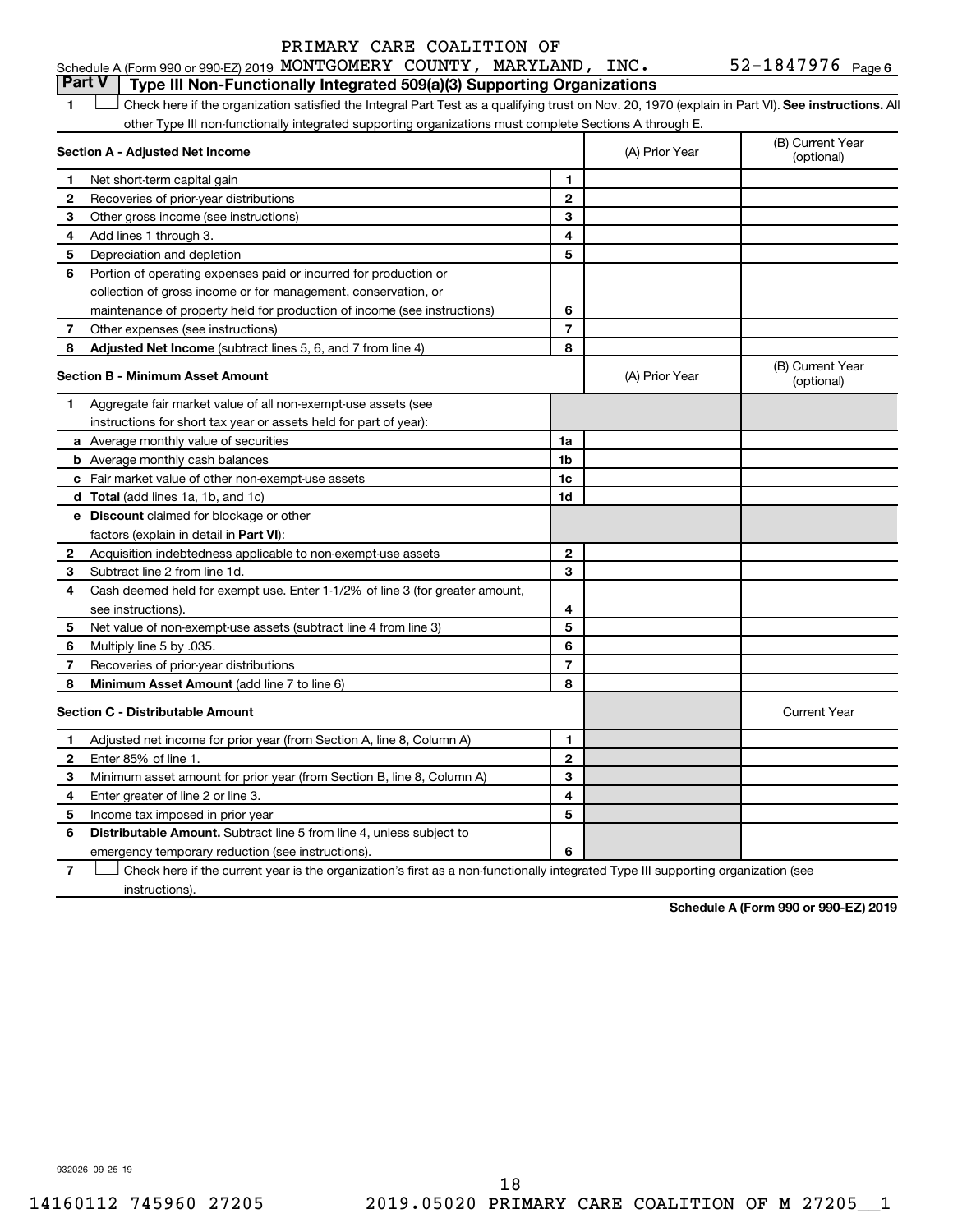|               | Schedule A (Form 990 or 990-EZ) 2019 MONTGOMERY COUNTY, MARYLAND, INC.                     |                                    |                                               | 52-1847976 $_{Page 7}$                                  |
|---------------|--------------------------------------------------------------------------------------------|------------------------------------|-----------------------------------------------|---------------------------------------------------------|
| <b>Part V</b> | Type III Non-Functionally Integrated 509(a)(3) Supporting Organizations (continued)        |                                    |                                               |                                                         |
|               | <b>Section D - Distributions</b>                                                           |                                    |                                               | <b>Current Year</b>                                     |
| 1             | Amounts paid to supported organizations to accomplish exempt purposes                      |                                    |                                               |                                                         |
| 2             | Amounts paid to perform activity that directly furthers exempt purposes of supported       |                                    |                                               |                                                         |
|               | organizations, in excess of income from activity                                           |                                    |                                               |                                                         |
| 3             | Administrative expenses paid to accomplish exempt purposes of supported organizations      |                                    |                                               |                                                         |
| 4             | Amounts paid to acquire exempt-use assets                                                  |                                    |                                               |                                                         |
| 5             | Qualified set-aside amounts (prior IRS approval required)                                  |                                    |                                               |                                                         |
| 6             | Other distributions (describe in Part VI). See instructions.                               |                                    |                                               |                                                         |
| 7             | Total annual distributions. Add lines 1 through 6.                                         |                                    |                                               |                                                         |
| 8             | Distributions to attentive supported organizations to which the organization is responsive |                                    |                                               |                                                         |
|               | (provide details in Part VI). See instructions.                                            |                                    |                                               |                                                         |
| 9             | Distributable amount for 2019 from Section C, line 6                                       |                                    |                                               |                                                         |
| 10            | Line 8 amount divided by line 9 amount                                                     |                                    |                                               |                                                         |
|               | <b>Section E - Distribution Allocations (see instructions)</b>                             | (i)<br><b>Excess Distributions</b> | (ii)<br><b>Underdistributions</b><br>Pre-2019 | (iii)<br><b>Distributable</b><br><b>Amount for 2019</b> |
| 1             | Distributable amount for 2019 from Section C, line 6                                       |                                    |                                               |                                                         |
| 2             | Underdistributions, if any, for years prior to 2019 (reason-                               |                                    |                                               |                                                         |
|               | able cause required- explain in Part VI). See instructions.                                |                                    |                                               |                                                         |
| 3             | Excess distributions carryover, if any, to 2019                                            |                                    |                                               |                                                         |
|               | a From 2014                                                                                |                                    |                                               |                                                         |
|               | <b>b</b> From 2015                                                                         |                                    |                                               |                                                         |
|               | c From 2016                                                                                |                                    |                                               |                                                         |
|               | d From 2017                                                                                |                                    |                                               |                                                         |
|               | e From 2018                                                                                |                                    |                                               |                                                         |
|               | f Total of lines 3a through e                                                              |                                    |                                               |                                                         |
|               | g Applied to underdistributions of prior years                                             |                                    |                                               |                                                         |
|               | h Applied to 2019 distributable amount                                                     |                                    |                                               |                                                         |
| Ť.            | Carryover from 2014 not applied (see instructions)                                         |                                    |                                               |                                                         |
|               | Remainder. Subtract lines 3g, 3h, and 3i from 3f.                                          |                                    |                                               |                                                         |
| 4             | Distributions for 2019 from Section D,                                                     |                                    |                                               |                                                         |
|               | line $7:$                                                                                  |                                    |                                               |                                                         |
|               | a Applied to underdistributions of prior years                                             |                                    |                                               |                                                         |
|               | <b>b</b> Applied to 2019 distributable amount                                              |                                    |                                               |                                                         |
|               | c Remainder. Subtract lines 4a and 4b from 4.                                              |                                    |                                               |                                                         |
|               | 5 Remaining underdistributions for years prior to 2019, if                                 |                                    |                                               |                                                         |
|               | any. Subtract lines 3g and 4a from line 2. For result greater                              |                                    |                                               |                                                         |
|               | than zero, explain in Part VI. See instructions.                                           |                                    |                                               |                                                         |
| 6             | Remaining underdistributions for 2019. Subtract lines 3h                                   |                                    |                                               |                                                         |
|               | and 4b from line 1. For result greater than zero, explain in                               |                                    |                                               |                                                         |
|               | <b>Part VI.</b> See instructions.                                                          |                                    |                                               |                                                         |
| 7             | Excess distributions carryover to 2020. Add lines 3j                                       |                                    |                                               |                                                         |
|               | and 4c.                                                                                    |                                    |                                               |                                                         |
| 8             | Breakdown of line 7:                                                                       |                                    |                                               |                                                         |
|               | a Excess from 2015                                                                         |                                    |                                               |                                                         |
|               | <b>b</b> Excess from 2016                                                                  |                                    |                                               |                                                         |
|               | c Excess from 2017                                                                         |                                    |                                               |                                                         |
|               | d Excess from 2018                                                                         |                                    |                                               |                                                         |
|               | e Excess from 2019                                                                         |                                    |                                               |                                                         |

**Schedule A (Form 990 or 990-EZ) 2019**

932027 09-25-19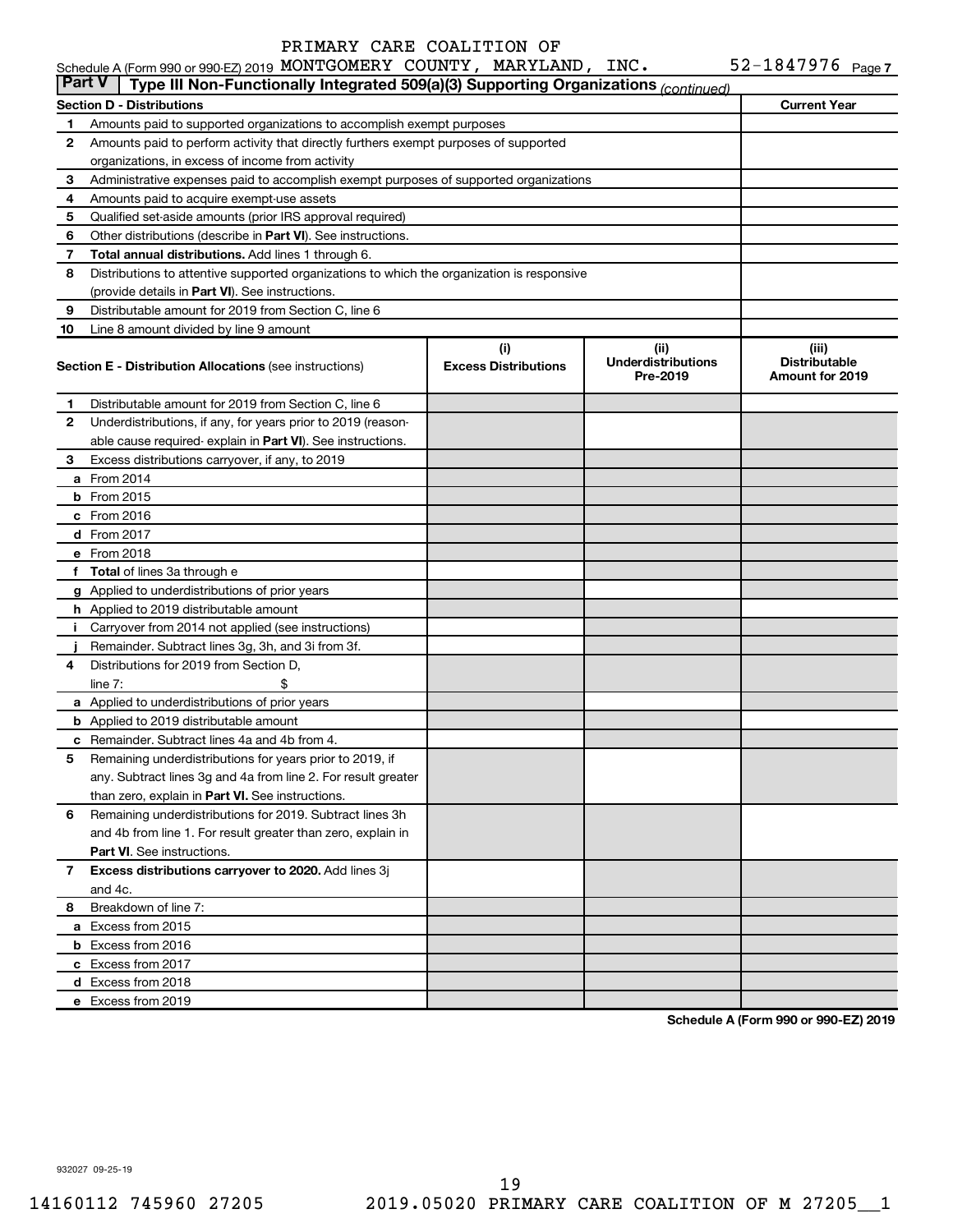|                 | Schedule A (Form 990 or 990-EZ) 2019 MONTGOMERY COUNTY, MARYLAND, INC.                                                                                                                                                                                                                  |  |    |  | 52-1847976 Page 8                                                                                                                                                                                                                                                                                |
|-----------------|-----------------------------------------------------------------------------------------------------------------------------------------------------------------------------------------------------------------------------------------------------------------------------------------|--|----|--|--------------------------------------------------------------------------------------------------------------------------------------------------------------------------------------------------------------------------------------------------------------------------------------------------|
| <b>Part VI</b>  | Supplemental Information. Provide the explanations required by Part II, line 10; Part II, line 17a or 17b; Part III, line 12;<br>Section D, lines 5, 6, and 8; and Part V, Section E, lines 2, 5, and 6. Also complete this part for any additional information.<br>(See instructions.) |  |    |  | Part IV, Section A, lines 1, 2, 3b, 3c, 4b, 4c, 5a, 6, 9a, 9b, 9c, 11a, 11b, and 11c; Part IV, Section B, lines 1 and 2; Part IV, Section C,<br>line 1; Part IV, Section D, lines 2 and 3; Part IV, Section E, lines 1c, 2a, 2b, 3a, and 3b; Part V, line 1; Part V, Section B, line 1e; Part V, |
|                 |                                                                                                                                                                                                                                                                                         |  |    |  |                                                                                                                                                                                                                                                                                                  |
|                 |                                                                                                                                                                                                                                                                                         |  |    |  |                                                                                                                                                                                                                                                                                                  |
|                 |                                                                                                                                                                                                                                                                                         |  |    |  |                                                                                                                                                                                                                                                                                                  |
|                 |                                                                                                                                                                                                                                                                                         |  |    |  |                                                                                                                                                                                                                                                                                                  |
|                 |                                                                                                                                                                                                                                                                                         |  |    |  |                                                                                                                                                                                                                                                                                                  |
|                 |                                                                                                                                                                                                                                                                                         |  |    |  |                                                                                                                                                                                                                                                                                                  |
|                 |                                                                                                                                                                                                                                                                                         |  |    |  |                                                                                                                                                                                                                                                                                                  |
|                 |                                                                                                                                                                                                                                                                                         |  |    |  |                                                                                                                                                                                                                                                                                                  |
|                 |                                                                                                                                                                                                                                                                                         |  |    |  |                                                                                                                                                                                                                                                                                                  |
|                 |                                                                                                                                                                                                                                                                                         |  |    |  |                                                                                                                                                                                                                                                                                                  |
|                 |                                                                                                                                                                                                                                                                                         |  |    |  |                                                                                                                                                                                                                                                                                                  |
|                 |                                                                                                                                                                                                                                                                                         |  |    |  |                                                                                                                                                                                                                                                                                                  |
|                 |                                                                                                                                                                                                                                                                                         |  |    |  |                                                                                                                                                                                                                                                                                                  |
|                 |                                                                                                                                                                                                                                                                                         |  |    |  |                                                                                                                                                                                                                                                                                                  |
|                 |                                                                                                                                                                                                                                                                                         |  |    |  |                                                                                                                                                                                                                                                                                                  |
|                 |                                                                                                                                                                                                                                                                                         |  |    |  |                                                                                                                                                                                                                                                                                                  |
|                 |                                                                                                                                                                                                                                                                                         |  |    |  |                                                                                                                                                                                                                                                                                                  |
|                 |                                                                                                                                                                                                                                                                                         |  |    |  |                                                                                                                                                                                                                                                                                                  |
|                 |                                                                                                                                                                                                                                                                                         |  |    |  |                                                                                                                                                                                                                                                                                                  |
|                 |                                                                                                                                                                                                                                                                                         |  |    |  |                                                                                                                                                                                                                                                                                                  |
|                 |                                                                                                                                                                                                                                                                                         |  |    |  |                                                                                                                                                                                                                                                                                                  |
|                 |                                                                                                                                                                                                                                                                                         |  |    |  |                                                                                                                                                                                                                                                                                                  |
|                 |                                                                                                                                                                                                                                                                                         |  |    |  |                                                                                                                                                                                                                                                                                                  |
|                 |                                                                                                                                                                                                                                                                                         |  |    |  |                                                                                                                                                                                                                                                                                                  |
|                 |                                                                                                                                                                                                                                                                                         |  |    |  |                                                                                                                                                                                                                                                                                                  |
|                 |                                                                                                                                                                                                                                                                                         |  |    |  |                                                                                                                                                                                                                                                                                                  |
|                 |                                                                                                                                                                                                                                                                                         |  |    |  |                                                                                                                                                                                                                                                                                                  |
|                 |                                                                                                                                                                                                                                                                                         |  |    |  |                                                                                                                                                                                                                                                                                                  |
|                 |                                                                                                                                                                                                                                                                                         |  |    |  |                                                                                                                                                                                                                                                                                                  |
|                 |                                                                                                                                                                                                                                                                                         |  |    |  |                                                                                                                                                                                                                                                                                                  |
|                 |                                                                                                                                                                                                                                                                                         |  |    |  |                                                                                                                                                                                                                                                                                                  |
| 932028 09-25-19 |                                                                                                                                                                                                                                                                                         |  |    |  | Schedule A (Form 990 or 990-EZ) 2019                                                                                                                                                                                                                                                             |
|                 | 14160112 745960 27205                                                                                                                                                                                                                                                                   |  | 20 |  | 2019.05020 PRIMARY CARE COALITION OF M 27205                                                                                                                                                                                                                                                     |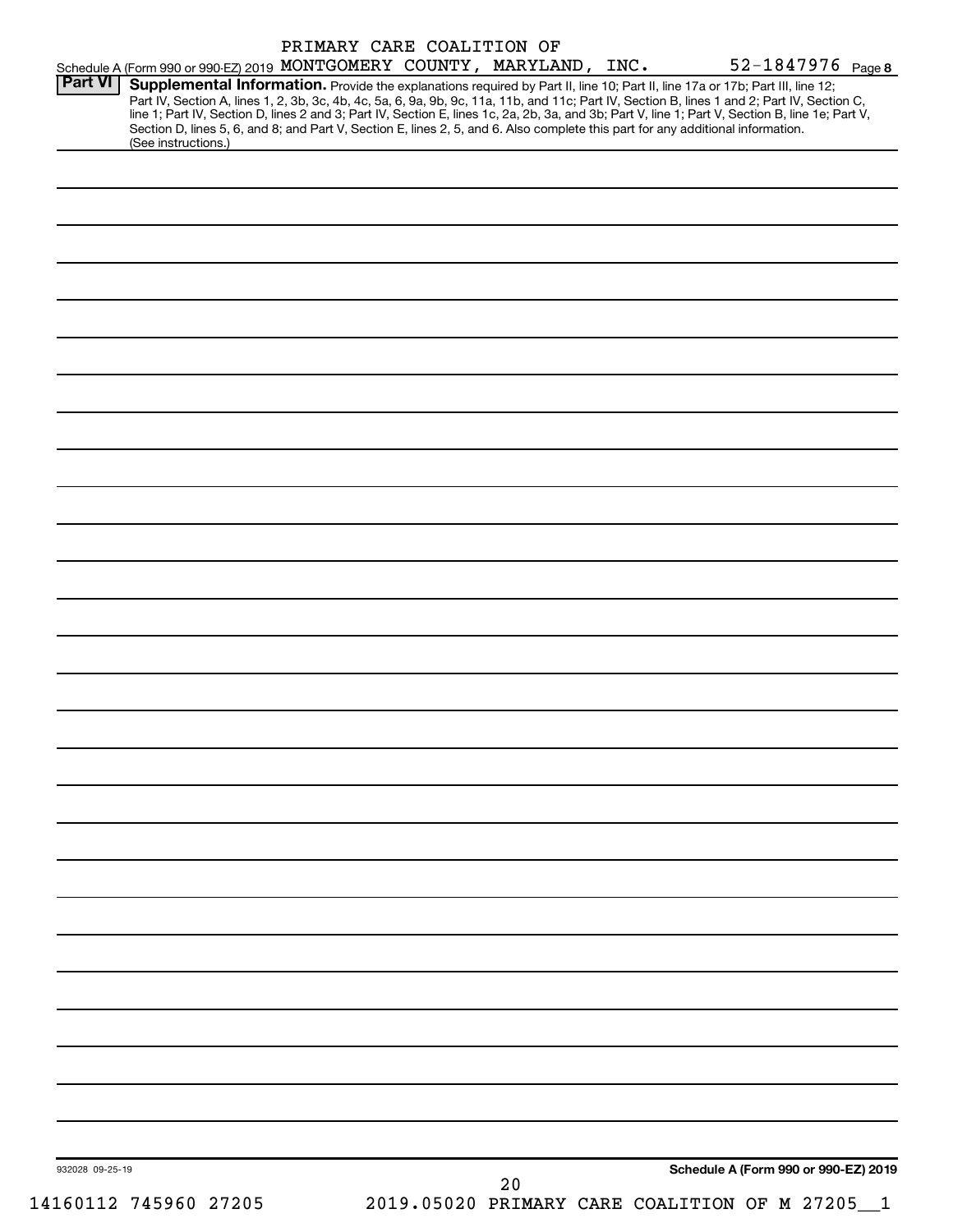Department of the Treasury Internal Revenue Service **(Form 990, 990-EZ,**

|  | Name of the organization |
|--|--------------------------|
|  |                          |

### \*\* PUBLIC DISCLOSURE COPY \*\*

# **Schedule B Schedule of Contributors**

**or 990-PF) | Attach to Form 990, Form 990-EZ, or Form 990-PF. | Go to www.irs.gov/Form990 for the latest information.** OMB No. 1545-0047

**2019**

**Employer identification number**

|                                | PRIMARY CARE COALITION OF<br>MONTGOMERY COUNTY, MARYLAND, INC.                     | 52-1847976 |
|--------------------------------|------------------------------------------------------------------------------------|------------|
| Organization type (check one): |                                                                                    |            |
| Filers of:                     | Section:                                                                           |            |
| Form 990 or 990-EZ             | $\lfloor \underline{X} \rfloor$ 501(c)( 3) (enter number) organization             |            |
|                                | $4947(a)(1)$ nonexempt charitable trust <b>not</b> treated as a private foundation |            |
|                                | 527 political organization                                                         |            |
| Form 990-PF                    | 501(c)(3) exempt private foundation                                                |            |
|                                | 4947(a)(1) nonexempt charitable trust treated as a private foundation              |            |
|                                | 501(c)(3) taxable private foundation                                               |            |
|                                |                                                                                    |            |
|                                | Check if your organization is covered by the General Rule or a Special Rule.       |            |

**Note:**  Only a section 501(c)(7), (8), or (10) organization can check boxes for both the General Rule and a Special Rule. See instructions.

#### **General Rule**

 $\Box$ 

For an organization filing Form 990, 990-EZ, or 990-PF that received, during the year, contributions totaling \$5,000 or more (in money or property) from any one contributor. Complete Parts I and II. See instructions for determining a contributor's total contributions.

#### **Special Rules**

any one contributor, during the year, total contributions of the greater of (1) \$5,000; or (2) 2% of the amount on (i) Form 990, Part VIII, line 1h;  $\boxed{\text{X}}$  For an organization described in section 501(c)(3) filing Form 990 or 990-EZ that met the 33 1/3% support test of the regulations under sections 509(a)(1) and 170(b)(1)(A)(vi), that checked Schedule A (Form 990 or 990-EZ), Part II, line 13, 16a, or 16b, and that received from or (ii) Form 990-EZ, line 1. Complete Parts I and II.

year, total contributions of more than \$1,000 *exclusively* for religious, charitable, scientific, literary, or educational purposes, or for the For an organization described in section 501(c)(7), (8), or (10) filing Form 990 or 990-EZ that received from any one contributor, during the prevention of cruelty to children or animals. Complete Parts I, II, and III.  $\Box$ 

purpose. Don't complete any of the parts unless the General Rule applies to this organization because it received nonexclusively year, contributions exclusively for religious, charitable, etc., purposes, but no such contributions totaled more than \$1,000. If this box is checked, enter here the total contributions that were received during the year for an exclusively religious, charitable, etc., For an organization described in section 501(c)(7), (8), or (10) filing Form 990 or 990-EZ that received from any one contributor, during the religious, charitable, etc., contributions totaling \$5,000 or more during the year  $\ldots$  $\ldots$  $\ldots$  $\ldots$  $\ldots$  $\ldots$  $\Box$ 

**Caution:**  An organization that isn't covered by the General Rule and/or the Special Rules doesn't file Schedule B (Form 990, 990-EZ, or 990-PF),  **must** but it answer "No" on Part IV, line 2, of its Form 990; or check the box on line H of its Form 990-EZ or on its Form 990-PF, Part I, line 2, to certify that it doesn't meet the filing requirements of Schedule B (Form 990, 990-EZ, or 990-PF).

**For Paperwork Reduction Act Notice, see the instructions for Form 990, 990-EZ, or 990-PF. Schedule B (Form 990, 990-EZ, or 990-PF) (2019)** LHA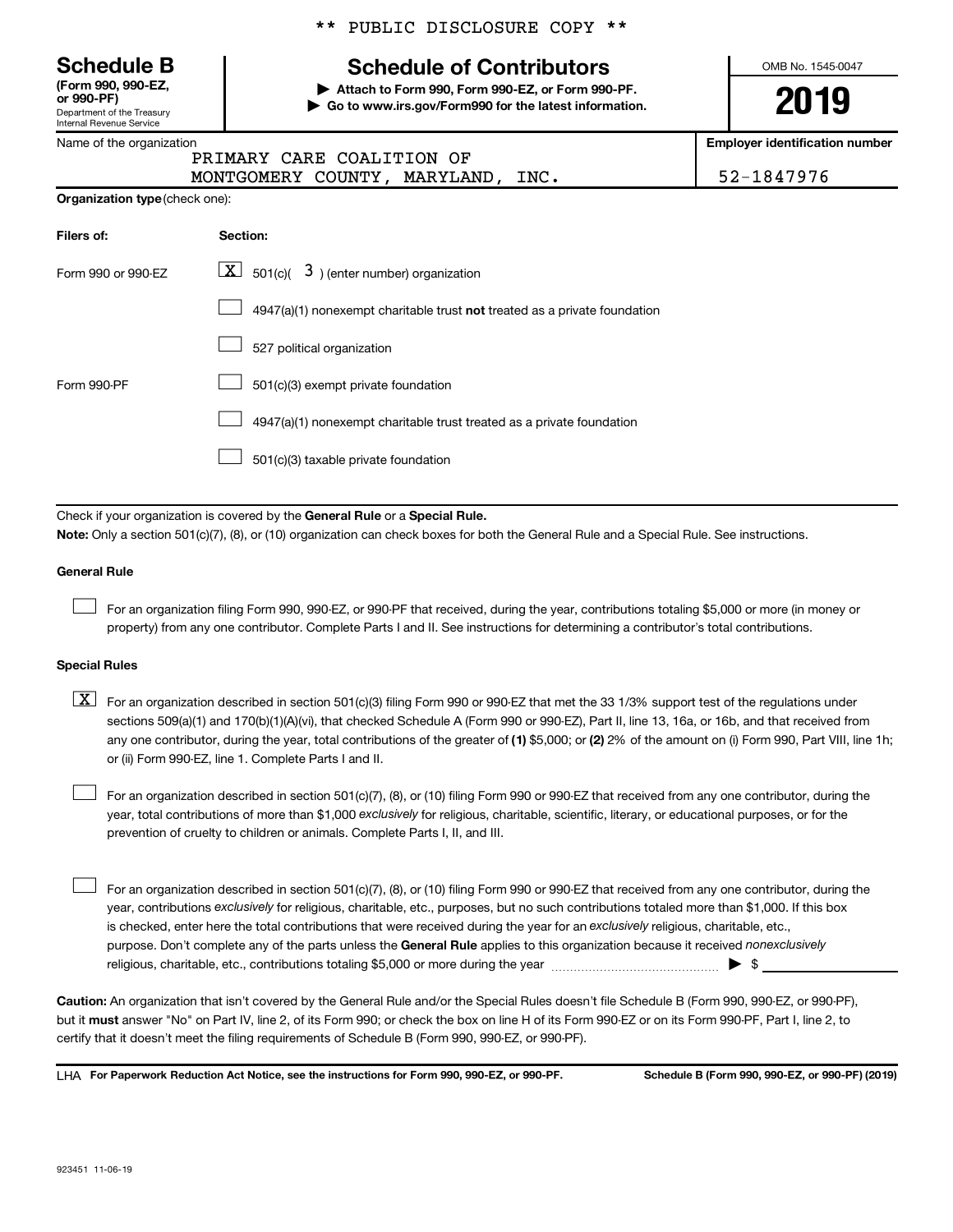|            | MONTGOMERY COUNTY, MARYLAND, INC.                                                              |                                   | 52-1847976                                                                                              |
|------------|------------------------------------------------------------------------------------------------|-----------------------------------|---------------------------------------------------------------------------------------------------------|
| Part I     | Contributors (see instructions). Use duplicate copies of Part I if additional space is needed. |                                   |                                                                                                         |
| (a)<br>No. | (b)<br>Name, address, and ZIP + 4                                                              | (c)<br><b>Total contributions</b> | (d)<br>Type of contribution                                                                             |
| 1          |                                                                                                | 14,539,837.<br>\$                 | $\lfloor x \rfloor$<br>Person<br>Payroll<br>Noncash<br>(Complete Part II for<br>noncash contributions.) |
| (a)<br>No. | (b)<br>Name, address, and ZIP + 4                                                              | (c)<br><b>Total contributions</b> | (d)<br>Type of contribution                                                                             |
|            |                                                                                                | \$                                | Person<br>Payroll<br>Noncash<br>(Complete Part II for<br>noncash contributions.)                        |
| (a)<br>No. | (b)<br>Name, address, and ZIP + 4                                                              | (c)<br><b>Total contributions</b> | (d)<br>Type of contribution                                                                             |
|            |                                                                                                | \$                                | Person<br>Payroll<br>Noncash<br>(Complete Part II for<br>noncash contributions.)                        |
| (a)<br>No. | (b)<br>Name, address, and ZIP + 4                                                              | (c)<br><b>Total contributions</b> | (d)<br>Type of contribution                                                                             |
|            |                                                                                                | \$                                | Person<br>Payroll<br>Noncash<br>(Complete Part II for<br>noncash contributions.)                        |
| (a)<br>No. | (b)<br>Name, address, and ZIP + 4                                                              | (c)<br><b>Total contributions</b> | (d)<br>Type of contribution                                                                             |
|            |                                                                                                | \$                                | Person<br>Payroll<br>Noncash<br>(Complete Part II for<br>noncash contributions.)                        |
| (a)<br>No. | (b)<br>Name, address, and ZIP + 4                                                              | (c)<br><b>Total contributions</b> | (d)<br>Type of contribution                                                                             |
|            |                                                                                                | \$                                | Person<br>Payroll<br>Noncash<br>(Complete Part II for<br>noncash contributions.)                        |

14160112 745960 27205 2019.05020 PRIMARY CARE COALITION OF M 27205\_\_1

**Employer identification number**

Schedule B (Form 990, 990-EZ, or 990-PF) (2019)

Name of organization

PRIMARY CARE COALITION OF

**2**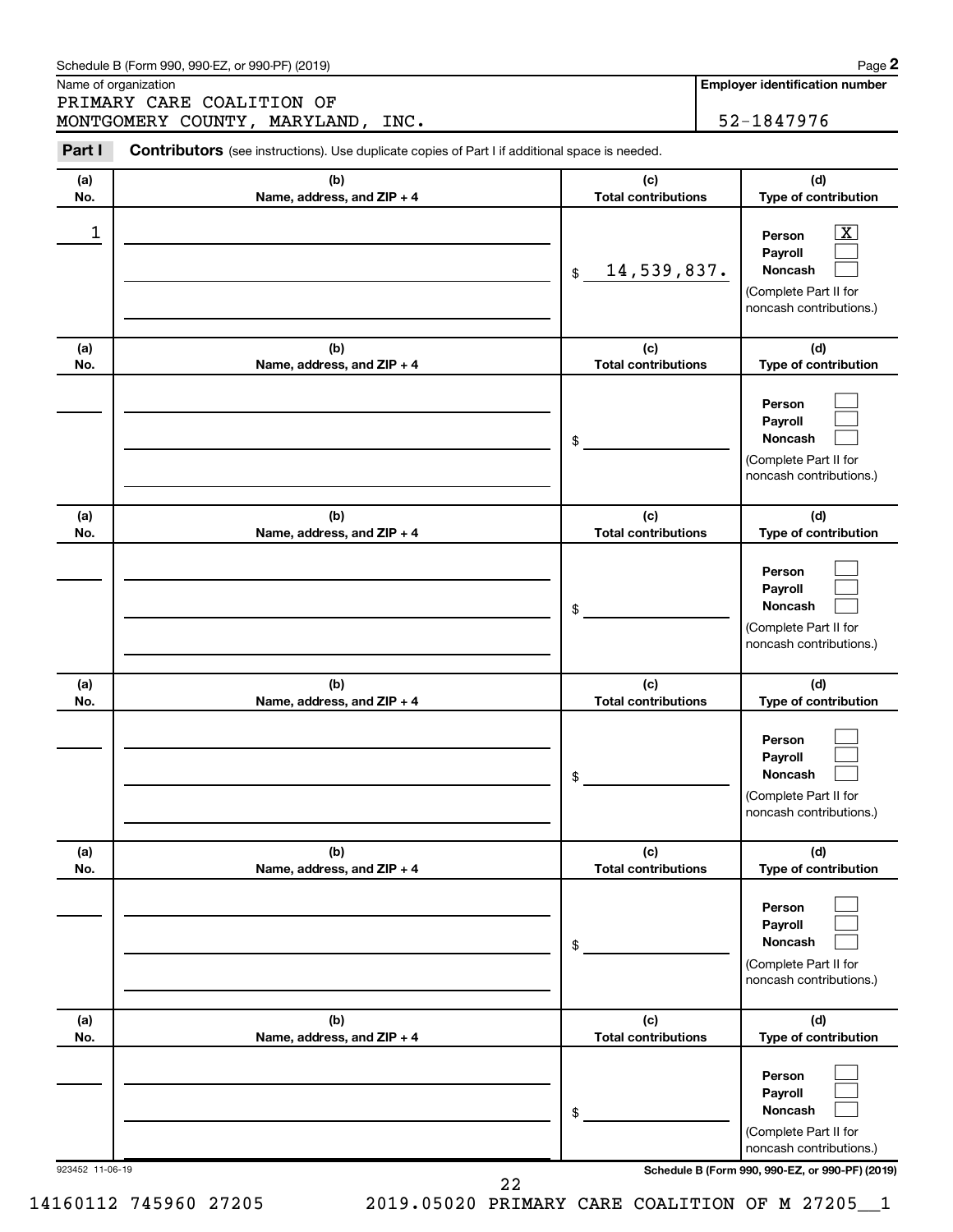|                              | MONTGOMERY COUNTY, MARYLAND, INC.                                                                   |                                                 | 52-1847976           |
|------------------------------|-----------------------------------------------------------------------------------------------------|-------------------------------------------------|----------------------|
| Part II                      | Noncash Property (see instructions). Use duplicate copies of Part II if additional space is needed. |                                                 |                      |
| (a)<br>No.<br>from           | (b)<br>Description of noncash property given                                                        | (c)<br>FMV (or estimate)<br>(See instructions.) | (d)<br>Date received |
| Part I                       |                                                                                                     |                                                 |                      |
|                              |                                                                                                     | \$                                              |                      |
| (a)<br>No.<br>from<br>Part I | (b)<br>Description of noncash property given                                                        | (c)<br>FMV (or estimate)<br>(See instructions.) | (d)<br>Date received |
|                              |                                                                                                     |                                                 |                      |
| (a)                          |                                                                                                     | \$                                              |                      |
| No.<br>from<br>Part I        | (b)<br>Description of noncash property given                                                        | (c)<br>FMV (or estimate)<br>(See instructions.) | (d)<br>Date received |
|                              |                                                                                                     | \$                                              |                      |
| (a)<br>No.<br>from<br>Part I | (b)<br>Description of noncash property given                                                        | (c)<br>FMV (or estimate)<br>(See instructions.) | (d)<br>Date received |
|                              |                                                                                                     | \$                                              |                      |
| (a)<br>No.<br>from<br>Part I | (b)<br>Description of noncash property given                                                        | (c)<br>FMV (or estimate)<br>(See instructions.) | (d)<br>Date received |
|                              |                                                                                                     | \$                                              |                      |
| (a)<br>No.<br>from<br>Part I | (b)<br>Description of noncash property given                                                        | (c)<br>FMV (or estimate)<br>(See instructions.) | (d)<br>Date received |
|                              |                                                                                                     |                                                 |                      |
|                              |                                                                                                     | \$                                              |                      |

**<sup>3</sup>**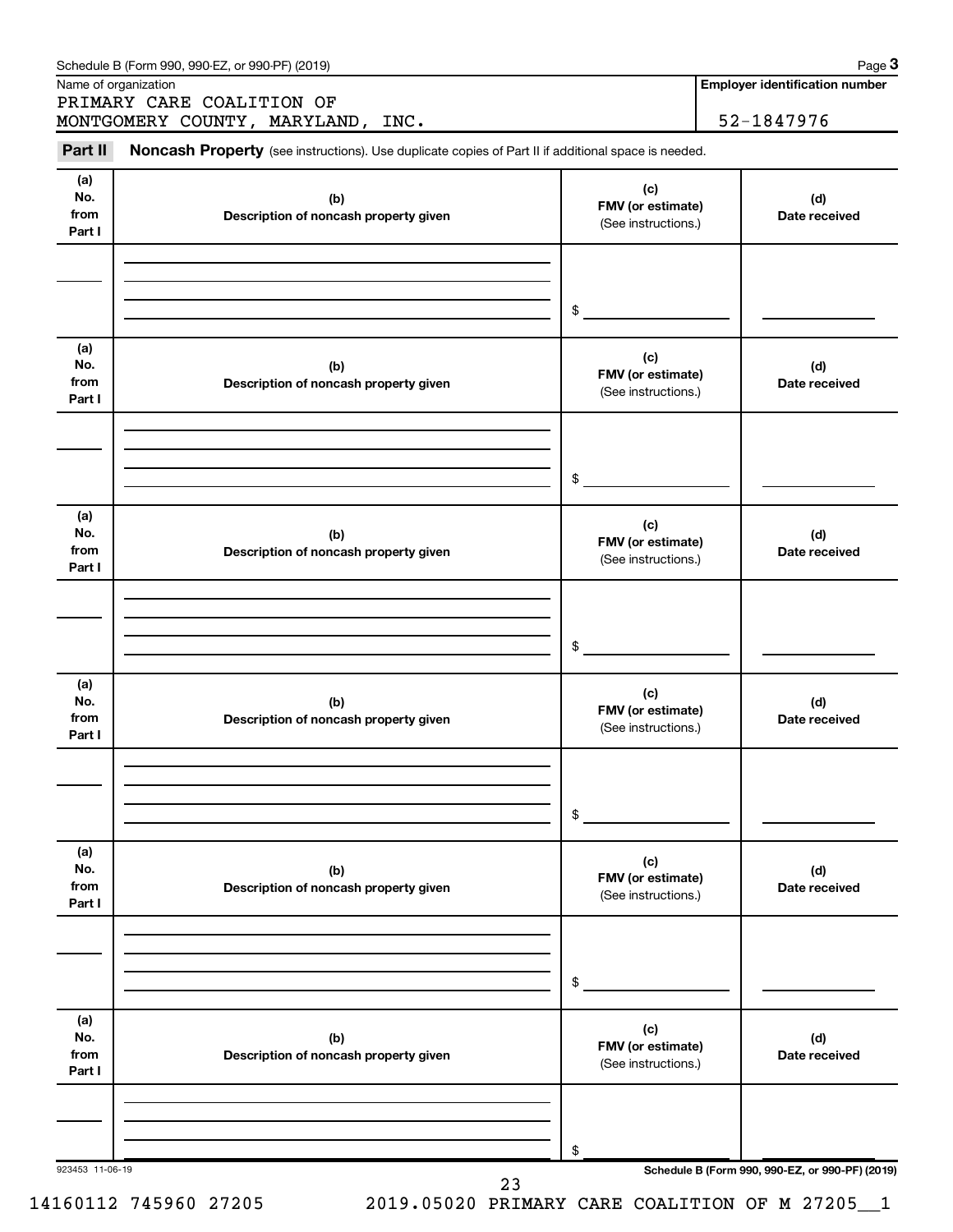| Name of organization      | PRIMARY CARE COALITION OF                                                                                                                                                                                                                                                                                                                                                                                                                                                                                   |                      | <b>Employer identification number</b>           |
|---------------------------|-------------------------------------------------------------------------------------------------------------------------------------------------------------------------------------------------------------------------------------------------------------------------------------------------------------------------------------------------------------------------------------------------------------------------------------------------------------------------------------------------------------|----------------------|-------------------------------------------------|
|                           | MONTGOMERY COUNTY, MARYLAND, INC.                                                                                                                                                                                                                                                                                                                                                                                                                                                                           |                      | 52-1847976                                      |
| Part III                  | Exclusively religious, charitable, etc., contributions to organizations described in section 501(c)(7), (8), or (10) that total more than \$1,000 for the year<br>from any one contributor. Complete columns (a) through (e) and the following line entry. For organizations<br>completing Part III, enter the total of exclusively religious, charitable, etc., contributions of \$1,000 or less for the year. (Enter this info. once.)<br>Use duplicate copies of Part III if additional space is needed. |                      |                                                 |
| (a) No.<br>from           | (b) Purpose of gift                                                                                                                                                                                                                                                                                                                                                                                                                                                                                         | (c) Use of gift      | (d) Description of how gift is held             |
| Part I                    |                                                                                                                                                                                                                                                                                                                                                                                                                                                                                                             |                      |                                                 |
|                           |                                                                                                                                                                                                                                                                                                                                                                                                                                                                                                             | (e) Transfer of gift |                                                 |
|                           | Transferee's name, address, and ZIP + 4                                                                                                                                                                                                                                                                                                                                                                                                                                                                     |                      | Relationship of transferor to transferee        |
| (a) No.                   |                                                                                                                                                                                                                                                                                                                                                                                                                                                                                                             |                      |                                                 |
| from<br>Part I            | (b) Purpose of gift                                                                                                                                                                                                                                                                                                                                                                                                                                                                                         | (c) Use of gift      | (d) Description of how gift is held             |
|                           |                                                                                                                                                                                                                                                                                                                                                                                                                                                                                                             | (e) Transfer of gift |                                                 |
|                           | Transferee's name, address, and ZIP + 4                                                                                                                                                                                                                                                                                                                                                                                                                                                                     |                      | Relationship of transferor to transferee        |
|                           |                                                                                                                                                                                                                                                                                                                                                                                                                                                                                                             |                      |                                                 |
| (a) No.<br>from<br>Part I | (b) Purpose of gift                                                                                                                                                                                                                                                                                                                                                                                                                                                                                         | (c) Use of gift      | (d) Description of how gift is held             |
|                           |                                                                                                                                                                                                                                                                                                                                                                                                                                                                                                             |                      |                                                 |
|                           |                                                                                                                                                                                                                                                                                                                                                                                                                                                                                                             | (e) Transfer of gift |                                                 |
|                           | Transferee's name, address, and ZIP + 4                                                                                                                                                                                                                                                                                                                                                                                                                                                                     |                      | Relationship of transferor to transferee        |
|                           |                                                                                                                                                                                                                                                                                                                                                                                                                                                                                                             |                      |                                                 |
| (a) No.<br>from<br>Part I | (b) Purpose of gift                                                                                                                                                                                                                                                                                                                                                                                                                                                                                         | (c) Use of gift      | (d) Description of how gift is held             |
|                           |                                                                                                                                                                                                                                                                                                                                                                                                                                                                                                             | (e) Transfer of gift |                                                 |
|                           | Transferee's name, address, and $ZIP + 4$                                                                                                                                                                                                                                                                                                                                                                                                                                                                   |                      | Relationship of transferor to transferee        |
|                           |                                                                                                                                                                                                                                                                                                                                                                                                                                                                                                             |                      |                                                 |
| 923454 11-06-19           |                                                                                                                                                                                                                                                                                                                                                                                                                                                                                                             |                      | Schedule B (Form 990, 990-EZ, or 990-PF) (2019) |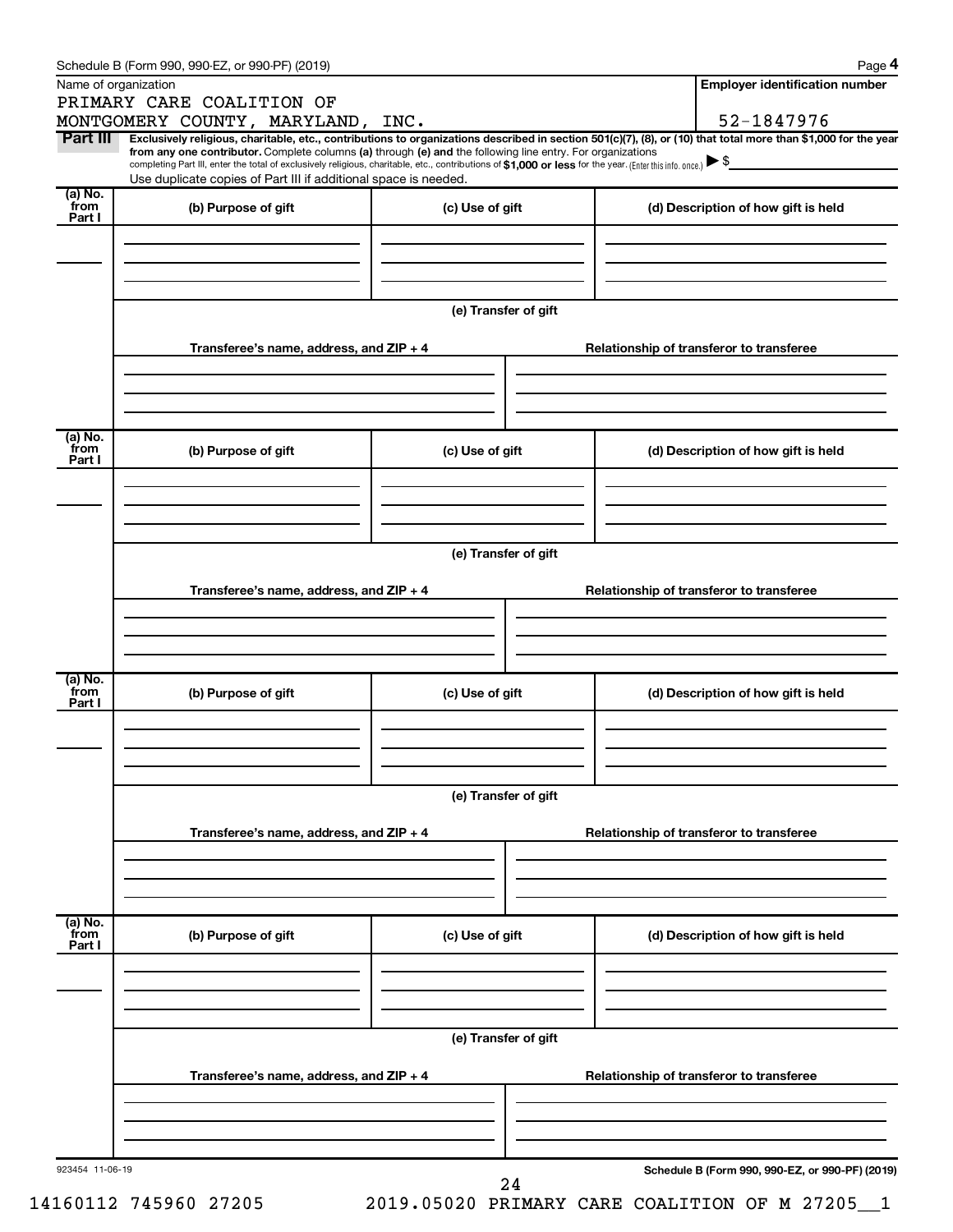| <b>Political Campaign and Lobbying Activities</b><br><b>SCHEDULE C</b> |                                                                                                                                                                                                                   |                                                                                                                                                                                                                                |           |                            | OMB No. 1545-0047        |                                                     |  |
|------------------------------------------------------------------------|-------------------------------------------------------------------------------------------------------------------------------------------------------------------------------------------------------------------|--------------------------------------------------------------------------------------------------------------------------------------------------------------------------------------------------------------------------------|-----------|----------------------------|--------------------------|-----------------------------------------------------|--|
| (Form 990 or 990-EZ)                                                   | For Organizations Exempt From Income Tax Under section 501(c) and section 527                                                                                                                                     |                                                                                                                                                                                                                                |           |                            |                          |                                                     |  |
|                                                                        |                                                                                                                                                                                                                   | Complete if the organization is described below. > Attach to Form 990 or Form 990-EZ.                                                                                                                                          |           |                            |                          | ITY                                                 |  |
| Department of the Treasury<br>Internal Revenue Service                 |                                                                                                                                                                                                                   |                                                                                                                                                                                                                                |           |                            |                          | <b>Open to Public</b><br><b>Inspection</b>          |  |
|                                                                        | Go to www.irs.gov/Form990 for instructions and the latest information.<br>If the organization answered "Yes," on Form 990, Part IV, line 3, or Form 990-EZ, Part V, line 46 (Political Campaign Activities), then |                                                                                                                                                                                                                                |           |                            |                          |                                                     |  |
|                                                                        |                                                                                                                                                                                                                   | • Section 501(c)(3) organizations: Complete Parts I-A and B. Do not complete Part I-C.                                                                                                                                         |           |                            |                          |                                                     |  |
|                                                                        |                                                                                                                                                                                                                   | • Section 501(c) (other than section 501(c)(3)) organizations: Complete Parts I-A and C below. Do not complete Part I-B.                                                                                                       |           |                            |                          |                                                     |  |
| • Section 527 organizations: Complete Part I-A only.                   |                                                                                                                                                                                                                   |                                                                                                                                                                                                                                |           |                            |                          |                                                     |  |
|                                                                        |                                                                                                                                                                                                                   | If the organization answered "Yes," on Form 990, Part IV, line 4, or Form 990-EZ, Part VI, line 47 (Lobbying Activities), then                                                                                                 |           |                            |                          |                                                     |  |
|                                                                        |                                                                                                                                                                                                                   | ● Section 501(c)(3) organizations that have filed Form 5768 (election under section 501(h)): Complete Part II-A. Do not complete Part II-B.                                                                                    |           |                            |                          |                                                     |  |
|                                                                        |                                                                                                                                                                                                                   | • Section 501(c)(3) organizations that have NOT filed Form 5768 (election under section 501(h)): Complete Part II-B. Do not complete Part II-A.                                                                                |           |                            |                          |                                                     |  |
|                                                                        |                                                                                                                                                                                                                   | If the organization answered "Yes," on Form 990, Part IV, line 5 (Proxy Tax) (see separate instructions) or Form 990-EZ, Part V, line 35c (Proxy                                                                               |           |                            |                          |                                                     |  |
| Tax) (see separate instructions), then                                 |                                                                                                                                                                                                                   |                                                                                                                                                                                                                                |           |                            |                          |                                                     |  |
|                                                                        |                                                                                                                                                                                                                   | • Section 501(c)(4), (5), or (6) organizations: Complete Part III.                                                                                                                                                             |           |                            |                          |                                                     |  |
| Name of organization                                                   |                                                                                                                                                                                                                   | PRIMARY CARE COALITION OF                                                                                                                                                                                                      |           |                            |                          | <b>Employer identification number</b>               |  |
| Part I-A                                                               |                                                                                                                                                                                                                   | MONTGOMERY COUNTY, MARYLAND, INC.<br>Complete if the organization is exempt under section 501(c) or is a section 527 organization.                                                                                             |           |                            |                          | 52-1847976                                          |  |
|                                                                        |                                                                                                                                                                                                                   |                                                                                                                                                                                                                                |           |                            |                          |                                                     |  |
|                                                                        |                                                                                                                                                                                                                   | 1 Provide a description of the organization's direct and indirect political campaign activities in Part IV.                                                                                                                    |           |                            |                          |                                                     |  |
| Political campaign activity expenditures<br>2                          |                                                                                                                                                                                                                   |                                                                                                                                                                                                                                |           |                            | $\triangleright$ \$      |                                                     |  |
| З                                                                      |                                                                                                                                                                                                                   | Volunteer hours for political campaign activities [11] matter content to the content of the content of the content of the content of the content of the content of the content of the content of the content of the content of |           |                            |                          |                                                     |  |
|                                                                        |                                                                                                                                                                                                                   |                                                                                                                                                                                                                                |           |                            |                          |                                                     |  |
| Part I-B                                                               |                                                                                                                                                                                                                   | Complete if the organization is exempt under section 501(c)(3).                                                                                                                                                                |           |                            |                          |                                                     |  |
|                                                                        |                                                                                                                                                                                                                   |                                                                                                                                                                                                                                |           |                            | $\triangleright$ \$      |                                                     |  |
| 2                                                                      |                                                                                                                                                                                                                   |                                                                                                                                                                                                                                |           |                            |                          |                                                     |  |
|                                                                        |                                                                                                                                                                                                                   |                                                                                                                                                                                                                                |           |                            |                          | Yes<br>No                                           |  |
|                                                                        |                                                                                                                                                                                                                   |                                                                                                                                                                                                                                |           |                            |                          | Yes<br>No                                           |  |
| <b>b</b> If "Yes," describe in Part IV.                                |                                                                                                                                                                                                                   |                                                                                                                                                                                                                                |           |                            |                          |                                                     |  |
|                                                                        |                                                                                                                                                                                                                   | Part I-C   Complete if the organization is exempt under section 501(c), except section 501(c)(3).                                                                                                                              |           |                            |                          |                                                     |  |
|                                                                        |                                                                                                                                                                                                                   | 1 Enter the amount directly expended by the filing organization for section 527 exempt function activities                                                                                                                     |           |                            | $\blacktriangleright$ \$ |                                                     |  |
|                                                                        |                                                                                                                                                                                                                   | 2 Enter the amount of the filing organization's funds contributed to other organizations for section 527                                                                                                                       |           |                            |                          |                                                     |  |
| exempt function activities                                             |                                                                                                                                                                                                                   | 3 Total exempt function expenditures. Add lines 1 and 2. Enter here and on Form 1120-POL,                                                                                                                                      |           |                            | ▶ \$                     |                                                     |  |
|                                                                        |                                                                                                                                                                                                                   |                                                                                                                                                                                                                                |           |                            | $\triangleright$ \$      |                                                     |  |
|                                                                        |                                                                                                                                                                                                                   | Did the filing organization file Form 1120-POL for this year?                                                                                                                                                                  |           |                            |                          | <b>No</b><br>Yes                                    |  |
|                                                                        |                                                                                                                                                                                                                   | 5 Enter the names, addresses and employer identification number (EIN) of all section 527 political organizations to which the filing organization                                                                              |           |                            |                          |                                                     |  |
|                                                                        |                                                                                                                                                                                                                   | made payments. For each organization listed, enter the amount paid from the filing organization's funds. Also enter the amount of political                                                                                    |           |                            |                          |                                                     |  |
|                                                                        |                                                                                                                                                                                                                   | contributions received that were promptly and directly delivered to a separate political organization, such as a separate segregated fund or a                                                                                 |           |                            |                          |                                                     |  |
|                                                                        |                                                                                                                                                                                                                   | political action committee (PAC). If additional space is needed, provide information in Part IV.                                                                                                                               |           |                            |                          |                                                     |  |
| (a) Name                                                               |                                                                                                                                                                                                                   | (b) Address                                                                                                                                                                                                                    | $(c)$ EIN | (d) Amount paid from       |                          | (e) Amount of political                             |  |
|                                                                        |                                                                                                                                                                                                                   |                                                                                                                                                                                                                                |           | filing organization's      |                          | contributions received and<br>promptly and directly |  |
|                                                                        |                                                                                                                                                                                                                   |                                                                                                                                                                                                                                |           | funds. If none, enter -0-. |                          | delivered to a separate                             |  |
|                                                                        |                                                                                                                                                                                                                   |                                                                                                                                                                                                                                |           |                            |                          | political organization.                             |  |
|                                                                        |                                                                                                                                                                                                                   |                                                                                                                                                                                                                                |           |                            |                          | If none, enter -0-.                                 |  |
|                                                                        |                                                                                                                                                                                                                   |                                                                                                                                                                                                                                |           |                            |                          |                                                     |  |
|                                                                        |                                                                                                                                                                                                                   |                                                                                                                                                                                                                                |           |                            |                          |                                                     |  |
|                                                                        |                                                                                                                                                                                                                   |                                                                                                                                                                                                                                |           |                            |                          |                                                     |  |
|                                                                        |                                                                                                                                                                                                                   |                                                                                                                                                                                                                                |           |                            |                          |                                                     |  |
|                                                                        |                                                                                                                                                                                                                   |                                                                                                                                                                                                                                |           |                            |                          |                                                     |  |
|                                                                        |                                                                                                                                                                                                                   |                                                                                                                                                                                                                                |           |                            |                          |                                                     |  |
|                                                                        |                                                                                                                                                                                                                   |                                                                                                                                                                                                                                |           |                            |                          |                                                     |  |
|                                                                        |                                                                                                                                                                                                                   |                                                                                                                                                                                                                                |           |                            |                          |                                                     |  |
|                                                                        |                                                                                                                                                                                                                   |                                                                                                                                                                                                                                |           |                            |                          |                                                     |  |
|                                                                        |                                                                                                                                                                                                                   |                                                                                                                                                                                                                                |           |                            |                          |                                                     |  |
|                                                                        |                                                                                                                                                                                                                   |                                                                                                                                                                                                                                |           |                            |                          |                                                     |  |
| LHA                                                                    |                                                                                                                                                                                                                   | For Paperwork Reduction Act Notice, see the Instructions for Form 990 or 990-EZ.                                                                                                                                               |           |                            |                          | Schedule C (Form 990 or 990-EZ) 2019                |  |

932041 11-26-19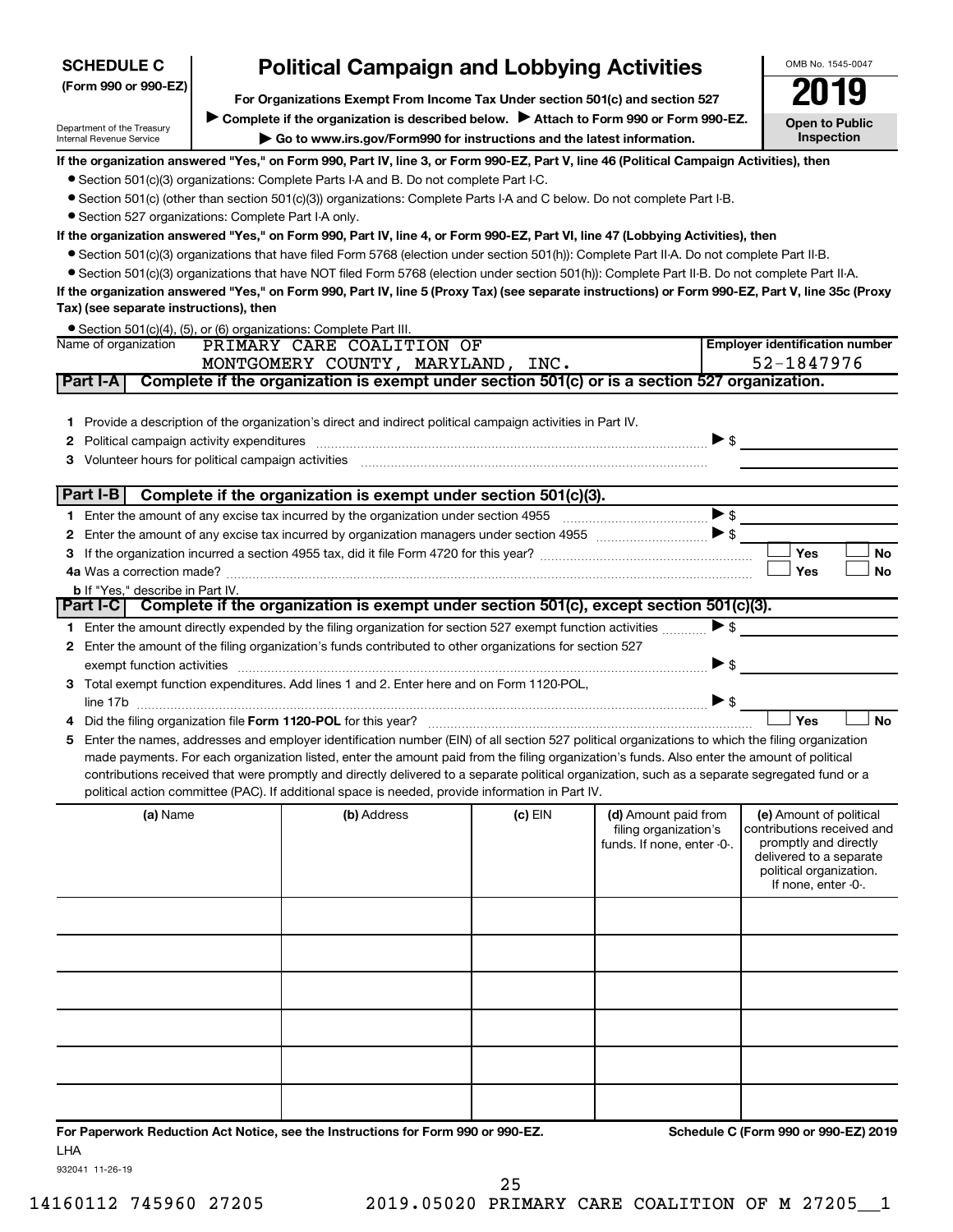| Schedule C (Form 990 or 990-EZ) 2019 MONTGOMERY COUNTY, MARYLAND, INC.                                          | PRIMARY CARE COALITION OF                                                                           |                                                         |                                                                                                                                   |                                        | 52-1847976 Page 2              |
|-----------------------------------------------------------------------------------------------------------------|-----------------------------------------------------------------------------------------------------|---------------------------------------------------------|-----------------------------------------------------------------------------------------------------------------------------------|----------------------------------------|--------------------------------|
| Complete if the organization is exempt under section 501(c)(3) and filed Form 5768 (election under<br>Part II-A |                                                                                                     |                                                         |                                                                                                                                   |                                        |                                |
| section 501(h)).                                                                                                |                                                                                                     |                                                         |                                                                                                                                   |                                        |                                |
| A Check $\blacktriangleright$                                                                                   |                                                                                                     |                                                         | if the filing organization belongs to an affiliated group (and list in Part IV each affiliated group member's name, address, EIN, |                                        |                                |
|                                                                                                                 | expenses, and share of excess lobbying expenditures).                                               |                                                         |                                                                                                                                   |                                        |                                |
| <b>B</b> Check ▶                                                                                                | if the filing organization checked box A and "limited control" provisions apply.                    |                                                         |                                                                                                                                   |                                        |                                |
|                                                                                                                 | <b>Limits on Lobbying Expenditures</b><br>(The term "expenditures" means amounts paid or incurred.) |                                                         |                                                                                                                                   | (a) Filing<br>organization's<br>totals | (b) Affiliated group<br>totals |
| 1a Total lobbying expenditures to influence public opinion (grassroots lobbying) [                              |                                                                                                     |                                                         |                                                                                                                                   |                                        |                                |
| <b>b</b> Total lobbying expenditures to influence a legislative body (direct lobbying) <i>manumumumum</i>       |                                                                                                     |                                                         |                                                                                                                                   |                                        |                                |
| с                                                                                                               |                                                                                                     |                                                         |                                                                                                                                   |                                        |                                |
| <b>d</b> Other exempt purpose expenditures                                                                      |                                                                                                     |                                                         |                                                                                                                                   |                                        |                                |
|                                                                                                                 |                                                                                                     |                                                         |                                                                                                                                   |                                        |                                |
| f Lobbying nontaxable amount. Enter the amount from the following table in both columns.                        |                                                                                                     |                                                         |                                                                                                                                   |                                        |                                |
| If the amount on line 1e, column $(a)$ or $(b)$ is:                                                             |                                                                                                     | The lobbying nontaxable amount is:                      |                                                                                                                                   |                                        |                                |
| Not over \$500,000<br>Over \$500,000 but not over \$1,000,000                                                   |                                                                                                     | 20% of the amount on line 1e.                           |                                                                                                                                   |                                        |                                |
| Over \$1,000,000 but not over \$1,500,000                                                                       |                                                                                                     | \$100,000 plus 15% of the excess over \$500,000.        | \$175,000 plus 10% of the excess over \$1,000,000                                                                                 |                                        |                                |
| Over \$1,500,000 but not over \$17,000,000                                                                      |                                                                                                     | \$225,000 plus 5% of the excess over \$1,500,000.       |                                                                                                                                   |                                        |                                |
| Over \$17,000,000                                                                                               | \$1,000,000.                                                                                        |                                                         |                                                                                                                                   |                                        |                                |
|                                                                                                                 |                                                                                                     |                                                         |                                                                                                                                   |                                        |                                |
| g Grassroots nontaxable amount (enter 25% of line 1f)                                                           |                                                                                                     |                                                         |                                                                                                                                   |                                        |                                |
| h Subtract line 1g from line 1a. If zero or less, enter -0-                                                     |                                                                                                     |                                                         |                                                                                                                                   |                                        |                                |
|                                                                                                                 |                                                                                                     |                                                         |                                                                                                                                   |                                        |                                |
| If there is an amount other than zero on either line 1h or line 1i, did the organization file Form 4720         |                                                                                                     |                                                         |                                                                                                                                   |                                        |                                |
| reporting section 4911 tax for this year?                                                                       |                                                                                                     |                                                         |                                                                                                                                   |                                        | Yes<br>No                      |
|                                                                                                                 |                                                                                                     | 4-Year Averaging Period Under Section 501(h)            |                                                                                                                                   |                                        |                                |
| (Some organizations that made a section 501(h) election do not have to complete all of the five columns below.  |                                                                                                     | See the separate instructions for lines 2a through 2f.) |                                                                                                                                   |                                        |                                |
|                                                                                                                 |                                                                                                     |                                                         | Lobbying Expenditures During 4-Year Averaging Period                                                                              |                                        |                                |
| Calendar year<br>(or fiscal year beginning in)                                                                  | (a) 2016                                                                                            | (b) $2017$                                              | $(c)$ 2018                                                                                                                        | $(d)$ 2019                             | (e) Total                      |
| <b>2a</b> Lobbying nontaxable amount                                                                            |                                                                                                     |                                                         |                                                                                                                                   |                                        |                                |
| <b>b</b> Lobbying ceiling amount                                                                                |                                                                                                     |                                                         |                                                                                                                                   |                                        |                                |
| $(150\% \text{ of line } 2a, \text{column}(e))$                                                                 |                                                                                                     |                                                         |                                                                                                                                   |                                        |                                |
|                                                                                                                 |                                                                                                     |                                                         |                                                                                                                                   |                                        |                                |
| c Total lobbying expenditures                                                                                   |                                                                                                     |                                                         |                                                                                                                                   |                                        |                                |
| d Grassroots nontaxable amount                                                                                  |                                                                                                     |                                                         |                                                                                                                                   |                                        |                                |
| e Grassroots ceiling amount                                                                                     |                                                                                                     |                                                         |                                                                                                                                   |                                        |                                |
| (150% of line 2d, column (e))                                                                                   |                                                                                                     |                                                         |                                                                                                                                   |                                        |                                |
| f Grassroots lobbying expenditures                                                                              |                                                                                                     |                                                         |                                                                                                                                   |                                        |                                |

**Schedule C (Form 990 or 990-EZ) 2019**

932042 11-26-19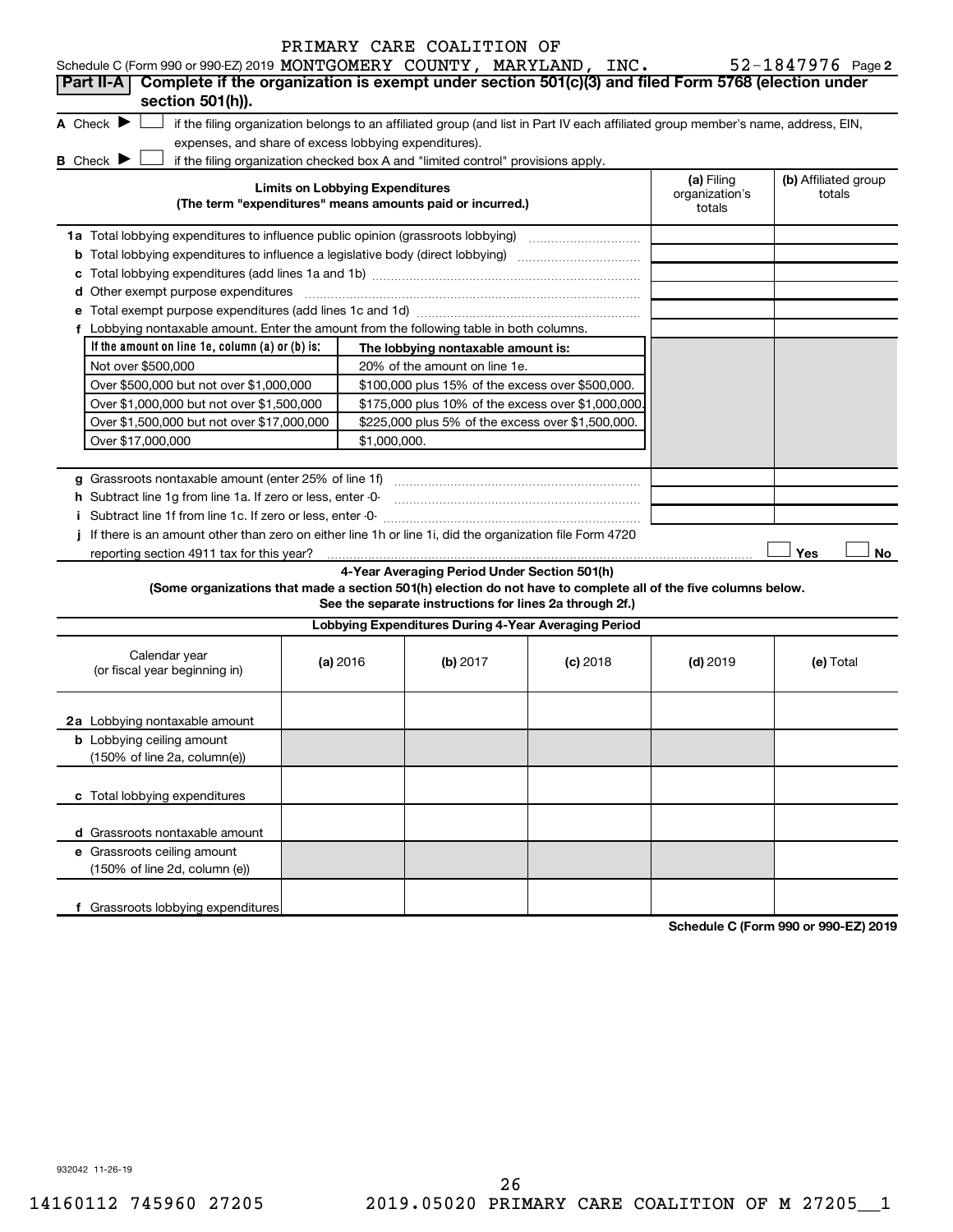#### 52-1847976 Page 3 Schedule C (Form 990 or 990-EZ) 2019 Page **Part II-B Complete if the organization is exempt under section 501(c)(3) and has NOT filed Form 5768 (election under section 501(h)).** MONTGOMERY COUNTY, MARYLAND, INC. 52-1847976

|    | For each "Yes" response on lines 1a through 1i below, provide in Part IV a detailed description                                                                                                                                      |                         | (a)                     | (b) |                                      |
|----|--------------------------------------------------------------------------------------------------------------------------------------------------------------------------------------------------------------------------------------|-------------------------|-------------------------|-----|--------------------------------------|
|    | of the lobbying activity.                                                                                                                                                                                                            | Yes                     | <b>No</b>               |     | Amount                               |
| 1. | During the year, did the filing organization attempt to influence foreign, national, state, or<br>local legislation, including any attempt to influence public opinion on a legislative matter<br>or referendum, through the use of: |                         |                         |     |                                      |
|    |                                                                                                                                                                                                                                      | х                       |                         |     |                                      |
|    | <b>b</b> Paid staff or management (include compensation in expenses reported on lines 1c through 1i)?                                                                                                                                | $\overline{\textbf{x}}$ |                         |     |                                      |
|    |                                                                                                                                                                                                                                      |                         | х                       |     |                                      |
|    |                                                                                                                                                                                                                                      |                         | х                       |     |                                      |
|    |                                                                                                                                                                                                                                      |                         | $\overline{\textbf{x}}$ |     |                                      |
|    |                                                                                                                                                                                                                                      |                         | х                       |     |                                      |
|    | g Direct contact with legislators, their staffs, government officials, or a legislative body?                                                                                                                                        | $\overline{\textbf{x}}$ |                         |     | 246.                                 |
|    | h Rallies, demonstrations, seminars, conventions, speeches, lectures, or any similar means?                                                                                                                                          |                         | $\overline{\textbf{x}}$ |     |                                      |
|    | <b>i</b> Other activities?                                                                                                                                                                                                           |                         | $\overline{\textbf{x}}$ |     |                                      |
|    |                                                                                                                                                                                                                                      |                         |                         |     | 246.                                 |
|    | 2a Did the activities in line 1 cause the organization to be not described in section 501(c)(3)?                                                                                                                                     |                         | х                       |     |                                      |
|    |                                                                                                                                                                                                                                      |                         |                         |     |                                      |
|    | c If "Yes," enter the amount of any tax incurred by organization managers under section 4912                                                                                                                                         |                         |                         |     |                                      |
|    | d If the filing organization incurred a section 4912 tax, did it file Form 4720 for this year?                                                                                                                                       |                         |                         |     |                                      |
|    | Complete if the organization is exempt under section 501(c)(4), section 501(c)(5), or section<br><b>Part III-A</b>                                                                                                                   |                         |                         |     |                                      |
|    | $501(c)(6)$ .                                                                                                                                                                                                                        |                         |                         |     |                                      |
|    |                                                                                                                                                                                                                                      |                         |                         | Yes | No                                   |
| 1. |                                                                                                                                                                                                                                      |                         | 1                       |     |                                      |
| 2  |                                                                                                                                                                                                                                      |                         | $\mathbf{2}$            |     |                                      |
| 3  | Did the organization agree to carry over lobbying and political campaign activity expenditures from the prior year?                                                                                                                  |                         | 3                       |     |                                      |
|    | Part III-B Complete if the organization is exempt under section 501(c)(4), section 501(c)(5), or section                                                                                                                             |                         |                         |     |                                      |
|    | 501(c)(6) and if either (a) BOTH Part III-A, lines 1 and 2, are answered "No" OR (b) Part III-A, line 3, is                                                                                                                          |                         |                         |     |                                      |
|    | answered "Yes."                                                                                                                                                                                                                      |                         |                         |     |                                      |
| 1  | Dues, assessments and similar amounts from members [11] matter contracts are assessments and similar amounts from members [11] matter contracts and similar amounts from members [11] matter contracts and similar amounts fro       |                         | 1                       |     |                                      |
| 2  | Section 162(e) nondeductible lobbying and political expenditures (do not include amounts of political                                                                                                                                |                         |                         |     |                                      |
|    | expenses for which the section 527(f) tax was paid).                                                                                                                                                                                 |                         |                         |     |                                      |
|    |                                                                                                                                                                                                                                      |                         | 2a                      |     |                                      |
|    | b Carryover from last year manufactured and content to content the content of the content of the content of the content of the content of the content of the content of the content of the content of the content of the conte       |                         | 2b                      |     |                                      |
|    |                                                                                                                                                                                                                                      |                         | 2c                      |     |                                      |
| 3  |                                                                                                                                                                                                                                      |                         | 3                       |     |                                      |
| 4  | If notices were sent and the amount on line 2c exceeds the amount on line 3, what portion of the excess                                                                                                                              |                         |                         |     |                                      |
|    | does the organization agree to carryover to the reasonable estimate of nondeductible lobbying and political                                                                                                                          |                         |                         |     |                                      |
|    | expenditure next year?                                                                                                                                                                                                               |                         | 4                       |     |                                      |
| 5  |                                                                                                                                                                                                                                      |                         | 5                       |     |                                      |
|    | <b>Part IV</b><br><b>Supplemental Information</b>                                                                                                                                                                                    |                         |                         |     |                                      |
|    | Provide the descriptions required for Part I-A, line 1; Part I-B, line 4; Part I-C, line 5; Part II-A (affiliated group list); Part II-A, lines 1 and 2 (see                                                                         |                         |                         |     |                                      |
|    | instructions); and Part II-B, line 1. Also, complete this part for any additional information.                                                                                                                                       |                         |                         |     |                                      |
|    | PART II-B, LINE 1, LOBBYING ACTIVITIES:                                                                                                                                                                                              |                         |                         |     |                                      |
|    |                                                                                                                                                                                                                                      |                         |                         |     |                                      |
|    | THE PCC DIRECTOR OF ORGANIZATIONAL STRATEGY IS A REGISTERED LOBBYIST                                                                                                                                                                 |                         |                         |     |                                      |
|    |                                                                                                                                                                                                                                      |                         |                         |     |                                      |
|    | WHO MEETS WITH MEMBERS OF THE MONTGOMERY COUNTY COUNCIL TO DISCUSS                                                                                                                                                                   |                         |                         |     |                                      |
|    | BUDGET AND POLICY MATTERS RELEVANT TO THE PROGRAMS ADMINISTERED BY PCC.                                                                                                                                                              |                         |                         |     |                                      |
|    |                                                                                                                                                                                                                                      |                         |                         |     |                                      |
|    | THIS STAFF PERSON ALSO COORDINATES WITH PCC'S ALL VOLUNTEER BOARD OF                                                                                                                                                                 |                         |                         |     |                                      |
|    | DIRECTORS WHO ALSO MEET WITH MEMBERS OF THE COUNTY COUNCIL.                                                                                                                                                                          |                         |                         |     |                                      |
|    | 932043 11-26-19                                                                                                                                                                                                                      |                         |                         |     | Schedule C (Form 990 or 990-EZ) 2019 |

27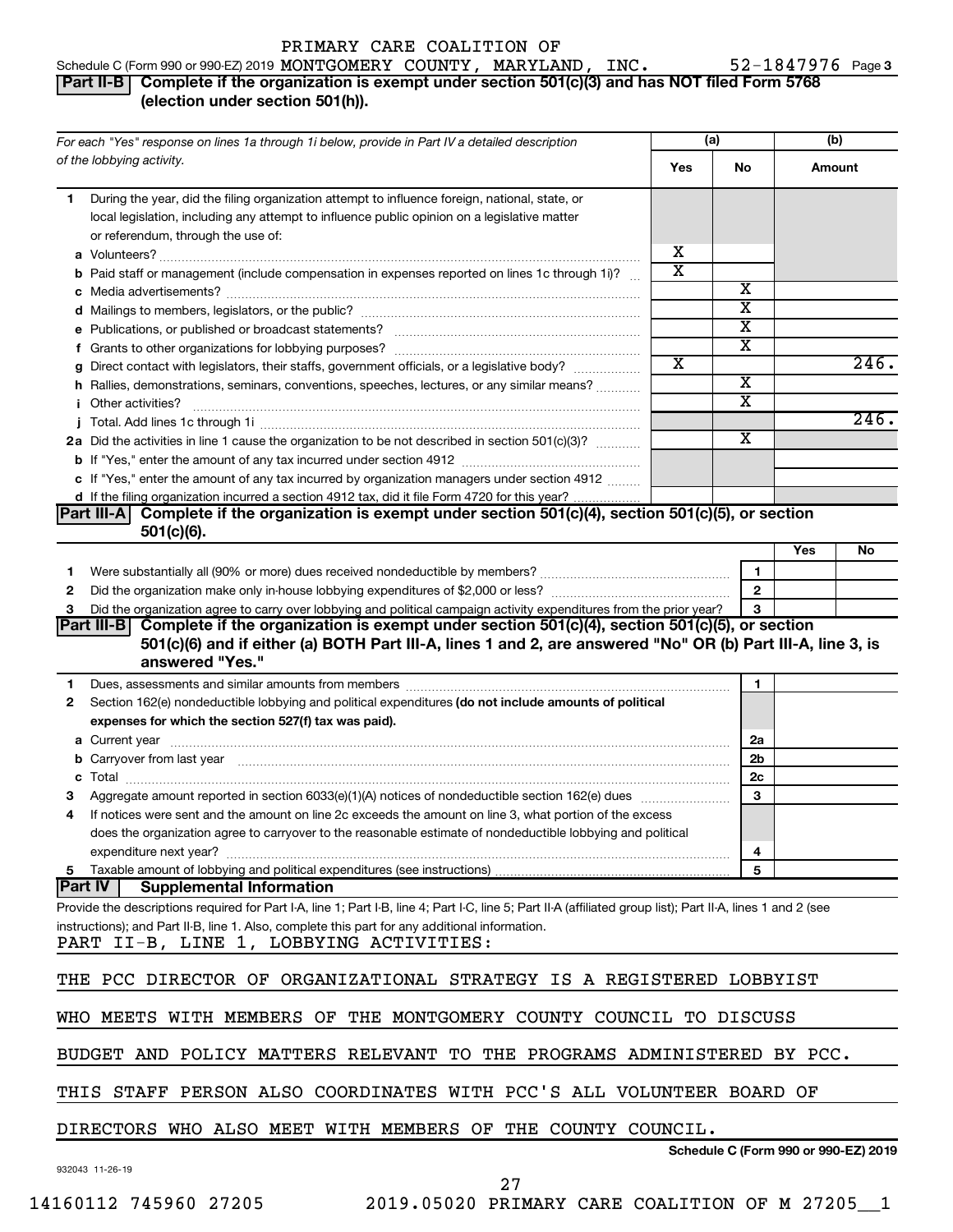|        | <b>SCHEDULE D</b>                                             |                                                                                                                                                                                            | <b>Supplemental Financial Statements</b>                                                                                             |                                                     | OMB No. 1545-0047                     |
|--------|---------------------------------------------------------------|--------------------------------------------------------------------------------------------------------------------------------------------------------------------------------------------|--------------------------------------------------------------------------------------------------------------------------------------|-----------------------------------------------------|---------------------------------------|
|        | (Form 990)                                                    |                                                                                                                                                                                            | Complete if the organization answered "Yes" on Form 990,<br>Part IV, line 6, 7, 8, 9, 10, 11a, 11b, 11c, 11d, 11e, 11f, 12a, or 12b. |                                                     | <b>Open to Public</b>                 |
|        | Department of the Treasury<br><b>Internal Revenue Service</b> |                                                                                                                                                                                            | Attach to Form 990.<br>Go to www.irs.gov/Form990 for instructions and the latest information.                                        |                                                     | Inspection                            |
|        | Name of the organization                                      | PRIMARY CARE COALITION OF                                                                                                                                                                  |                                                                                                                                      |                                                     | <b>Employer identification number</b> |
|        |                                                               | MONTGOMERY COUNTY, MARYLAND, INC.                                                                                                                                                          |                                                                                                                                      |                                                     | 52-1847976                            |
|        | Part I                                                        | Organizations Maintaining Donor Advised Funds or Other Similar Funds or Accounts. Complete if the                                                                                          |                                                                                                                                      |                                                     |                                       |
|        |                                                               | organization answered "Yes" on Form 990, Part IV, line 6.                                                                                                                                  | (a) Donor advised funds                                                                                                              |                                                     | (b) Funds and other accounts          |
|        |                                                               |                                                                                                                                                                                            |                                                                                                                                      |                                                     |                                       |
| 1<br>2 |                                                               | Aggregate value of contributions to (during year)                                                                                                                                          |                                                                                                                                      |                                                     |                                       |
| З      |                                                               |                                                                                                                                                                                            |                                                                                                                                      |                                                     |                                       |
| 4      |                                                               |                                                                                                                                                                                            | the control of the control of the control of the control of the control of                                                           |                                                     |                                       |
| 5      |                                                               | Did the organization inform all donors and donor advisors in writing that the assets held in donor advised funds                                                                           |                                                                                                                                      |                                                     |                                       |
|        |                                                               |                                                                                                                                                                                            |                                                                                                                                      |                                                     | Yes<br><b>No</b>                      |
| 6      |                                                               | Did the organization inform all grantees, donors, and donor advisors in writing that grant funds can be used only                                                                          |                                                                                                                                      |                                                     |                                       |
|        |                                                               | for charitable purposes and not for the benefit of the donor or donor advisor, or for any other purpose conferring                                                                         |                                                                                                                                      |                                                     |                                       |
|        | Part II                                                       |                                                                                                                                                                                            |                                                                                                                                      |                                                     | No<br>Yes                             |
|        |                                                               | Conservation Easements. Complete if the organization answered "Yes" on Form 990, Part IV, line 7.                                                                                          |                                                                                                                                      |                                                     |                                       |
| 1.     |                                                               | Purpose(s) of conservation easements held by the organization (check all that apply).<br>Preservation of land for public use (for example, recreation or education)                        |                                                                                                                                      | Preservation of a historically important land area  |                                       |
|        |                                                               | Protection of natural habitat                                                                                                                                                              |                                                                                                                                      | Preservation of a certified historic structure      |                                       |
|        | Preservation of open space                                    |                                                                                                                                                                                            |                                                                                                                                      |                                                     |                                       |
| 2      |                                                               | Complete lines 2a through 2d if the organization held a qualified conservation contribution in the form of a conservation easement on the last                                             |                                                                                                                                      |                                                     |                                       |
|        | day of the tax year.                                          |                                                                                                                                                                                            |                                                                                                                                      |                                                     | Held at the End of the Tax Year       |
| а      |                                                               |                                                                                                                                                                                            |                                                                                                                                      | 2a                                                  |                                       |
| b      |                                                               |                                                                                                                                                                                            |                                                                                                                                      | 2b                                                  |                                       |
| с      |                                                               |                                                                                                                                                                                            |                                                                                                                                      | 2c                                                  |                                       |
|        |                                                               | d Number of conservation easements included in (c) acquired after 7/25/06, and not on a historic structure                                                                                 |                                                                                                                                      |                                                     |                                       |
|        |                                                               | listed in the National Register [111] [12] The Management of the National Property of the National Register [1                                                                             |                                                                                                                                      | 2d                                                  |                                       |
| 3      |                                                               | Number of conservation easements modified, transferred, released, extinguished, or terminated by the organization during the tax                                                           |                                                                                                                                      |                                                     |                                       |
| 4      | $\mathsf{year}$                                               | Number of states where property subject to conservation easement is located >                                                                                                              |                                                                                                                                      |                                                     |                                       |
| 5      |                                                               | Does the organization have a written policy regarding the periodic monitoring, inspection, handling of                                                                                     |                                                                                                                                      |                                                     |                                       |
|        |                                                               | violations, and enforcement of the conservation easements it holds?                                                                                                                        |                                                                                                                                      |                                                     | Yes<br><b>No</b>                      |
| 6      |                                                               | Staff and volunteer hours devoted to monitoring, inspecting, handling of violations, and enforcing conservation easements during the year                                                  |                                                                                                                                      |                                                     |                                       |
|        |                                                               |                                                                                                                                                                                            |                                                                                                                                      |                                                     |                                       |
| 7      |                                                               | Amount of expenses incurred in monitoring, inspecting, handling of violations, and enforcing conservation easements during the year                                                        |                                                                                                                                      |                                                     |                                       |
|        | $\blacktriangleright$ \$                                      |                                                                                                                                                                                            |                                                                                                                                      |                                                     |                                       |
| 8      |                                                               | Does each conservation easement reported on line 2(d) above satisfy the requirements of section 170(h)(4)(B)(i)                                                                            |                                                                                                                                      |                                                     |                                       |
|        |                                                               |                                                                                                                                                                                            |                                                                                                                                      |                                                     | Yes<br><b>No</b>                      |
| 9      |                                                               | In Part XIII, describe how the organization reports conservation easements in its revenue and expense statement and                                                                        |                                                                                                                                      |                                                     |                                       |
|        |                                                               | balance sheet, and include, if applicable, the text of the footnote to the organization's financial statements that describes the<br>organization's accounting for conservation easements. |                                                                                                                                      |                                                     |                                       |
|        | Part III                                                      | Organizations Maintaining Collections of Art, Historical Treasures, or Other Similar Assets.                                                                                               |                                                                                                                                      |                                                     |                                       |
|        |                                                               | Complete if the organization answered "Yes" on Form 990, Part IV, line 8.                                                                                                                  |                                                                                                                                      |                                                     |                                       |
|        |                                                               | 1a If the organization elected, as permitted under FASB ASC 958, not to report in its revenue statement and balance sheet works                                                            |                                                                                                                                      |                                                     |                                       |
|        |                                                               | of art, historical treasures, or other similar assets held for public exhibition, education, or research in furtherance of public                                                          |                                                                                                                                      |                                                     |                                       |
|        |                                                               | service, provide in Part XIII the text of the footnote to its financial statements that describes these items.                                                                             |                                                                                                                                      |                                                     |                                       |
|        |                                                               | <b>b</b> If the organization elected, as permitted under FASB ASC 958, to report in its revenue statement and balance sheet works of                                                       |                                                                                                                                      |                                                     |                                       |
|        |                                                               | art, historical treasures, or other similar assets held for public exhibition, education, or research in furtherance of public service,                                                    |                                                                                                                                      |                                                     |                                       |
|        |                                                               | provide the following amounts relating to these items:                                                                                                                                     |                                                                                                                                      |                                                     |                                       |
|        |                                                               |                                                                                                                                                                                            |                                                                                                                                      |                                                     | $\frac{1}{2}$                         |
|        |                                                               |                                                                                                                                                                                            |                                                                                                                                      |                                                     | $\triangleright$ \$                   |
| 2      |                                                               | If the organization received or held works of art, historical treasures, or other similar assets for financial gain, provide                                                               |                                                                                                                                      |                                                     |                                       |
|        |                                                               | the following amounts required to be reported under FASB ASC 958 relating to these items:                                                                                                  |                                                                                                                                      |                                                     |                                       |
|        |                                                               |                                                                                                                                                                                            |                                                                                                                                      | $\blacktriangleright$ \$<br>$\blacktriangleright$ s |                                       |
|        |                                                               | LHA For Paperwork Reduction Act Notice, see the Instructions for Form 990.                                                                                                                 |                                                                                                                                      |                                                     | Schedule D (Form 990) 2019            |
|        |                                                               |                                                                                                                                                                                            |                                                                                                                                      |                                                     |                                       |
|        | 932051 10-02-19                                               |                                                                                                                                                                                            |                                                                                                                                      |                                                     |                                       |

14160112 745960 27205 2019.05020 PRIMARY CARE COALITION OF M 27205\_\_1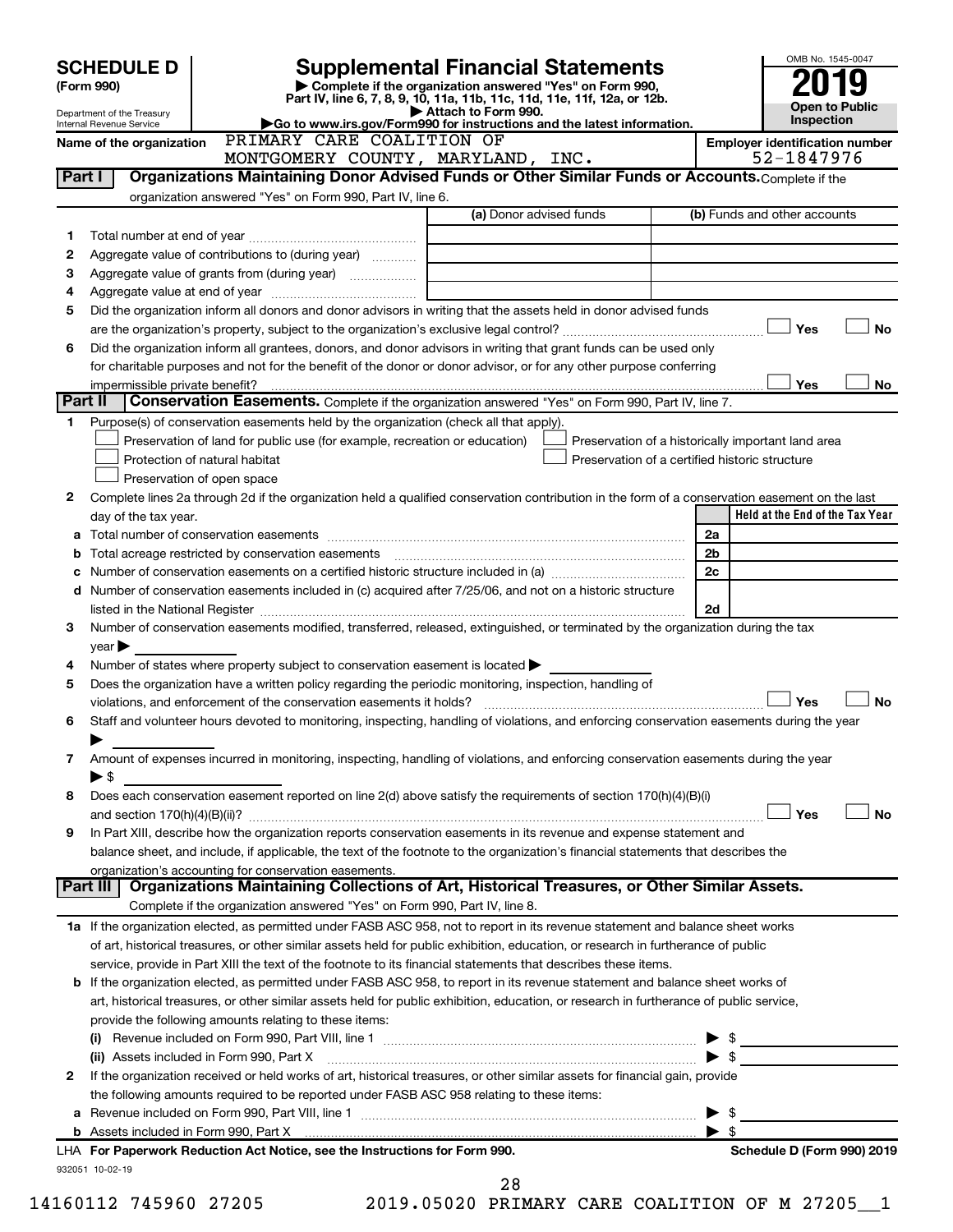|        |                                                                                                                                                                                                                               | PRIMARY CARE COALITION OF         |   |                   |                                                                                                                                                                                                                                |                 |                |                             |
|--------|-------------------------------------------------------------------------------------------------------------------------------------------------------------------------------------------------------------------------------|-----------------------------------|---|-------------------|--------------------------------------------------------------------------------------------------------------------------------------------------------------------------------------------------------------------------------|-----------------|----------------|-----------------------------|
|        | Schedule D (Form 990) 2019                                                                                                                                                                                                    | MONTGOMERY COUNTY, MARYLAND, INC. |   |                   |                                                                                                                                                                                                                                |                 |                | 52-1847976 Page 2           |
|        | Part III<br>Organizations Maintaining Collections of Art, Historical Treasures, or Other Similar Assets (continued)                                                                                                           |                                   |   |                   |                                                                                                                                                                                                                                |                 |                |                             |
| 3      | Using the organization's acquisition, accession, and other records, check any of the following that make significant use of its                                                                                               |                                   |   |                   |                                                                                                                                                                                                                                |                 |                |                             |
|        | collection items (check all that apply):                                                                                                                                                                                      |                                   |   |                   |                                                                                                                                                                                                                                |                 |                |                             |
| a      | Public exhibition                                                                                                                                                                                                             | d                                 |   |                   | Loan or exchange program                                                                                                                                                                                                       |                 |                |                             |
| b      | Scholarly research                                                                                                                                                                                                            | е                                 |   |                   | Other the contract of the contract of the contract of the contract of the contract of the contract of the contract of the contract of the contract of the contract of the contract of the contract of the contract of the cont |                 |                |                             |
| c      | Preservation for future generations                                                                                                                                                                                           |                                   |   |                   |                                                                                                                                                                                                                                |                 |                |                             |
| 4      | Provide a description of the organization's collections and explain how they further the organization's exempt purpose in Part XIII.                                                                                          |                                   |   |                   |                                                                                                                                                                                                                                |                 |                |                             |
| 5      | During the year, did the organization solicit or receive donations of art, historical treasures, or other similar assets                                                                                                      |                                   |   |                   |                                                                                                                                                                                                                                |                 |                |                             |
|        |                                                                                                                                                                                                                               |                                   |   |                   |                                                                                                                                                                                                                                |                 | Yes            | No                          |
|        | Part IV<br>Escrow and Custodial Arrangements. Complete if the organization answered "Yes" on Form 990, Part IV, line 9, or                                                                                                    |                                   |   |                   |                                                                                                                                                                                                                                |                 |                |                             |
|        | reported an amount on Form 990, Part X, line 21.                                                                                                                                                                              |                                   |   |                   |                                                                                                                                                                                                                                |                 |                |                             |
|        | 1a Is the organization an agent, trustee, custodian or other intermediary for contributions or other assets not included                                                                                                      |                                   |   |                   |                                                                                                                                                                                                                                |                 |                |                             |
|        | on Form 990, Part X? [11] matter contracts and contracts and contracts are contracted as a form 990, Part X?                                                                                                                  |                                   |   |                   |                                                                                                                                                                                                                                |                 | Yes            | <b>No</b>                   |
|        | b If "Yes," explain the arrangement in Part XIII and complete the following table:                                                                                                                                            |                                   |   |                   |                                                                                                                                                                                                                                |                 |                |                             |
|        |                                                                                                                                                                                                                               |                                   |   |                   |                                                                                                                                                                                                                                |                 | Amount         |                             |
|        |                                                                                                                                                                                                                               |                                   |   |                   |                                                                                                                                                                                                                                | 1c              |                |                             |
|        |                                                                                                                                                                                                                               |                                   |   |                   |                                                                                                                                                                                                                                | 1d              |                |                             |
|        | e Distributions during the year manufactured and an account of the year manufactured and account of the year manufactured and account of the USA of the USA of the USA of the USA of the USA of the USA of the USA of the USA |                                   |   |                   |                                                                                                                                                                                                                                | 1e              |                |                             |
|        |                                                                                                                                                                                                                               |                                   |   |                   |                                                                                                                                                                                                                                | 1f              |                |                             |
|        | 2a Did the organization include an amount on Form 990, Part X, line 21, for escrow or custodial account liability?                                                                                                            |                                   |   |                   |                                                                                                                                                                                                                                |                 | Yes            | No                          |
|        | b If "Yes," explain the arrangement in Part XIII. Check here if the explanation has been provided on Part XIII                                                                                                                |                                   |   |                   |                                                                                                                                                                                                                                |                 |                |                             |
| Part V | <b>Endowment Funds.</b> Complete if the organization answered "Yes" on Form 990, Part IV, line 10.                                                                                                                            |                                   |   |                   |                                                                                                                                                                                                                                |                 |                |                             |
|        |                                                                                                                                                                                                                               | (a) Current year                  |   | (b) Prior year    | (c) Two years back $ $ (d) Three years back $ $                                                                                                                                                                                |                 |                | (e) Four years back         |
|        | 1a Beginning of year balance                                                                                                                                                                                                  |                                   |   |                   |                                                                                                                                                                                                                                |                 |                | 18,885.                     |
| b      |                                                                                                                                                                                                                               |                                   |   |                   |                                                                                                                                                                                                                                |                 |                |                             |
|        | Net investment earnings, gains, and losses                                                                                                                                                                                    |                                   |   |                   |                                                                                                                                                                                                                                |                 |                |                             |
|        |                                                                                                                                                                                                                               |                                   |   |                   |                                                                                                                                                                                                                                |                 |                |                             |
|        | e Other expenditures for facilities                                                                                                                                                                                           |                                   |   |                   |                                                                                                                                                                                                                                |                 |                |                             |
|        | and programs                                                                                                                                                                                                                  |                                   |   |                   |                                                                                                                                                                                                                                |                 |                | 18,885.                     |
| Ť.     |                                                                                                                                                                                                                               |                                   |   |                   |                                                                                                                                                                                                                                |                 |                |                             |
| g      | End of year balance                                                                                                                                                                                                           |                                   |   |                   |                                                                                                                                                                                                                                |                 |                |                             |
| 2      | Provide the estimated percentage of the current year end balance (line 1g, column (a)) held as:                                                                                                                               |                                   |   |                   |                                                                                                                                                                                                                                |                 |                |                             |
|        | a Board designated or quasi-endowment                                                                                                                                                                                         | .00                               | % |                   |                                                                                                                                                                                                                                |                 |                |                             |
| b      | .00<br>Permanent endowment >                                                                                                                                                                                                  | %                                 |   |                   |                                                                                                                                                                                                                                |                 |                |                             |
|        | .00%                                                                                                                                                                                                                          |                                   |   |                   |                                                                                                                                                                                                                                |                 |                |                             |
|        | The percentages on lines 2a, 2b, and 2c should equal 100%.                                                                                                                                                                    |                                   |   |                   |                                                                                                                                                                                                                                |                 |                |                             |
|        | 3a Are there endowment funds not in the possession of the organization that are held and administered for the organization                                                                                                    |                                   |   |                   |                                                                                                                                                                                                                                |                 |                |                             |
|        | by:                                                                                                                                                                                                                           |                                   |   |                   |                                                                                                                                                                                                                                |                 |                | Yes<br>No                   |
|        | (i)                                                                                                                                                                                                                           |                                   |   |                   |                                                                                                                                                                                                                                |                 | 3a(i)          |                             |
|        |                                                                                                                                                                                                                               |                                   |   |                   |                                                                                                                                                                                                                                |                 | 3a(ii)         |                             |
|        |                                                                                                                                                                                                                               |                                   |   |                   |                                                                                                                                                                                                                                |                 | 3 <sub>b</sub> |                             |
| 4      | Describe in Part XIII the intended uses of the organization's endowment funds.                                                                                                                                                |                                   |   |                   |                                                                                                                                                                                                                                |                 |                |                             |
|        | <b>Part VI</b><br>Land, Buildings, and Equipment.                                                                                                                                                                             |                                   |   |                   |                                                                                                                                                                                                                                |                 |                |                             |
|        | Complete if the organization answered "Yes" on Form 990, Part IV, line 11a. See Form 990, Part X, line 10.                                                                                                                    |                                   |   |                   |                                                                                                                                                                                                                                |                 |                |                             |
|        | Description of property                                                                                                                                                                                                       | (a) Cost or other                 |   | (b) Cost or other |                                                                                                                                                                                                                                | (c) Accumulated | (d) Book value |                             |
|        |                                                                                                                                                                                                                               | basis (investment)                |   | basis (other)     |                                                                                                                                                                                                                                | depreciation    |                |                             |
|        |                                                                                                                                                                                                                               |                                   |   |                   |                                                                                                                                                                                                                                |                 |                |                             |
|        |                                                                                                                                                                                                                               |                                   |   |                   |                                                                                                                                                                                                                                |                 |                |                             |
|        |                                                                                                                                                                                                                               |                                   |   |                   | 7,500.                                                                                                                                                                                                                         | 7,500.          |                | $0$ .                       |
|        |                                                                                                                                                                                                                               |                                   |   |                   | 25,736.                                                                                                                                                                                                                        | 25,736.         |                | $\overline{\mathfrak{o}}$ . |
|        |                                                                                                                                                                                                                               |                                   |   |                   | 29,092.                                                                                                                                                                                                                        | 27,700.         |                | 1,392.                      |
|        | Total. Add lines 1a through 1e. (Column (d) must equal Form 990, Part X, column (B), line 10c.)                                                                                                                               |                                   |   |                   |                                                                                                                                                                                                                                |                 |                | 1,392.                      |
|        |                                                                                                                                                                                                                               |                                   |   |                   |                                                                                                                                                                                                                                |                 |                | Schedule D (Form 990) 2019  |

932052 10-02-19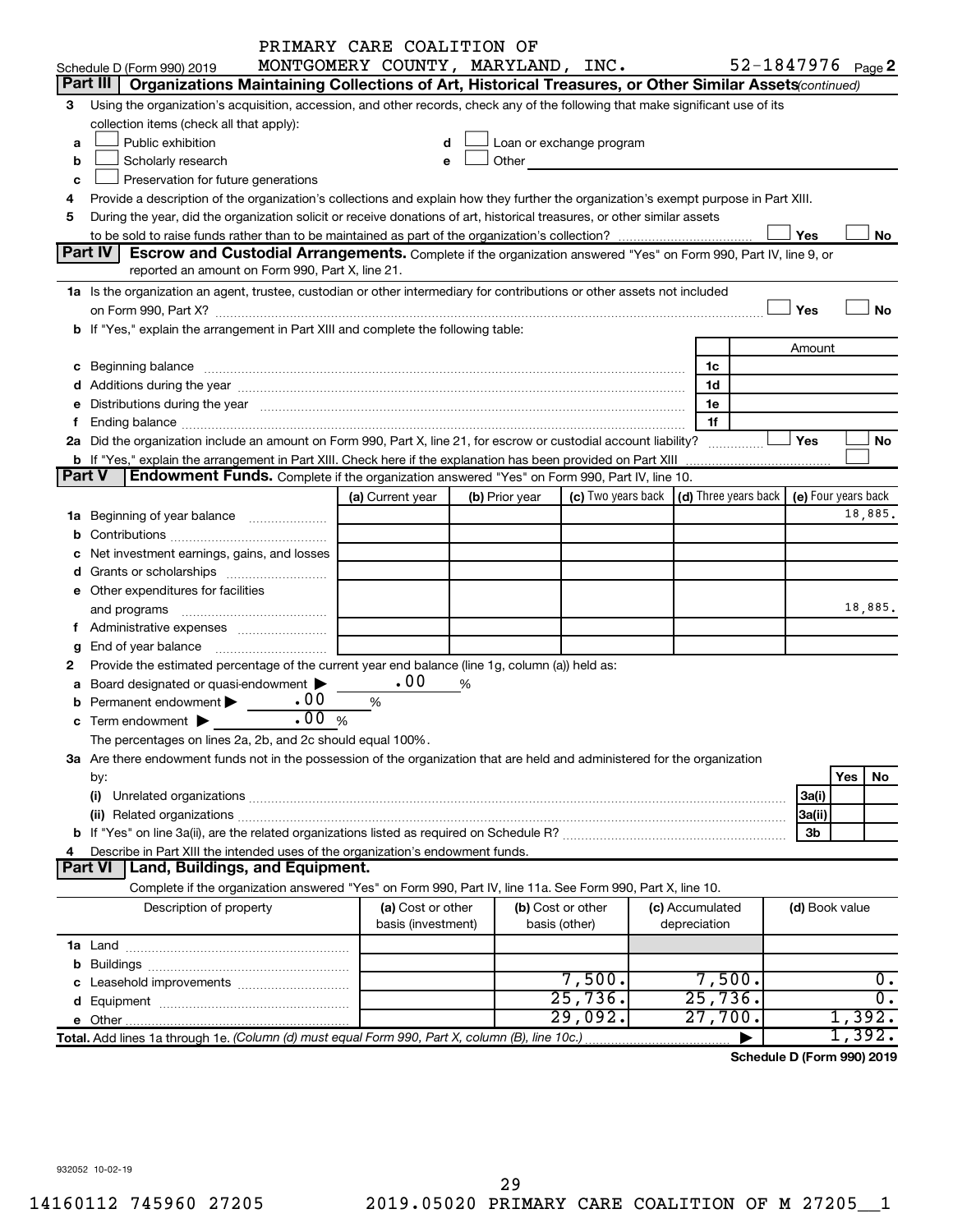| PRIMARY CARE COALITION OF |  |               |
|---------------------------|--|---------------|
|                           |  |               |
|                           |  |               |
| MANDAAMERIZ AATIMUZ       |  | $\frac{1}{2}$ |

**3**

|             | Schedule D (Form 990) 2019    | MONTGOMERY COUNTY, MARYLAND, INC.                                                                                                                    |                 |  |  | 52-1847976 Page 3                                         |  |
|-------------|-------------------------------|------------------------------------------------------------------------------------------------------------------------------------------------------|-----------------|--|--|-----------------------------------------------------------|--|
|             |                               | Part VII Investments - Other Securities.                                                                                                             |                 |  |  |                                                           |  |
|             |                               | Complete if the organization answered "Yes" on Form 990, Part IV, line 11b. See Form 990, Part X, line 12.                                           |                 |  |  |                                                           |  |
|             |                               | (a) Description of security or category (including name of security)                                                                                 | (b) Book value  |  |  | (c) Method of valuation: Cost or end-of-year market value |  |
|             |                               |                                                                                                                                                      |                 |  |  |                                                           |  |
|             |                               |                                                                                                                                                      |                 |  |  |                                                           |  |
| $(3)$ Other |                               |                                                                                                                                                      |                 |  |  |                                                           |  |
| (A)         |                               |                                                                                                                                                      |                 |  |  |                                                           |  |
| (B)         |                               |                                                                                                                                                      |                 |  |  |                                                           |  |
| (C)         |                               |                                                                                                                                                      |                 |  |  |                                                           |  |
| (D)         |                               |                                                                                                                                                      |                 |  |  |                                                           |  |
| (E)         |                               |                                                                                                                                                      |                 |  |  |                                                           |  |
| (F)         |                               |                                                                                                                                                      |                 |  |  |                                                           |  |
| (G)         |                               |                                                                                                                                                      |                 |  |  |                                                           |  |
| (H)         |                               |                                                                                                                                                      |                 |  |  |                                                           |  |
|             |                               | Total. (Col. (b) must equal Form 990, Part X, col. (B) line 12.) $\blacktriangleright$                                                               |                 |  |  |                                                           |  |
|             |                               | Part VIII Investments - Program Related.                                                                                                             |                 |  |  |                                                           |  |
|             |                               | Complete if the organization answered "Yes" on Form 990, Part IV, line 11c. See Form 990, Part X, line 13.                                           |                 |  |  |                                                           |  |
|             | (a) Description of investment |                                                                                                                                                      | (b) Book value  |  |  | (c) Method of valuation: Cost or end-of-year market value |  |
|             |                               |                                                                                                                                                      |                 |  |  |                                                           |  |
| (1)         |                               |                                                                                                                                                      |                 |  |  |                                                           |  |
| (2)         |                               |                                                                                                                                                      |                 |  |  |                                                           |  |
| (3)         |                               |                                                                                                                                                      |                 |  |  |                                                           |  |
| (4)         |                               |                                                                                                                                                      |                 |  |  |                                                           |  |
| (5)         |                               |                                                                                                                                                      |                 |  |  |                                                           |  |
| (6)         |                               |                                                                                                                                                      |                 |  |  |                                                           |  |
| (7)         |                               |                                                                                                                                                      |                 |  |  |                                                           |  |
| (8)         |                               |                                                                                                                                                      |                 |  |  |                                                           |  |
| (9)         |                               |                                                                                                                                                      |                 |  |  |                                                           |  |
| Part IX     | <b>Other Assets.</b>          | Total. (Col. (b) must equal Form 990, Part X, col. (B) line 13.) $\blacktriangleright$                                                               |                 |  |  |                                                           |  |
|             |                               |                                                                                                                                                      |                 |  |  |                                                           |  |
|             |                               | Complete if the organization answered "Yes" on Form 990, Part IV, line 11d. See Form 990, Part X, line 15.                                           | (a) Description |  |  | (b) Book value                                            |  |
|             |                               |                                                                                                                                                      |                 |  |  |                                                           |  |
| (1)         |                               |                                                                                                                                                      |                 |  |  |                                                           |  |
| (2)         |                               |                                                                                                                                                      |                 |  |  |                                                           |  |
| (3)         |                               |                                                                                                                                                      |                 |  |  |                                                           |  |
| (4)         |                               |                                                                                                                                                      |                 |  |  |                                                           |  |
| (5)         |                               |                                                                                                                                                      |                 |  |  |                                                           |  |
| (6)         |                               |                                                                                                                                                      |                 |  |  |                                                           |  |
| (7)         |                               |                                                                                                                                                      |                 |  |  |                                                           |  |
| (8)         |                               |                                                                                                                                                      |                 |  |  |                                                           |  |
| (9)         |                               |                                                                                                                                                      |                 |  |  |                                                           |  |
|             |                               |                                                                                                                                                      |                 |  |  |                                                           |  |
| Part X      | <b>Other Liabilities.</b>     |                                                                                                                                                      |                 |  |  |                                                           |  |
|             |                               | Complete if the organization answered "Yes" on Form 990, Part IV, line 11e or 11f. See Form 990, Part X, line 25.                                    |                 |  |  |                                                           |  |
| 1.          |                               | (a) Description of liability                                                                                                                         |                 |  |  | (b) Book value                                            |  |
| (1)         | Federal income taxes          |                                                                                                                                                      |                 |  |  |                                                           |  |
| (2)         |                               |                                                                                                                                                      |                 |  |  |                                                           |  |
| (3)         |                               |                                                                                                                                                      |                 |  |  |                                                           |  |
| (4)         |                               |                                                                                                                                                      |                 |  |  |                                                           |  |
| (5)         |                               |                                                                                                                                                      |                 |  |  |                                                           |  |
| (6)         |                               |                                                                                                                                                      |                 |  |  |                                                           |  |
| (7)         |                               |                                                                                                                                                      |                 |  |  |                                                           |  |
| (8)         |                               |                                                                                                                                                      |                 |  |  |                                                           |  |
| (9)         |                               |                                                                                                                                                      |                 |  |  |                                                           |  |
|             |                               |                                                                                                                                                      |                 |  |  |                                                           |  |
|             |                               | 2. Liability for uncertain tax positions. In Part XIII, provide the text of the footnote to the organization's financial statements that reports the |                 |  |  |                                                           |  |

organization's liability for uncertain tax positions under FASB ASC 740. Check here if the text of the footnote has been provided in Part XIII ...  $\fbox{\bf X}$ 

**Schedule D (Form 990) 2019**

932053 10-02-19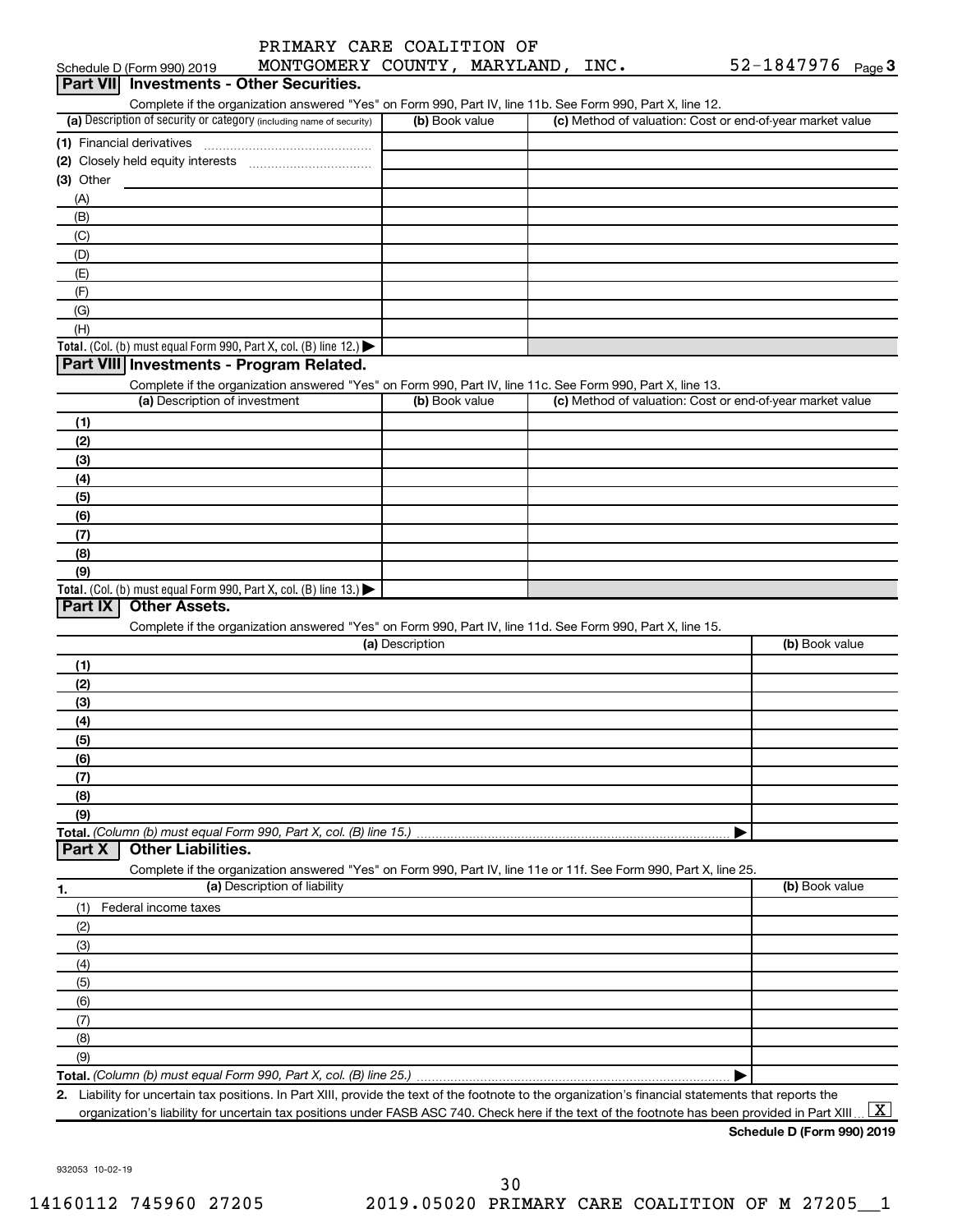|   | PRIMARY CARE COALITION OF                                                                                     |                |              |                |                           |
|---|---------------------------------------------------------------------------------------------------------------|----------------|--------------|----------------|---------------------------|
|   | MONTGOMERY COUNTY, MARYLAND, INC.<br>Schedule D (Form 990) 2019                                               |                |              |                | 52-1847976 Page 4         |
|   | Reconciliation of Revenue per Audited Financial Statements With Revenue per Return.<br><b>Part XI</b>         |                |              |                |                           |
|   | Complete if the organization answered "Yes" on Form 990, Part IV, line 12a.                                   |                |              |                |                           |
| 1 | Total revenue, gains, and other support per audited financial statements [[[[[[[[[[[[[[[[[[[[[[[]]]]]]]]]]]]] |                |              | $\mathbf{1}$   | 21,785,674.               |
| 2 | Amounts included on line 1 but not on Form 990, Part VIII, line 12:                                           |                |              |                |                           |
| a |                                                                                                               | 2a             |              |                |                           |
| b |                                                                                                               | 2 <sub>b</sub> | 1, 240, 214. |                |                           |
| c |                                                                                                               | 2c             |              |                |                           |
| d |                                                                                                               | 2d             |              |                |                           |
| e | Add lines 2a through 2d                                                                                       |                |              | 2е             | 1,240,214.                |
| 3 |                                                                                                               |                |              | $\mathbf{a}$   | 20, 545, 460.             |
| 4 | Amounts included on Form 990, Part VIII, line 12, but not on line 1:                                          |                |              |                |                           |
| a |                                                                                                               | 4a             |              |                |                           |
| b |                                                                                                               | 4b             |              |                |                           |
|   | Add lines 4a and 4b                                                                                           |                |              | 4c             | $0$ .                     |
| 5 |                                                                                                               |                |              | 5              | 20, 545, 460.             |
|   | Part XII   Reconciliation of Expenses per Audited Financial Statements With Expenses per Return.              |                |              |                |                           |
|   | Complete if the organization answered "Yes" on Form 990, Part IV, line 12a.                                   |                |              |                |                           |
| 1 |                                                                                                               |                |              | $\overline{1}$ | 21, 258, 973.             |
| 2 | Amounts included on line 1 but not on Form 990, Part IX, line 25:                                             |                |              |                |                           |
| a |                                                                                                               | 2a             | 1,240,214.   |                |                           |
| b |                                                                                                               | 2 <sub>b</sub> |              |                |                           |
|   |                                                                                                               | 2 <sub>c</sub> |              |                |                           |
|   |                                                                                                               | 2d             |              |                |                           |
|   |                                                                                                               |                |              | 2e             | 1,240,214.<br>20,018,759. |
| 3 |                                                                                                               |                |              |                |                           |
| 4 | Amounts included on Form 990, Part IX, line 25, but not on line 1:                                            |                |              |                |                           |
| a |                                                                                                               | 4a             |              |                |                           |
| b |                                                                                                               | 4 <sub>h</sub> |              |                |                           |
|   | c Add lines 4a and 4b                                                                                         |                |              | 4c<br>5        | 20,018,759.               |
|   | Part XIII Supplemental Information.                                                                           |                |              |                |                           |
|   |                                                                                                               |                |              |                |                           |

Provide the descriptions required for Part II, lines 3, 5, and 9; Part III, lines 1a and 4; Part IV, lines 1b and 2b; Part V, line 4; Part X, line 2; Part XI, lines 2d and 4b; and Part XII, lines 2d and 4b. Also complete this part to provide any additional information.

PART X, LINE 2:

|  |  |  |  |  |  |  |  |  |  |  |  | FOR THE YEARS ENDED JUNE 30, 2020 AND 2019, THE COALITION HAS DOCUMENTED |
|--|--|--|--|--|--|--|--|--|--|--|--|--------------------------------------------------------------------------|
|--|--|--|--|--|--|--|--|--|--|--|--|--------------------------------------------------------------------------|

ITS CONSIDERATION OF FASB ASC 740-10, INCOME TAXES, THAT PROVIDES GUIDANCE

FOR REPORTING UNCERTAINTY IN INCOME TAXES AND HAS DETERMINED THAT NO

MATERIAL UNCERTAIN TAX POSITIONS QUALIFY FOR EITHER RECOGNITION OR

DISCLOSURE IN THE FINANCIAL STATEMENTS.

932054 10-02-19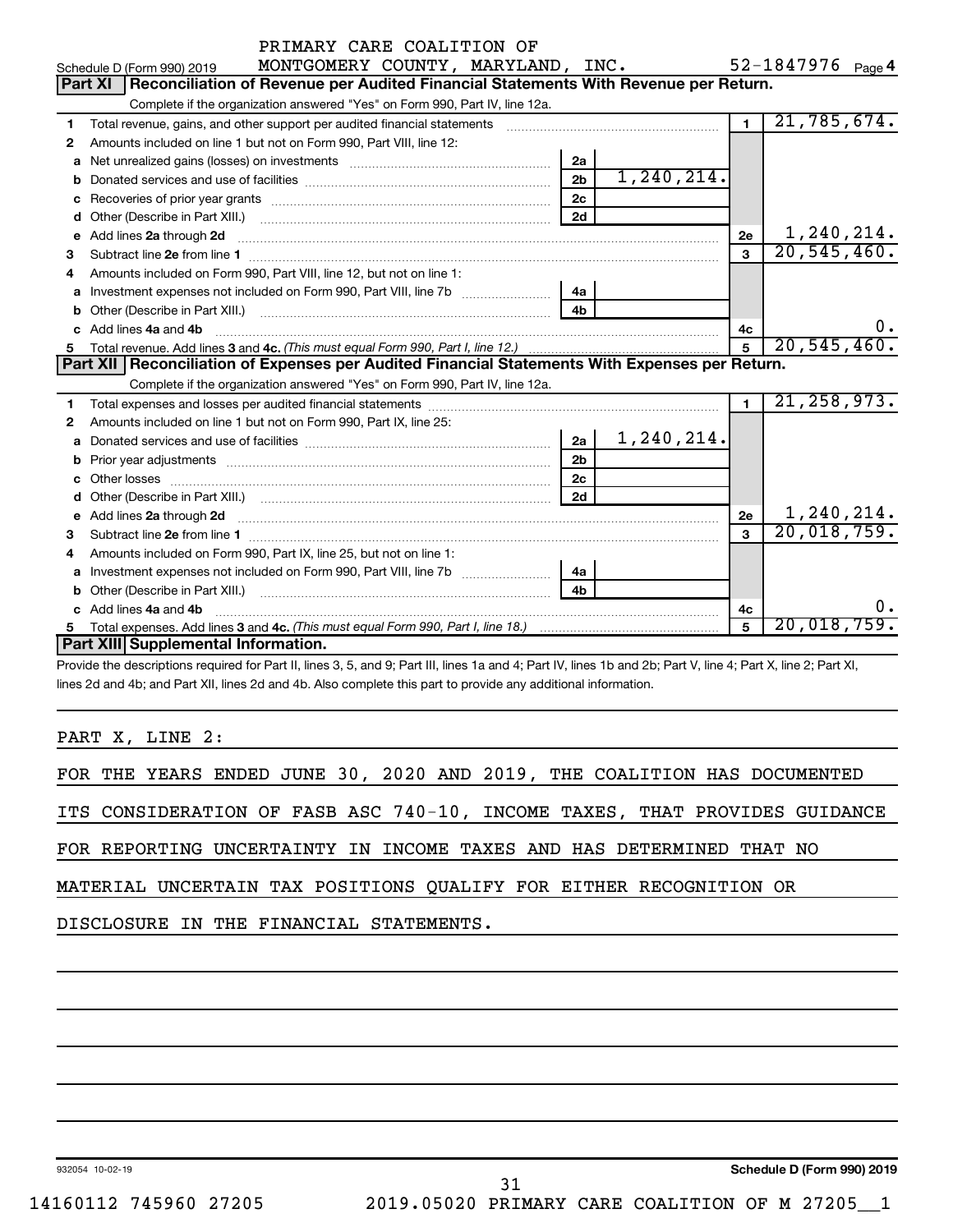| <b>SCHEDULE I</b><br>(Form 990)<br>Department of the Treasury                                                                                                                                                                                                                                                 | <b>Grants and Other Assistance to Organizations,</b><br>Governments, and Individuals in the United States<br>Complete if the organization answered "Yes" on Form 990, Part IV, line 21 or 22.<br>Attach to Form 990. |                                    |                                                       |                                         |                                                                |                                          |                                                     |  |  |
|---------------------------------------------------------------------------------------------------------------------------------------------------------------------------------------------------------------------------------------------------------------------------------------------------------------|----------------------------------------------------------------------------------------------------------------------------------------------------------------------------------------------------------------------|------------------------------------|-------------------------------------------------------|-----------------------------------------|----------------------------------------------------------------|------------------------------------------|-----------------------------------------------------|--|--|
| Internal Revenue Service                                                                                                                                                                                                                                                                                      |                                                                                                                                                                                                                      |                                    | Go to www.irs.gov/Form990 for the latest information. |                                         |                                                                |                                          | <b>Open to Public</b><br>Inspection                 |  |  |
| PRIMARY CARE COALITION OF<br>Name of the organization                                                                                                                                                                                                                                                         |                                                                                                                                                                                                                      | MONTGOMERY COUNTY, MARYLAND, INC.  |                                                       |                                         |                                                                |                                          | <b>Employer identification number</b><br>52-1847976 |  |  |
| Part I<br>General Information on Grants and Assistance                                                                                                                                                                                                                                                        |                                                                                                                                                                                                                      |                                    |                                                       |                                         |                                                                |                                          |                                                     |  |  |
| Does the organization maintain records to substantiate the amount of the grants or assistance, the grantees' eligibility for the grants or assistance, and the selection<br>$\mathbf 1$<br>Describe in Part IV the organization's procedures for monitoring the use of grant funds in the United States.<br>2 |                                                                                                                                                                                                                      |                                    |                                                       |                                         |                                                                |                                          | $\overline{X}$ Yes<br>l No                          |  |  |
| Part II<br>Grants and Other Assistance to Domestic Organizations and Domestic Governments. Complete if the organization answered "Yes" on Form 990, Part IV, line 21, for any                                                                                                                                 |                                                                                                                                                                                                                      |                                    |                                                       |                                         |                                                                |                                          |                                                     |  |  |
| recipient that received more than \$5,000. Part II can be duplicated if additional space is needed.                                                                                                                                                                                                           |                                                                                                                                                                                                                      |                                    |                                                       |                                         |                                                                |                                          |                                                     |  |  |
| 1 (a) Name and address of organization<br>or government                                                                                                                                                                                                                                                       | $(b)$ EIN                                                                                                                                                                                                            | (c) IRC section<br>(if applicable) | (d) Amount of<br>cash grant                           | (e) Amount of<br>non-cash<br>assistance | (f) Method of<br>valuation (book,<br>FMV, appraisal,<br>other) | (g) Description of<br>noncash assistance | (h) Purpose of grant<br>or assistance               |  |  |
| CATHOLIC CHARITIES OF THE<br>ARCHDIOCESE OF WASHINGTON, INC. -<br>924 G STREET NW - WASHINGTON, DC                                                                                                                                                                                                            |                                                                                                                                                                                                                      |                                    |                                                       |                                         |                                                                |                                          |                                                     |  |  |
| 20001                                                                                                                                                                                                                                                                                                         | 53-0196524                                                                                                                                                                                                           | 501(C)(3)                          | 705,688.                                              | $\mathbf 0$                             |                                                                |                                          | MONTGOMERY CARES                                    |  |  |
| CHINESE CULTURE AND COMMUNITY<br>SERVICE CENTER, INC. - 9366<br>GAITHER RD - GAITHERSBURG, MD<br>20877                                                                                                                                                                                                        | 52-1307918                                                                                                                                                                                                           | 501(C)(3)                          | 51,714.                                               | $\mathbf{0}$                            |                                                                |                                          | MONTGOMERY CARES                                    |  |  |
| COMMUNITY CLINIC INCORPORATED<br>8630 FENTON ST STE 1204<br>SILVER SPRING, MD 20910                                                                                                                                                                                                                           | 52-0988386                                                                                                                                                                                                           | N/A                                | 666,110.                                              | $\mathbf{0}$                            |                                                                |                                          | MONTGOMERY CARES                                    |  |  |
| HOLY CROSS HOSPITAL HEALTH CENTER<br>1500 FOREST GLEN RD<br>SILVER SPRING, MD 20910                                                                                                                                                                                                                           | 52-0738041                                                                                                                                                                                                           | 501(C)(3)                          | 1,323,682.                                            | $\mathbf{0}$                            |                                                                |                                          | MONTGOMERY CARES                                    |  |  |
| MARY'S CENTER FOR MATERNAL & CHILD<br>CARE, INC. - 2333 ONTARIO RD NW -<br>WASHINGTON, DC 20009                                                                                                                                                                                                               | $52 - 1594116$ $501(C)(3)$                                                                                                                                                                                           |                                    | 334,238.                                              | $\mathbf{0}$                            |                                                                |                                          | <b>MONTGOMERY CARES</b>                             |  |  |
| MERCY HEALTH CLINIC<br>7 METROPOLITAN COURT, SUITE 1<br>GAITHERSBURG, MD 20878<br>2 Enter total number of section $501(c)(3)$ and government organizations listed in the line 1 table                                                                                                                         | $52 - 2230932$ $501(C)(3)$                                                                                                                                                                                           |                                    | 525.861.                                              | 0.                                      |                                                                |                                          | MONTGOMERY CARES<br>13.                             |  |  |
| 3 Enter total number of other organizations listed in the line 1 table                                                                                                                                                                                                                                        |                                                                                                                                                                                                                      |                                    |                                                       |                                         |                                                                |                                          | 1.                                                  |  |  |

**For Paperwork Reduction Act Notice, see the Instructions for Form 990. Schedule I (Form 990) (2019)** LHA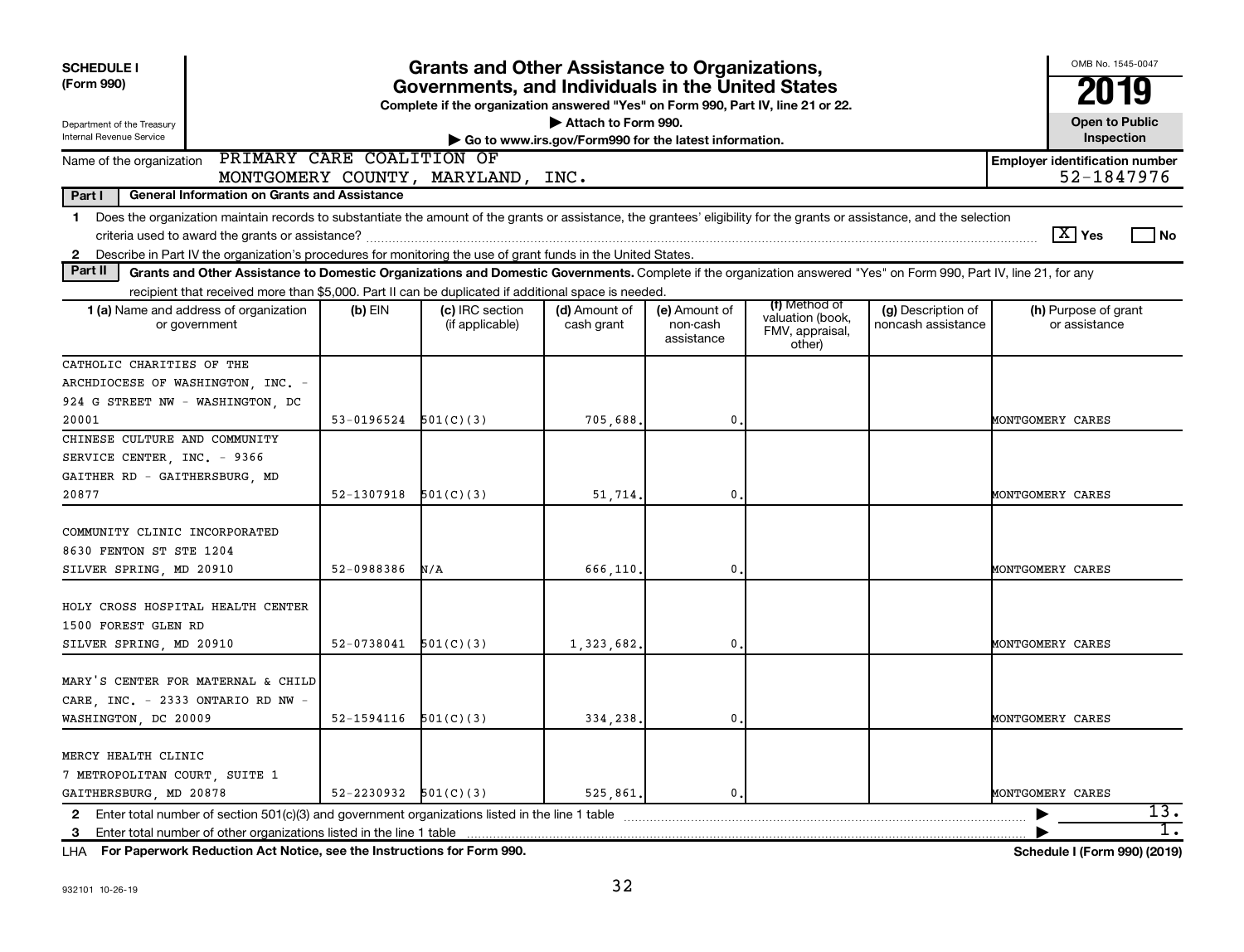Schedule I (Form 990) MONTGOMERY COUNTY,  $\texttt{MARYLAND}$ ,  $\texttt{INC.}$   $\texttt{S2--1847976}$   $\texttt{Page 1}$ 

| (a) Name and address of<br>organization or government     | $(b)$ EIN              | (c) IRC section<br>if applicable | (d) Amount of<br>cash grant | (e) Amount of<br>non-cash<br>assistance | (f) Method of<br>valuation<br>(book, FMV,<br>appraisal, other) | (g) Description of<br>non-cash assistance | (h) Purpose of grant<br>or assistance |
|-----------------------------------------------------------|------------------------|----------------------------------|-----------------------------|-----------------------------------------|----------------------------------------------------------------|-------------------------------------------|---------------------------------------|
| MOBILE MEDICAL CARE, INC.                                 |                        |                                  |                             |                                         |                                                                |                                           |                                       |
| 9309 OLD GEORGETOWN ROAD                                  |                        |                                  |                             |                                         |                                                                |                                           |                                       |
| BETHESDA, MD 20814                                        | 23-7022588             | 501(C)(3)                        | 1,031,548.                  | $\mathbf{0}$                            |                                                                |                                           | MONTGOMERY CARES                      |
|                                                           |                        |                                  |                             |                                         |                                                                |                                           |                                       |
| MUSLIM COMMUNITY CENTER                                   |                        |                                  |                             |                                         |                                                                |                                           |                                       |
| 13350 NEW HAMPSHIRE AVE                                   |                        |                                  |                             |                                         |                                                                |                                           |                                       |
| SILVER SPRING, MD 20904                                   | 52-1072792 $501(C)(3)$ |                                  | 574,649.                    | $\mathbf 0$ .                           |                                                                |                                           | MONTGOMERY CARES                      |
| PROYECTO SALUD CLINIC                                     |                        |                                  |                             |                                         |                                                                |                                           |                                       |
|                                                           |                        |                                  |                             |                                         |                                                                |                                           |                                       |
| 11002 VEIRS MILL RD, SUITE 700<br>SILVER SPRING, MD 20902 | 31-1591753             | 501(C)(3)                        | 885,029.                    | $\mathbf 0$                             |                                                                |                                           | MONTGOMERY CARES                      |
|                                                           |                        |                                  |                             |                                         |                                                                |                                           |                                       |
| COMMUNITY REACH OF MONTGOMERY                             |                        |                                  |                             |                                         |                                                                |                                           |                                       |
| COUNTY - 1010 GRANDIN AVENUE, STE.                        |                        |                                  |                             |                                         |                                                                |                                           |                                       |
| A1 - ROCKVILLE, MD 20851                                  | 52-0910334             | 501(C)(3)                        | 233, 325,                   | 0.                                      |                                                                |                                           | MONTGOMERY CARES                      |
|                                                           |                        |                                  |                             |                                         |                                                                |                                           |                                       |
| CORNERSTONE MONTGOMERY                                    |                        |                                  |                             |                                         |                                                                |                                           |                                       |
| 2 TAFT COURT SUITE 200                                    |                        |                                  |                             |                                         |                                                                |                                           |                                       |
| ROCKVILLE, MD 20850                                       | 52-0937199 $501(C)(3)$ |                                  | 23,940.                     | $\mathbf 0$ .                           |                                                                |                                           | NEXUS MONTGOMERY                      |
| THE COORDINATING CENTER FOR HOME                          |                        |                                  |                             |                                         |                                                                |                                           |                                       |
| AND COMMUNITY CARE INC - 8531                             |                        |                                  |                             |                                         |                                                                |                                           |                                       |
| VETERANS HWY, 3RD FLOOR -                                 |                        |                                  |                             |                                         |                                                                |                                           |                                       |
| MILLERSVILLE, MD 21108                                    | 52-1318341             | 501(C)(3)                        | 1,527,208.                  | 0                                       |                                                                |                                           | <b>NEXUS MONTGOMERY</b>               |
|                                                           |                        |                                  |                             |                                         |                                                                |                                           |                                       |
| WAY STATION INC                                           |                        |                                  |                             |                                         |                                                                |                                           |                                       |
| P.O. BOX 3826                                             |                        |                                  |                             |                                         |                                                                |                                           |                                       |
| FREDERICK, MD 21705                                       | 52-1162749             | 501(C)(3)                        | 620,243.                    | $\mathbf 0$ .                           |                                                                |                                           | <b>NEXUS MONTGOMERY</b>               |
|                                                           |                        |                                  |                             |                                         |                                                                |                                           |                                       |
| JEWISH SOCIAL SERVICE AGENCY                              |                        |                                  |                             |                                         |                                                                |                                           |                                       |
| 200 WOOD HILL ROAD                                        | 53-0196598             |                                  |                             |                                         |                                                                |                                           |                                       |
| ROCKVILLE, MD 20850                                       |                        | 501(C)(3)                        | 212,456.                    | $\,0$ .                                 |                                                                |                                           | ADVANCE CARE PLANNING                 |
|                                                           |                        |                                  |                             |                                         |                                                                |                                           |                                       |
|                                                           |                        |                                  |                             |                                         |                                                                |                                           |                                       |
|                                                           |                        |                                  |                             |                                         |                                                                |                                           |                                       |

**Schedule I (Form 990)**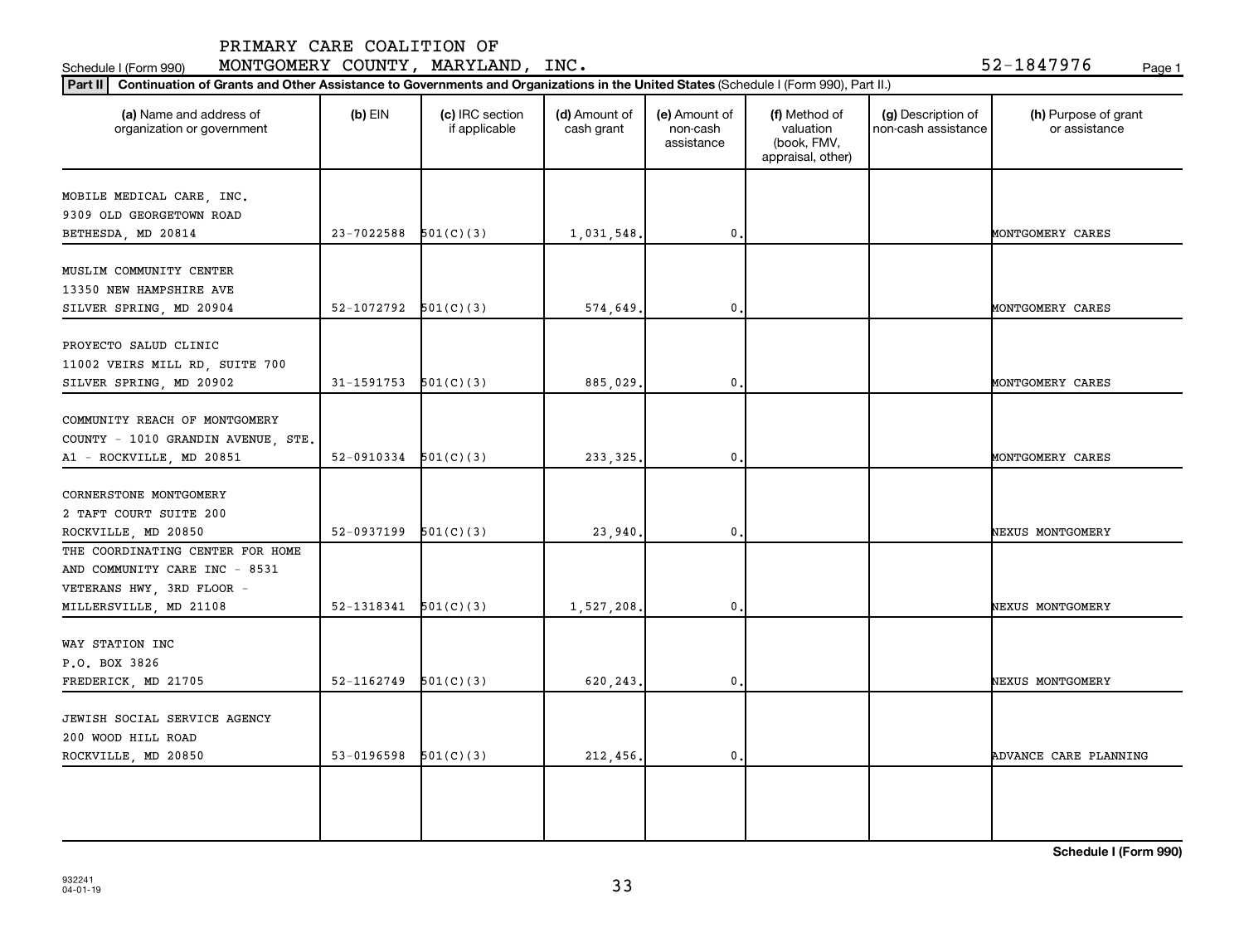### Schedule I (Form 990) (2019) MONTGOMERY COUNTY, MARYLAND, INC.  $52-1847976$  Page

**2**

Part III | Grants and Other Assistance to Domestic Individuals. Complete if the organization answered "Yes" on Form 990, Part IV, line 22. Part III can be duplicated if additional space is needed.

| (a) Type of grant or assistance | (b) Number of<br>recipients | (c) Amount of<br>cash grant | (d) Amount of non-<br>cash assistance | (e) Method of valuation<br>(book, FMV, appraisal, other) | (f) Description of noncash assistance |
|---------------------------------|-----------------------------|-----------------------------|---------------------------------------|----------------------------------------------------------|---------------------------------------|
|                                 |                             |                             |                                       |                                                          |                                       |
| PATIENT MEDICAL SERVICES        | 23800                       | 596, 623.                   | 0.                                    |                                                          |                                       |
|                                 |                             |                             |                                       |                                                          |                                       |
|                                 |                             |                             |                                       |                                                          |                                       |
|                                 |                             |                             |                                       |                                                          |                                       |
|                                 |                             |                             |                                       |                                                          |                                       |
|                                 |                             |                             |                                       |                                                          |                                       |
|                                 |                             |                             |                                       |                                                          |                                       |
|                                 |                             |                             |                                       |                                                          |                                       |
|                                 |                             |                             |                                       |                                                          |                                       |

Part IV | Supplemental Information. Provide the information required in Part I, line 2; Part III, column (b); and any other additional information.

PART I, LINE 2:

THE PRIMARY CARE COALITION ASSIGNS A PROGRAM MANAGER TO MONITOR AND

COLLABORATE WITH THE RECIPIENT ORGANIZATION. THAT PROGRAM MANAGER MEETS

REGULARLY WITH THE RECIPIENT ORGANIZATION'S PROGRAM MANAGEMENT, REVIEWS THE

REPORTS ON PROGRESS AND EXPENDITURES, AND JOINTLY PROBLEM SOLVES WITH THE

RECIPIENT ORGANIZATION TO ENSURE THE PROGRAM GOALS ARE TIMELY MET.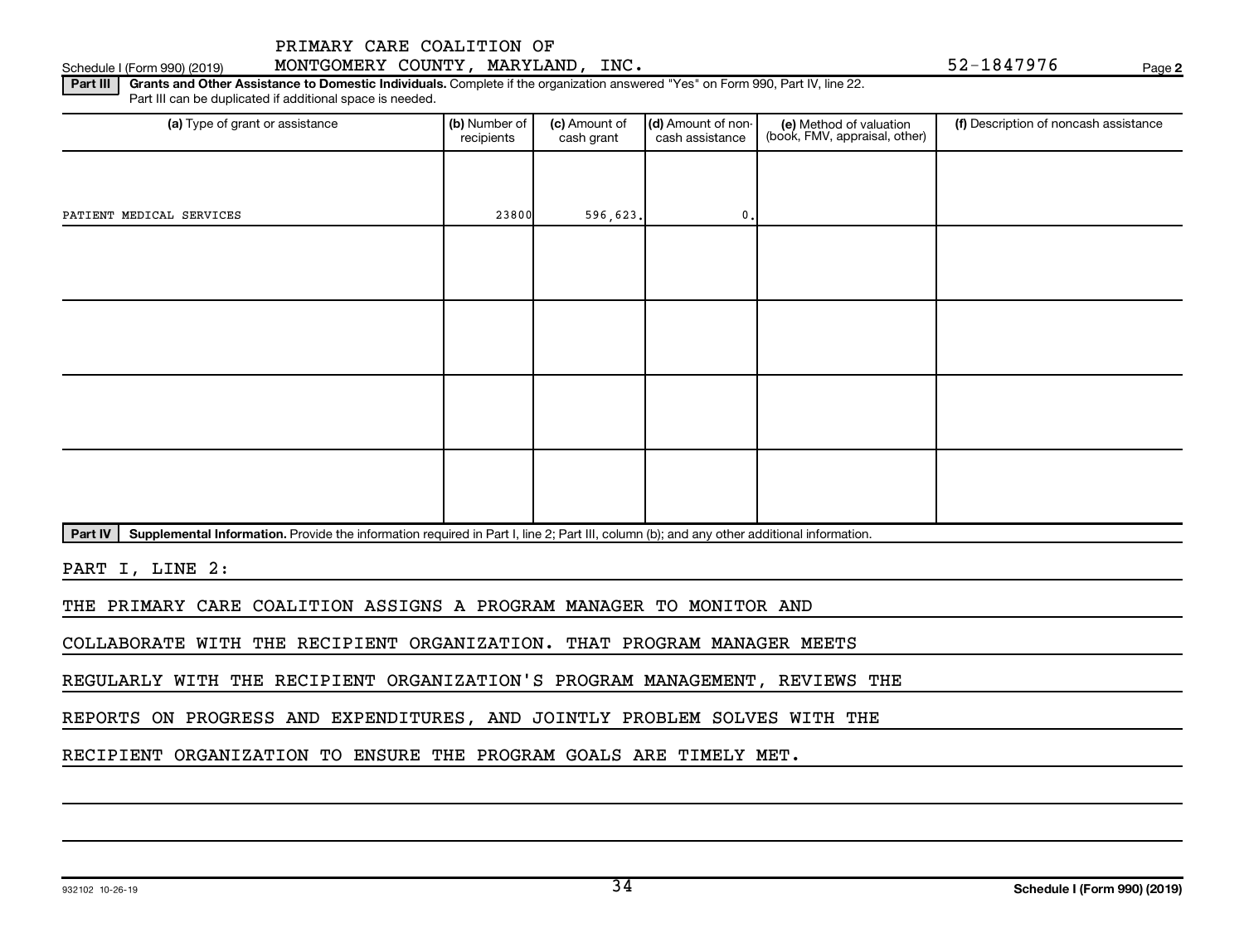|        | <b>SCHEDULE J</b>                       | <b>Compensation Information</b>                                                                                        |                                       | OMB No. 1545-0047          |            |                             |
|--------|-----------------------------------------|------------------------------------------------------------------------------------------------------------------------|---------------------------------------|----------------------------|------------|-----------------------------|
|        | (Form 990)                              | For certain Officers, Directors, Trustees, Key Employees, and Highest                                                  |                                       |                            | 019        |                             |
|        |                                         | <b>Compensated Employees</b>                                                                                           |                                       |                            |            |                             |
|        | Department of the Treasury              | Complete if the organization answered "Yes" on Form 990, Part IV, line 23.<br>Attach to Form 990.                      |                                       | <b>Open to Public</b>      |            |                             |
|        | Internal Revenue Service                | Go to www.irs.gov/Form990 for instructions and the latest information.                                                 |                                       | Inspection                 |            |                             |
|        | Name of the organization                | PRIMARY CARE COALITION OF                                                                                              | <b>Employer identification number</b> |                            |            |                             |
|        |                                         | MONTGOMERY COUNTY, MARYLAND, INC.                                                                                      |                                       | 52-1847976                 |            |                             |
| Part I |                                         | <b>Questions Regarding Compensation</b>                                                                                |                                       |                            |            |                             |
|        |                                         |                                                                                                                        |                                       |                            | <b>Yes</b> | No                          |
|        |                                         | Check the appropriate box(es) if the organization provided any of the following to or for a person listed on Form 990, |                                       |                            |            |                             |
|        |                                         | Part VII, Section A, line 1a. Complete Part III to provide any relevant information regarding these items.             |                                       |                            |            |                             |
|        | First-class or charter travel           | Housing allowance or residence for personal use                                                                        |                                       |                            |            |                             |
|        | Travel for companions                   | Payments for business use of personal residence                                                                        |                                       |                            |            |                             |
|        |                                         | Tax indemnification and gross-up payments<br>Health or social club dues or initiation fees                             |                                       |                            |            |                             |
|        |                                         | Discretionary spending account<br>Personal services (such as maid, chauffeur, chef)                                    |                                       |                            |            |                             |
|        |                                         |                                                                                                                        |                                       |                            |            |                             |
|        |                                         | <b>b</b> If any of the boxes on line 1a are checked, did the organization follow a written policy regarding payment or |                                       |                            |            |                             |
|        |                                         |                                                                                                                        |                                       | 1b                         |            |                             |
| 2      |                                         | Did the organization require substantiation prior to reimbursing or allowing expenses incurred by all directors,       |                                       |                            |            |                             |
|        |                                         |                                                                                                                        |                                       | $\mathbf{2}$               |            |                             |
|        |                                         |                                                                                                                        |                                       |                            |            |                             |
| З      |                                         | Indicate which, if any, of the following the organization used to establish the compensation of the organization's     |                                       |                            |            |                             |
|        |                                         | CEO/Executive Director. Check all that apply. Do not check any boxes for methods used by a related organization to     |                                       |                            |            |                             |
|        |                                         | establish compensation of the CEO/Executive Director, but explain in Part III.                                         |                                       |                            |            |                             |
|        | $ \mathbf{X} $ Compensation committee   | Written employment contract                                                                                            |                                       |                            |            |                             |
|        |                                         | $ \mathbf{X} $ Compensation survey or study<br>Independent compensation consultant                                     |                                       |                            |            |                             |
|        | $X$ Form 990 of other organizations     | Approval by the board or compensation committee                                                                        |                                       |                            |            |                             |
|        |                                         |                                                                                                                        |                                       |                            |            |                             |
| 4      |                                         | During the year, did any person listed on Form 990, Part VII, Section A, line 1a, with respect to the filing           |                                       |                            |            |                             |
|        | organization or a related organization: | Receive a severance payment or change-of-control payment?                                                              |                                       |                            |            | х                           |
| а<br>b |                                         |                                                                                                                        |                                       | 4a<br>4b                   |            | $\overline{\text{x}}$       |
|        |                                         |                                                                                                                        |                                       | 4c                         |            | $\overline{\textnormal{x}}$ |
| с      |                                         | If "Yes" to any of lines 4a-c, list the persons and provide the applicable amounts for each item in Part III.          |                                       |                            |            |                             |
|        |                                         |                                                                                                                        |                                       |                            |            |                             |
|        |                                         | Only section 501(c)(3), 501(c)(4), and 501(c)(29) organizations must complete lines 5-9.                               |                                       |                            |            |                             |
|        |                                         | For persons listed on Form 990, Part VII, Section A, line 1a, did the organization pay or accrue any compensation      |                                       |                            |            |                             |
|        | contingent on the revenues of:          |                                                                                                                        |                                       |                            |            |                             |
| a      |                                         |                                                                                                                        |                                       | 5a                         |            | х                           |
|        |                                         |                                                                                                                        |                                       | 5b                         |            | $\overline{\mathbf{X}}$     |
|        |                                         | If "Yes" on line 5a or 5b, describe in Part III.                                                                       |                                       |                            |            |                             |
| 6.     |                                         | For persons listed on Form 990, Part VII, Section A, line 1a, did the organization pay or accrue any compensation      |                                       |                            |            |                             |
|        | contingent on the net earnings of:      |                                                                                                                        |                                       |                            |            |                             |
| a      |                                         |                                                                                                                        |                                       | 6а                         |            | х                           |
|        |                                         |                                                                                                                        |                                       | 6b                         |            | $\overline{\mathbf{X}}$     |
|        |                                         | If "Yes" on line 6a or 6b, describe in Part III.                                                                       |                                       |                            |            |                             |
|        |                                         | 7 For persons listed on Form 990, Part VII, Section A, line 1a, did the organization provide any nonfixed payments     |                                       |                            |            |                             |
|        |                                         |                                                                                                                        |                                       | 7                          |            | x                           |
| 8      |                                         | Were any amounts reported on Form 990, Part VII, paid or accrued pursuant to a contract that was subject to the        |                                       |                            |            |                             |
|        |                                         |                                                                                                                        |                                       | 8                          |            | х                           |
| 9      |                                         | If "Yes" on line 8, did the organization also follow the rebuttable presumption procedure described in                 |                                       |                            |            |                             |
|        |                                         |                                                                                                                        |                                       | 9                          |            |                             |
|        |                                         | LHA For Paperwork Reduction Act Notice, see the Instructions for Form 990.                                             |                                       | Schedule J (Form 990) 2019 |            |                             |
|        |                                         |                                                                                                                        |                                       |                            |            |                             |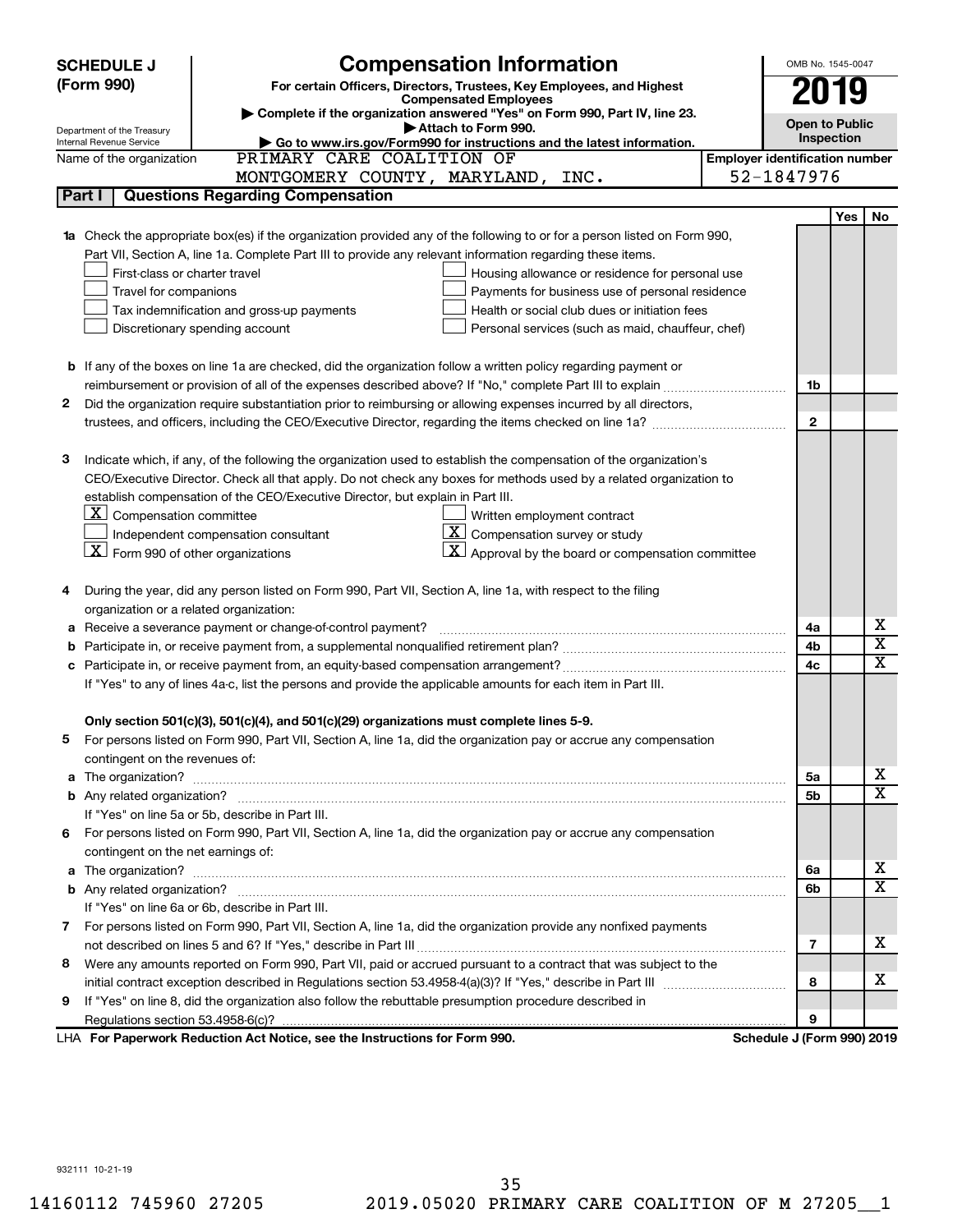#### Schedule J (Form 990) 2019 MONTGOMERY COUNTY, MARYLAND, INC. 52-1847976 52-1847976

**2**

Part II | Officers, Directors, Trustees, Key Employees, and Highest Compensated Employees. Use duplicate copies if additional space is needed.

For each individual whose compensation must be reported on Schedule J, report compensation from the organization on row (i) and from related organizations, described in the instructions, on row (ii). Do not list any individuals that aren't listed on Form 990, Part VII.

Note: The sum of columns (B)(i)-(iii) for each listed individual must equal the total amount of Form 990, Part VII, Section A, line 1a, applicable column (D) and (E) amounts for that individual.

| (A) Name and Title |             |                          | (B) Breakdown of W-2 and/or 1099-MISC compensation |                                           | (C) Retirement and             | (D) Nontaxable   | (E) Total of columns | (F) Compensation                                           |
|--------------------|-------------|--------------------------|----------------------------------------------------|-------------------------------------------|--------------------------------|------------------|----------------------|------------------------------------------------------------|
|                    |             | (i) Base<br>compensation | (ii) Bonus &<br>incentive<br>compensation          | (iii) Other<br>reportable<br>compensation | other deferred<br>compensation | benefits         | $(B)(i)-(D)$         | in column (B)<br>reported as deferred<br>on prior Form 990 |
| (1) LESLIE GRAHAM  | (i)         | 175, 141.                | $\overline{0}$ .                                   | $\overline{0}$ .                          | 5,254.                         | 18,610.          | 199,005.             | $\overline{0}$ .                                           |
| PRESIDENT & CEO    | (ii)        | $\overline{0}$ .         | $\overline{0}$ .                                   | $\overline{0}$ .                          | $\overline{0}$ .               | $\overline{0}$ . | $\overline{0}$ .     | $\overline{0}$ .                                           |
|                    | (i)         |                          |                                                    |                                           |                                |                  |                      |                                                            |
|                    | (ii)        |                          |                                                    |                                           |                                |                  |                      |                                                            |
|                    | (i)         |                          |                                                    |                                           |                                |                  |                      |                                                            |
|                    | (ii)        |                          |                                                    |                                           |                                |                  |                      |                                                            |
|                    | (i)         |                          |                                                    |                                           |                                |                  |                      |                                                            |
|                    | (ii)        |                          |                                                    |                                           |                                |                  |                      |                                                            |
|                    | (i)         |                          |                                                    |                                           |                                |                  |                      |                                                            |
|                    | (ii)        |                          |                                                    |                                           |                                |                  |                      |                                                            |
|                    | (i)         |                          |                                                    |                                           |                                |                  |                      |                                                            |
|                    | (ii)        |                          |                                                    |                                           |                                |                  |                      |                                                            |
|                    | (i)         |                          |                                                    |                                           |                                |                  |                      |                                                            |
|                    | (ii)        |                          |                                                    |                                           |                                |                  |                      |                                                            |
|                    | (i)         |                          |                                                    |                                           |                                |                  |                      |                                                            |
|                    | (ii)        |                          |                                                    |                                           |                                |                  |                      |                                                            |
|                    | (i)<br>(ii) |                          |                                                    |                                           |                                |                  |                      |                                                            |
|                    | (i)         |                          |                                                    |                                           |                                |                  |                      |                                                            |
|                    | (ii)        |                          |                                                    |                                           |                                |                  |                      |                                                            |
|                    | (i)         |                          |                                                    |                                           |                                |                  |                      |                                                            |
|                    | (ii)        |                          |                                                    |                                           |                                |                  |                      |                                                            |
|                    | (i)         |                          |                                                    |                                           |                                |                  |                      |                                                            |
|                    | (ii)        |                          |                                                    |                                           |                                |                  |                      |                                                            |
|                    | (i)         |                          |                                                    |                                           |                                |                  |                      |                                                            |
|                    | (ii)        |                          |                                                    |                                           |                                |                  |                      |                                                            |
|                    | (i)         |                          |                                                    |                                           |                                |                  |                      |                                                            |
|                    | (ii)        |                          |                                                    |                                           |                                |                  |                      |                                                            |
|                    | (i)         |                          |                                                    |                                           |                                |                  |                      |                                                            |
|                    | (ii)        |                          |                                                    |                                           |                                |                  |                      |                                                            |
|                    | (i)         |                          |                                                    |                                           |                                |                  |                      |                                                            |
|                    | (ii)        |                          |                                                    |                                           |                                |                  |                      |                                                            |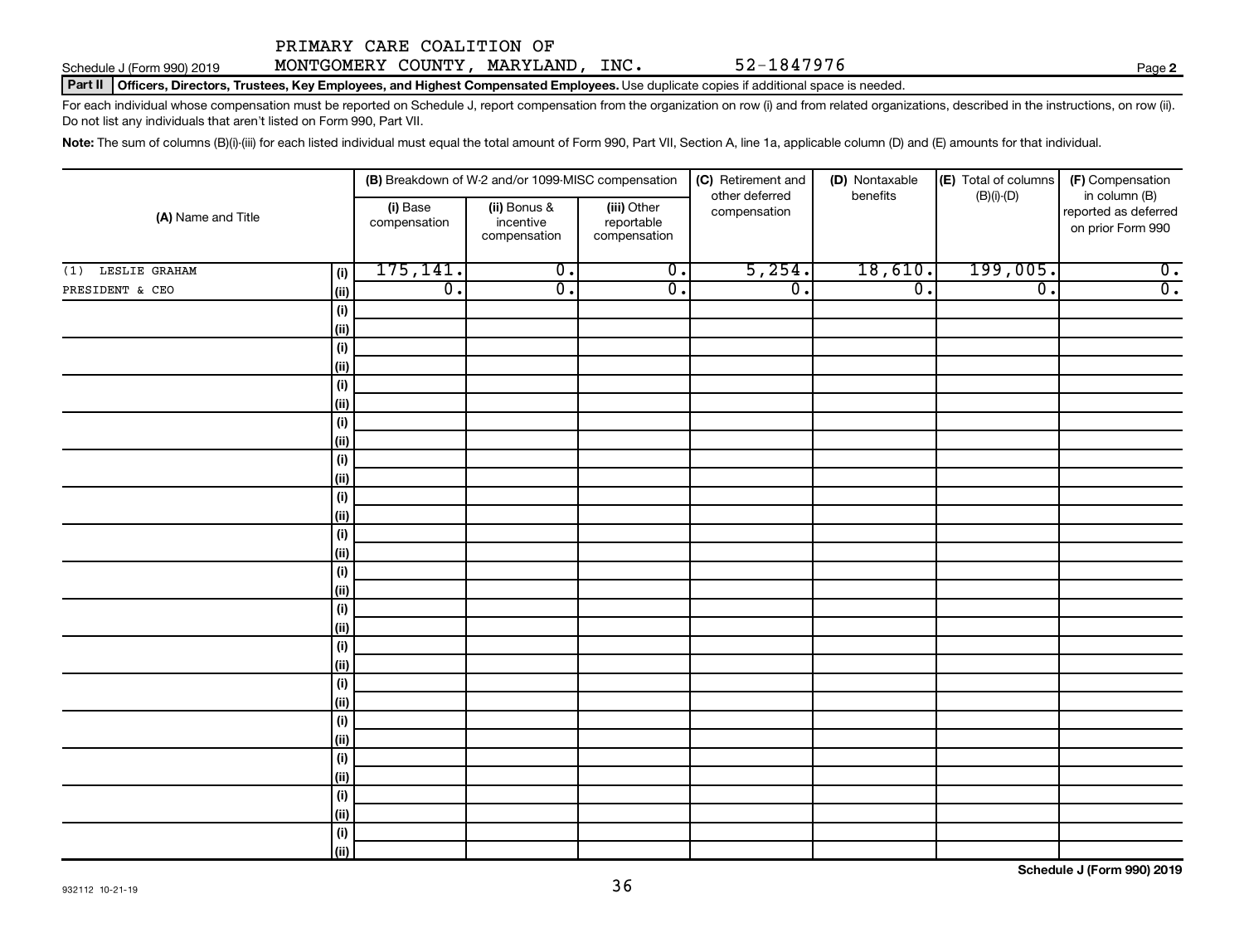### Schedule J (Form 990) 2019 MONTGOMERY COUNTY, MARYLAND, INC.  $52-1847976$  Page

#### **Part III Supplemental Information**

Provide the information, explanation, or descriptions required for Part I, lines 1a, 1b, 3, 4a, 4b, 4c, 5a, 5b, 6a, 6b, 7, and 8, and for Part II. Also complete this part for any additional information.

**Schedule J (Form 990) 2019**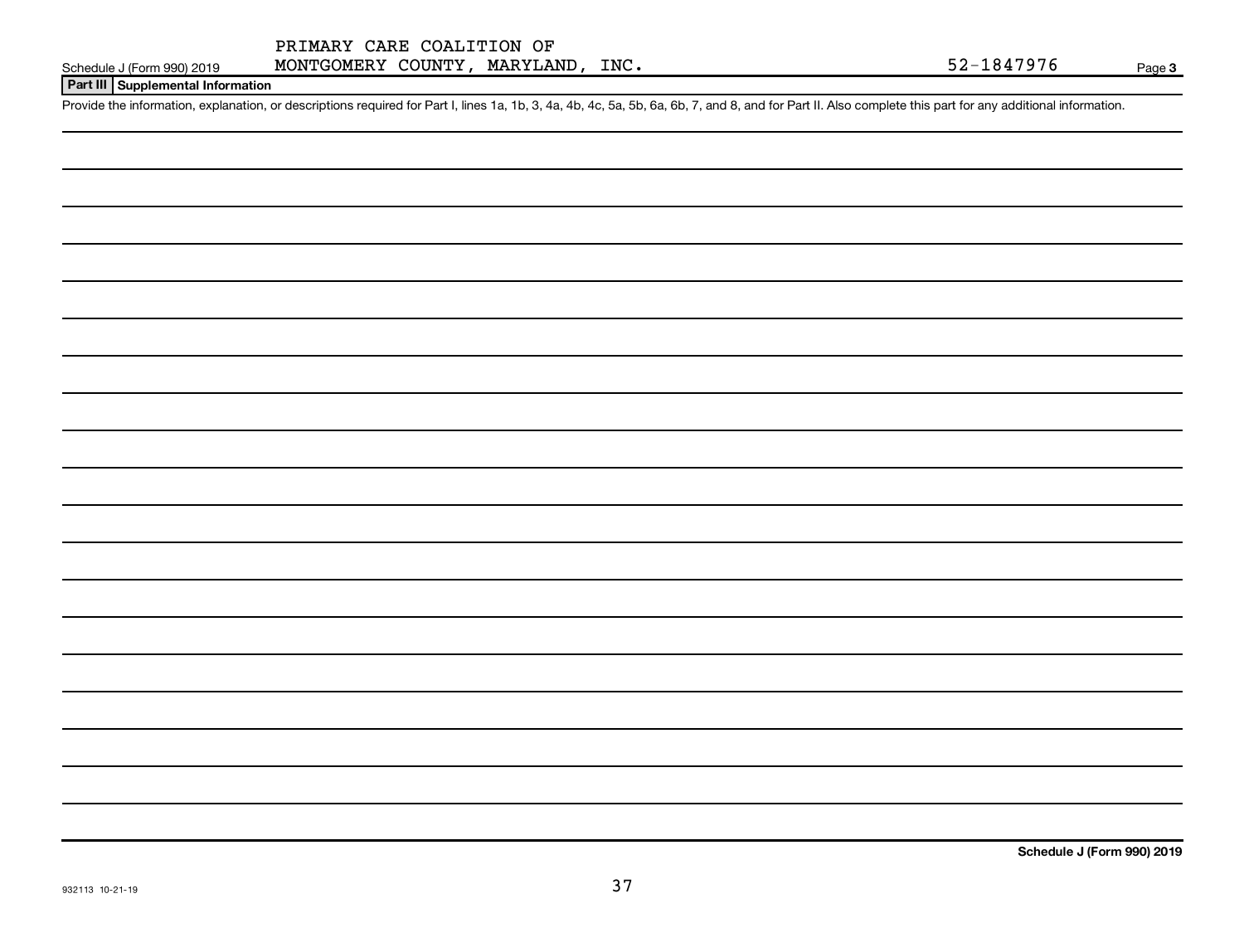**(Form 990 or 990-EZ)**

**Complete to provide information for responses to specific questions on SCHEDULE O Supplemental Information to Form 990 or 990-EZ 2019** 

**Form 990 or 990-EZ or to provide any additional information.**

Department of the Treasury Internal Revenue Service

Name of the organization

**| Attach to Form 990 or 990-EZ. | Go to www.irs.gov/Form990 for the latest information.** PRIMARY CARE COALITION OF



MONTGOMERY COUNTY, MARYLAND, INC. | 52-1847976

FORM 990, PART III, LINE 4A, PROGRAM SERVICE ACCOMPLISHMENTS:

WHO SHARE A COMMON MISSION AND WORK COLLECTIVELY TO PROVIDE

HIGH-QUALITY, EFFICIENT, ACCESSIBLE, AND EQUITABLE HEALTH SERVICES TO

LOW-INCOME, UNINSURED ADULTS IN MONTGOMERY COUNTY. IN FY20 MORE THAN

23,800 ADULTS AND 6,000 CHILDREN RECEIVED HIGH QUALITY PRIMARY AND

PREVENTIVE HEALTH CARE SERVICES THROUGH PCC ADMINISTERED PROGRAMS.

FORM 990, PART III, LINE 4D, OTHER PROGRAM SERVICES:

THE PRIMARY CARE COALITION WORKS ON MANY LEVELS TO INCREASE ACCESS TO HEALTH CARE AND IMPROVE THE HEALTH AND LIVES OF LOW-INCOME, CULTURALLY DIVERSE MEMBERS OF OUR COMMUNITY. WE CONNECT PEOPLE TO SERVICES. WE SUPPORT HEALTH CARE PROVIDERS WITH TECHNICAL ASSISTANCE IN AREAS INCLUDING QUALITY ASSURANCE, INFORMATICS AND HEALTH IT AND PROCESS IMPROVEMENT. WE BUILD SYSTEMS BY ENGAGING DIVERSE STAKEHOLDERS TO DISCUSS SHARED CHALLENGES AND DEVELOP SYSTEMS OF CARE THAT MEET THE NEEDS OF OUR COMMUNITY. WITHOUT PCC'S WORK, ACCESS TO CARE IS LIMITED, UNCOORDINATED, AND BURDENSOME FOR THOSE WHO ARE MOST IN NEED OF CARE AND SUPPORT. IN ADDITION TO OUR CORE PROGRAMS THE PCC OPERATES SEVERAL EMERGING INITIATIVES DESIGNED TO IMPROVE SYSTEMS OF CARE FOR VULNERABLE RESIDENTS.

DURING THE FINAL QUARTER OF FY20, PCC SHIFTED MUCH OF OUR PROGRAMMATIC FOCUS TO COVID-19 RESPONSE EFFORTS AS THE PANDEMIC HAS AFFECTED EVERY ASPECT OF PCC PROGRAMMING. PCC HAS WORKED CLOSELY WITH EXISTING AND NEW PARTNERS TO ENSURE OUR SAFETY-NET SYSTEM IS RESPONDING TO THE NEEDS OF LOW-INCOME RESIDENTS. FROM PROCURING AND DISTRIBUTING PERSONAL

932211 09-06-19 LHA For Paperwork Reduction Act Notice, see the Instructions for Form 990 or 990-EZ. Schedule O (Form 990 or 990-EZ) (2019) 38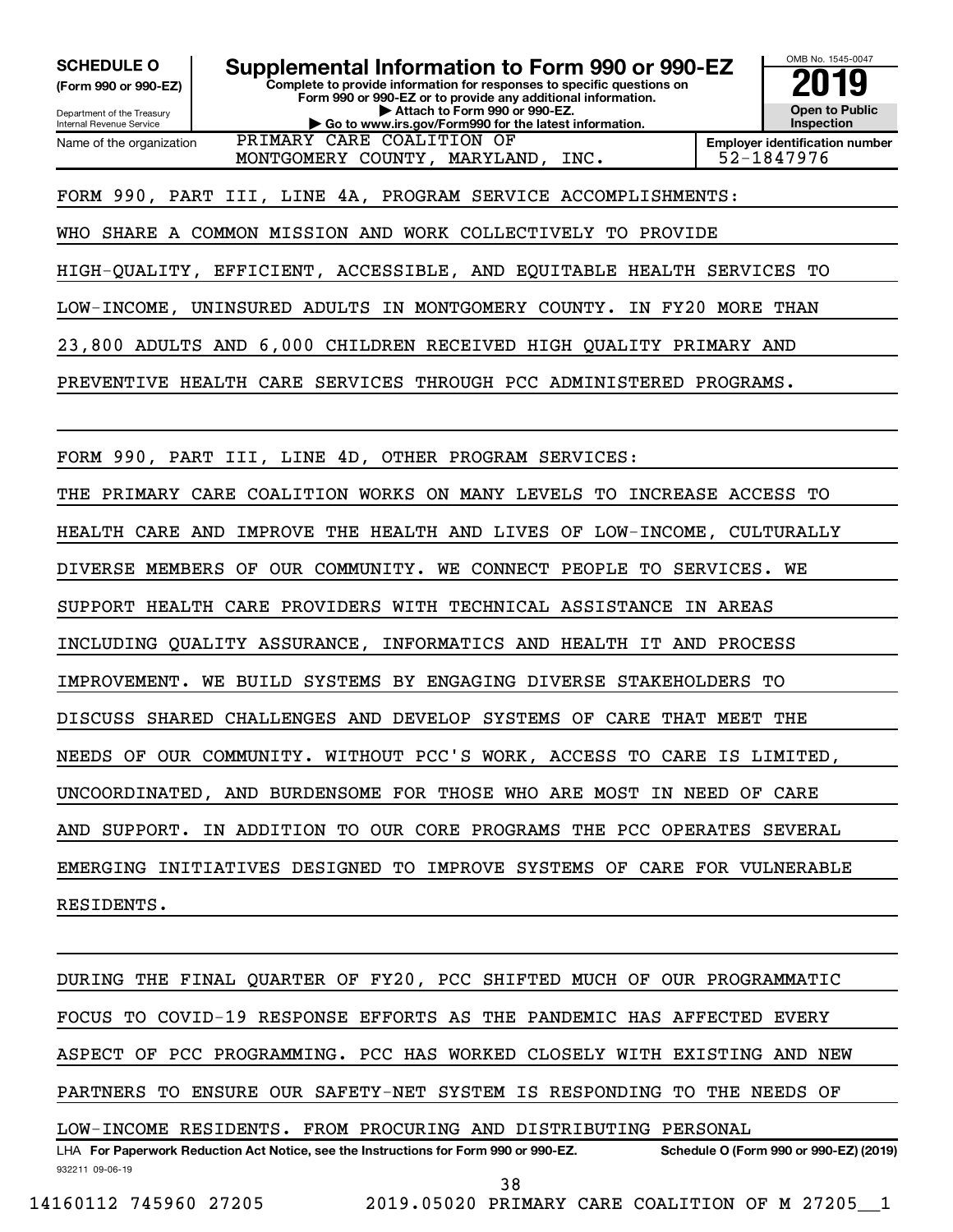| Schedule O (Form 990 or 990-EZ) (2019)                                                                | Page 2                                              |
|-------------------------------------------------------------------------------------------------------|-----------------------------------------------------|
| Name of the organization PRIMARY CARE COALITION OF<br>MONTGOMERY COUNTY, MARYLAND, INC.               | <b>Employer identification number</b><br>52-1847976 |
| PROTECTIVE EQUIPMENT FOR CLINICIANS, TO PROVIDING TRAINING AND                                        |                                                     |
| EDUCATION ON INFECTION CONTROL POLICIES AND PROCEDURES, AND PROVIDING                                 |                                                     |
|                                                                                                       |                                                     |
| TECHNICAL ASSISTANCE TO SUPPORT HEALTH CARE PROVIDERS TRANSITION TO                                   |                                                     |
| TELEHEALTH, PCC HAS BEEN ACTIVELY WORKING TO ENSURE OUR PARTNERS ON THE                               |                                                     |
| FRONT LINES OF CARE DELIVERY HAVE WHAT THEY NEED TO SERVE OUR COMMUNITY                               |                                                     |
| DURING THIS GLOBAL PUBLIC HEALTH CRISIS.                                                              |                                                     |
| EXPENSES $\frac{1}{5}$ 1,807,915. INCLUDING GRANTS OF $\frac{1}{5}$ 346,336. REVENUE $\frac{1}{5}$ 0. |                                                     |
|                                                                                                       |                                                     |
| FORM 990, PART VI, SECTION B, LINE 11B:                                                               |                                                     |
| THE FORM 990 IS PREPARED BY THE ORGANIZATIONS OUTSIDE ACCOUNTING FIRM, AND                            |                                                     |
| REVIEWED BY THE ORGANIZATION'S CONTROLLER. THE DRAFT IS PROVIDED TO THE                               |                                                     |
| CEO/PRESIDENT AND THE BOARD FINANCE AND AUDIT COMMITTEE. ANY CHANGES ARE                              |                                                     |
| MADE BY THE OUTSIDE ACCOUNTING FIRM. THE BOARD FINANCE AND AUDIT COMMITTEE                            |                                                     |
| APPROVES THE FILING OF THE RETURN, WITH THE APPROVED FORM 990 PROVIDED TO                             |                                                     |
| THE BOARD PRIOR TO FILING. THE PRESIDENT/CEO SIGNS THE RETURN; IT IS                                  |                                                     |
| SUBMITTED BY THE OUTSIDE ACCOUNTING FIRM.                                                             |                                                     |
|                                                                                                       |                                                     |
| FORM 990, PART VI, SECTION B, LINE 12C:                                                               |                                                     |
| EACH DIRECTOR, PRINCIPAL OFFICER AND MEMBER OF A COMMITTEE WITH GOVERNING                             |                                                     |
| BOARD DELEGATED POWERS MUST ANNUALLY SIGN A STATEMENT WHICH AFFIRMS THAT                              |                                                     |
| SUCH PERSON:                                                                                          |                                                     |
|                                                                                                       |                                                     |
| A. HAS RECEIVED A COPY OF THE CONFLICTS OF INTEREST POLICY,                                           |                                                     |
| B. HAS READ AND UNDERSTANDS THE POLICY,                                                               |                                                     |
| C. HAS AGREED TO COMPLY WITH THE POLICY, AND                                                          |                                                     |
| D. UNDERSTANDS THE COALITION IS CHARITABLE AND IN ORDER TO MAINTAIN ITS                               |                                                     |
| FEDERAL TAX EXEMPTION IT MUST ENGAGE PRIMARILY IN ACTIVITIES WHICH                                    |                                                     |

ACCOMPLISH ONE OF MORE ITS TAX-EXEMPT PURPOSES.

THE FINANCE AND AUDIT COMMITTEE MONITORS COMPLIANCE WITH THE ANNUAL

**Schedule O (Form 990 or 990-EZ) (2019)**

932212 09-06-19

39

14160112 745960 27205 2019.05020 PRIMARY CARE COALITION OF M 27205\_\_1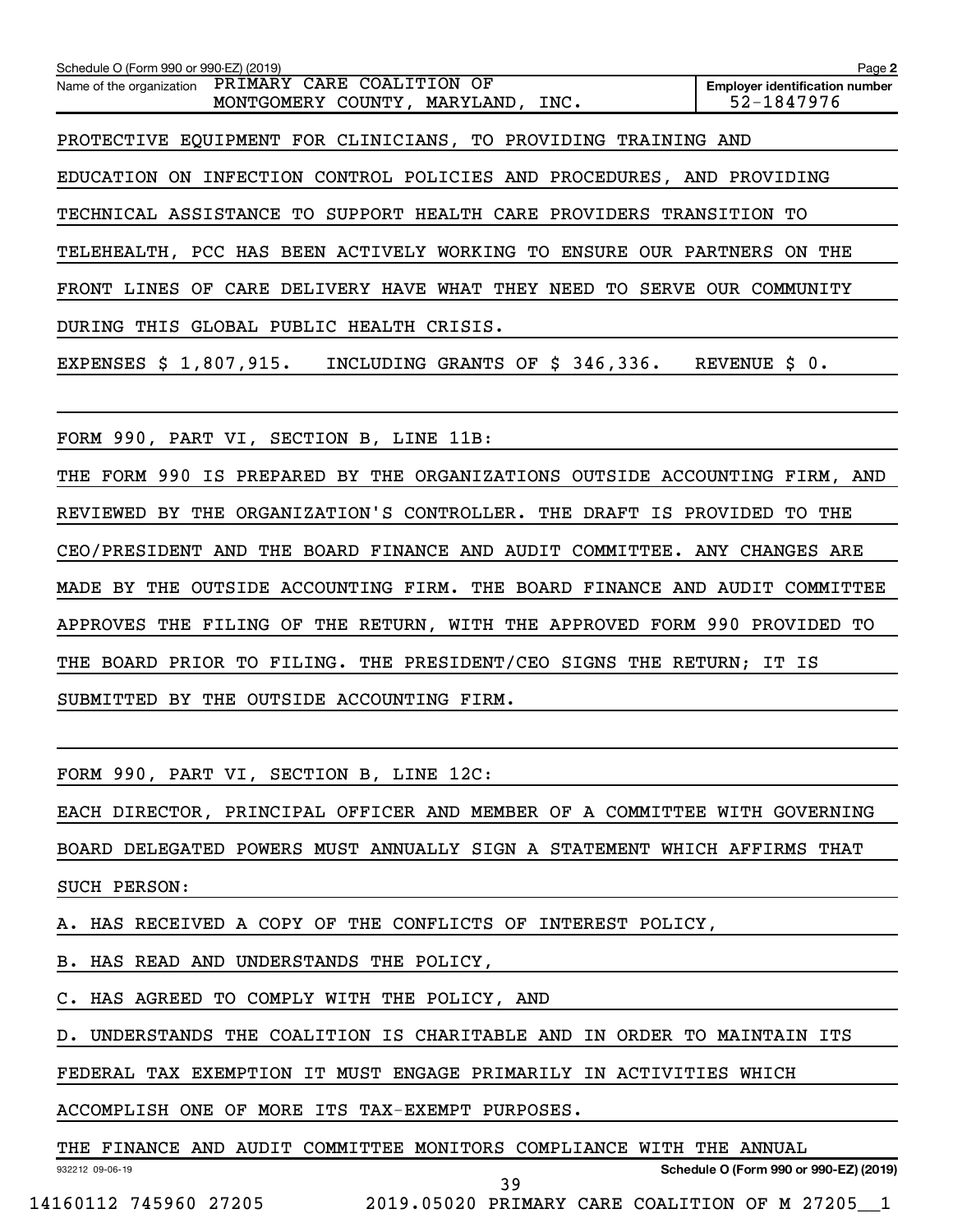| Schedule O (Form 990 or 990-EZ) (2019)<br>Page 2 |                                                                                              |                                                     |  |  |  |  |  |
|--------------------------------------------------|----------------------------------------------------------------------------------------------|-----------------------------------------------------|--|--|--|--|--|
|                                                  | Name of the organization PRIMARY CARE COALITION OF<br>MONTGOMERY COUNTY,<br>INC.<br>MARYLAND | <b>Employer identification number</b><br>52-1847976 |  |  |  |  |  |
|                                                  |                                                                                              |                                                     |  |  |  |  |  |

#### STATEMENT REQUIREMENT.

FORM 990, PART VI, SECTION B, LINE 15A:

PER THE ORGANIZATION'S BYLAWS, THE DIRECTORS AND OFFICERS SERVE WITHOUT COMPENSATION FOR THEIR SERVICES AS DIRECTORS AND OFFICERS. AN EMPLOYEE OF THE ORGANIZATION IS ENTITLED TO BE COMPENSATED FOR HIS OR HER SERVICES AS AN EMPLOYEE EVEN IF THE EMPLOYEE IS ALSO AN OFFICER OR DIRECTOR. THE CEO'S COMPENSATION IS EVALUATED BY THE BOARD EXECUTIVE COMMITTEE, AND IS INFORMED BY A SALARY BENCHMARKING SURVEY CONDUCTED BY A SUBCOMMITTEE OF THE BOARD. ANY SALARY ADJUSTMENT IS COMMUNICATED IN WRITING FROM THE BOARD CHAIR TO THE HUMAN RESOURCES DEPARTMENT. THE LAST COMPENSATION REVIEW FOR THE CEO TOOK PLACE JULY 2019.

FORM 990, PART VI, SECTION C, LINE 19:

PRIMARY CARE COALITION MAKES THESE DOCUMENTS AVAILABLE EITHER ON THEIR

WEBSITE OR UPON REQUEST.

FORM 990, PART IX, LINE 11G, OTHER FEES:

SUBCONTRACTORS:

| PROGRAM | SERVICE EXPENSES | ሰ1<br>o |
|---------|------------------|---------|
|         |                  |         |

MANAGEMENT AND GENERAL EXPENSES 0.

FUNDRAISING EXPENSES 0.

TOTAL EXPENSES 3,018,506.

CONSULTANTS:

PROGRAM SERVICE EXPENSES 1,027,062.

MANAGEMENT AND GENERAL EXPENSES 71,329.

### FUNDRAISING EXPENSES 0.

932212 09-06-19

14160112 745960 27205 2019.05020 PRIMARY CARE COALITION OF M 27205\_\_1

40

**Schedule O (Form 990 or 990-EZ) (2019)**